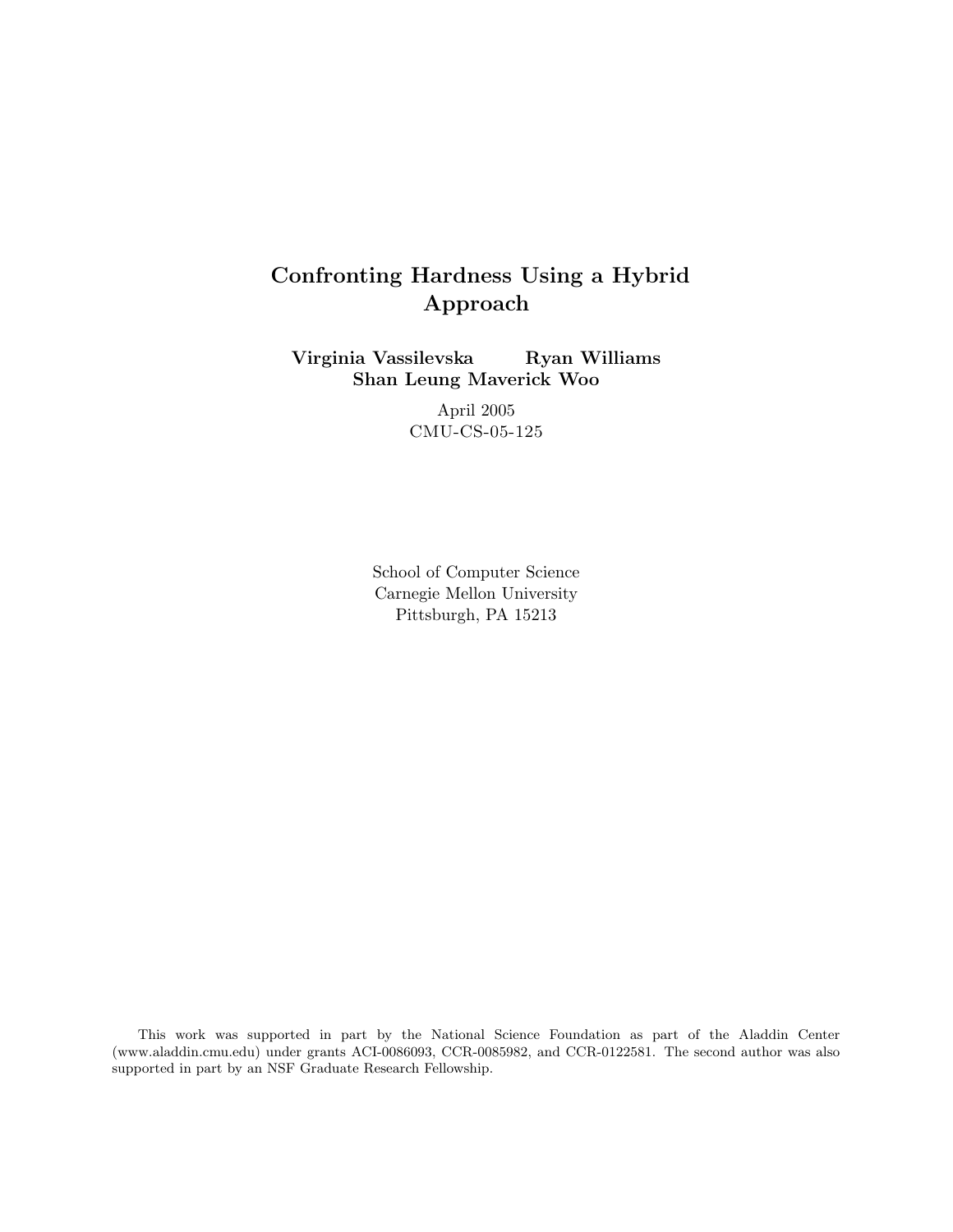Keywords: hybrid algorithms, approximation algorithms, sub-exponential time algorithms, combinatorial optimization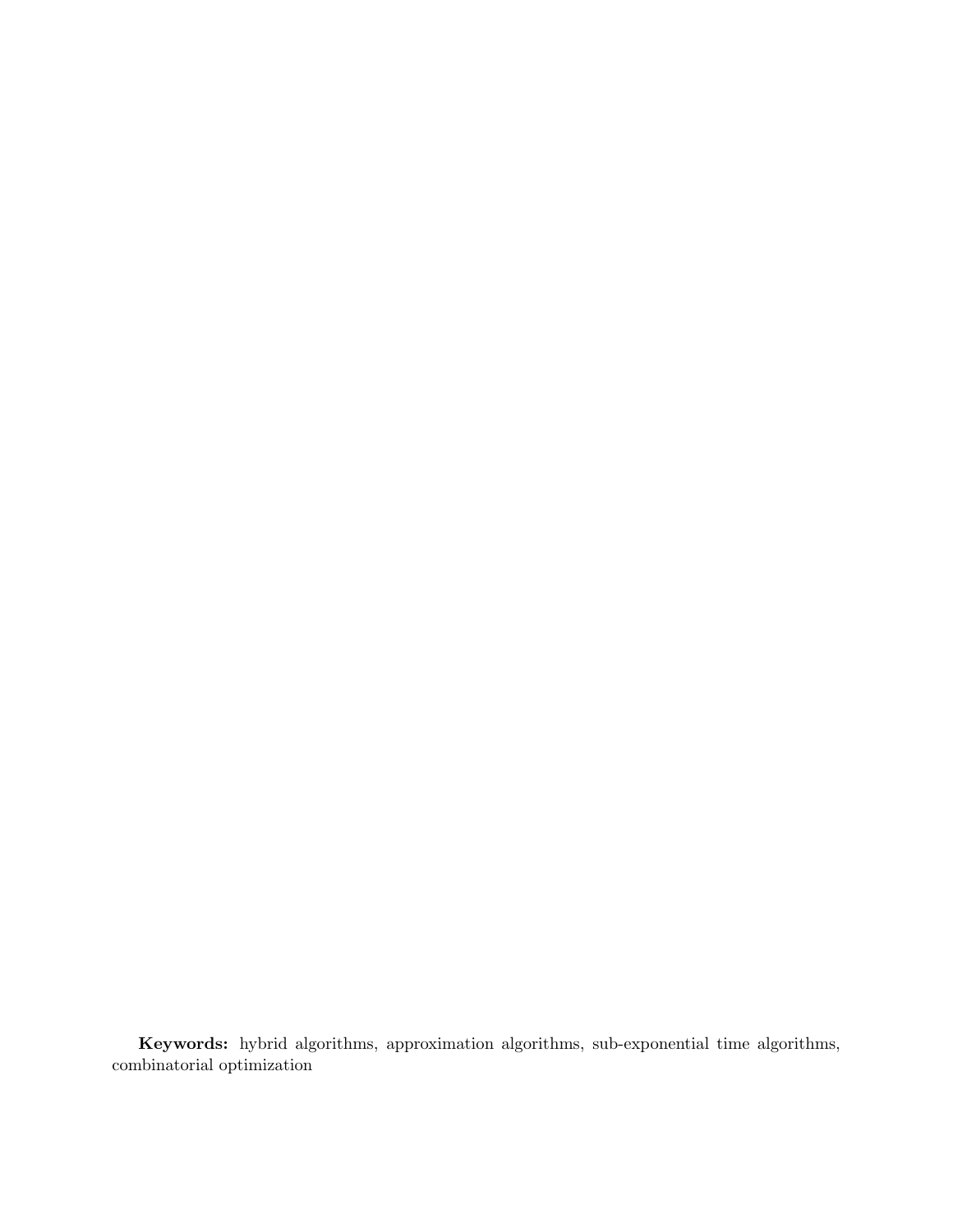## Abstract

A hybrid algorithm is a collection of heuristics, paired with a polynomial time selector S that runs on the input to decide which heuristic should be executed to solve the problem. Hybrid algorithms are interesting in scenarios where the selector must decide between heuristics that are "good" with respect to different complexity measures.

In this paper, we focus on hybrid algorithms with a "hardness-defying" property: for a problem Π, there is a set of complexity measures {mi} whereby Π is known or conjectured to be hard (or unsolvable) for each  $m_i$ , but for each heuristic  $h_i$  of the hybrid algorithm, one can give a complexity guarantee for  $h_i$  on the instances of  $\Pi$  that S selects for  $h_i$  that is strictly better than  $m_i$ . For example, we show that for NP-hard problems such as  $Max-Ek-LIN-p$ , LONGEST PATH and MINIMUM BANDWIDTH, a given instance can either be solved exactly in "sub-exponential"  $(2^{o(n)})$ time, or be approximated in polynomial time with an approximation ratio exceeding that of the known or conjectured inapproximability of the problem, assuming  $P \neq NP$ . We also prove some inherent limitations to the design of hybrid algorithms that arise under the assumption that NP requires exponential time algorithms.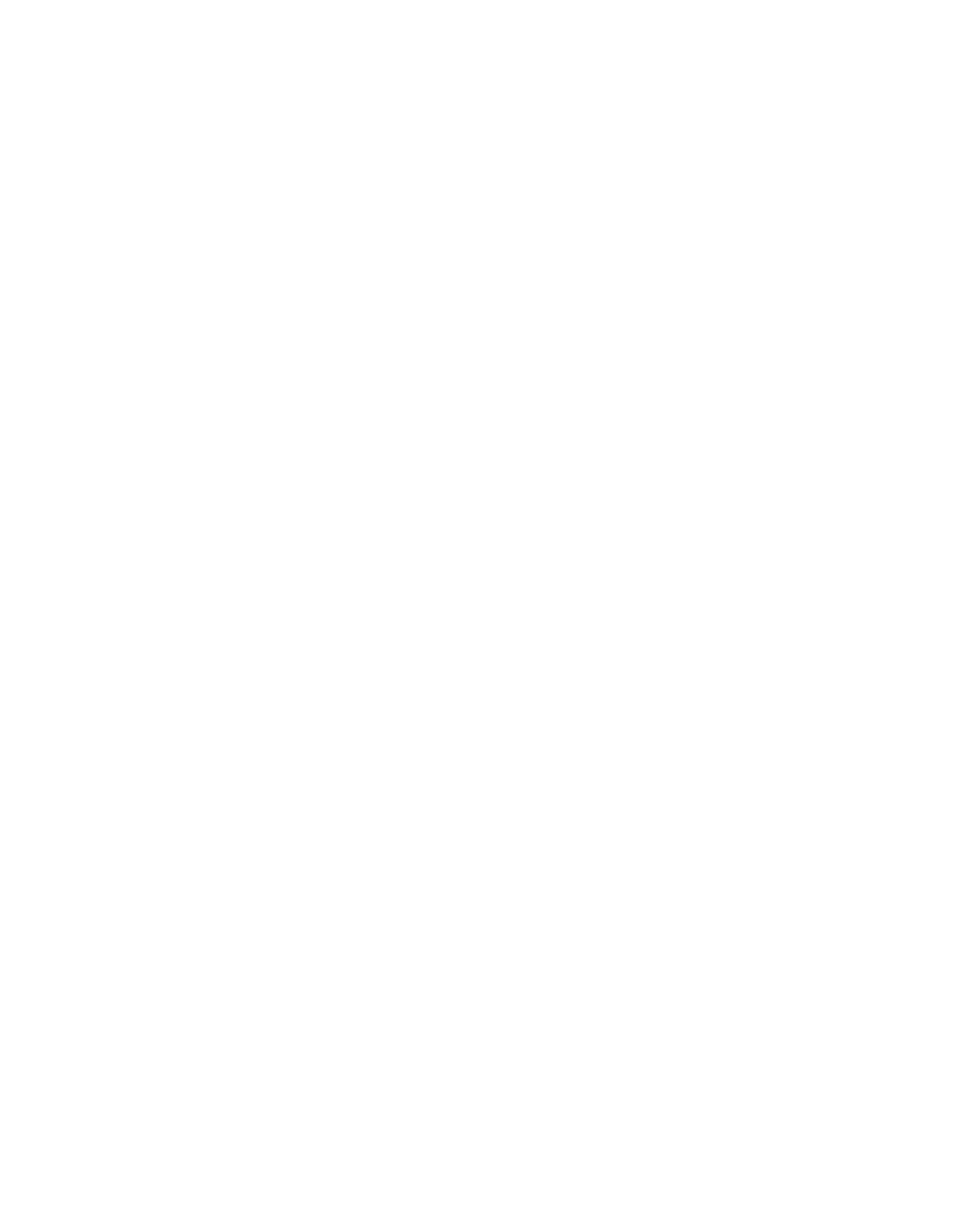# 1 Introduction

Motivation. Ever since the foundation of NP-completeness was laid down by Cook, Levin and other pioneers in the 1970s, our community has devised a number of algorithmic strategies to cope with hardness results.

The two strategies that this paper develops upon are approximation algorithms and improved exponential time algorithms, both of which were suggested relatively early on (such as by Garey and Johnson [24]). As the community made progress by designing better algorithms using these strategies, better understanding of their limitations were also obtained. On the approximation side, we now have the PCP Theorem [2] which shows there are hard problems with theoretical limitations to their approximability. On the other side, the theory of fixed-parameter tractability [14] suggests similar limitations apply for improved exponential time algorithms on a wide range of problems.

Before the next breakthrough in algorithm design arrives, can we find new ways to use existing strategies to obtain useful algorithms for coping with hard problems?

Hybrid Algorithms. Our observation is that if we are willing to accept the practicality of approximation algorithms and improved exponential time algorithms,<sup>1</sup> as well as other hardness coping strategies, then we may also be willing to use a combination of them. On a high level, our proposal is to efficiently partition the duty of solving a problem into cases, where within each case a strategy can be applied to obtain a greater degree of success than what was possible without such partitioning. The fact that such partitioning is possible may be somewhat counterintuitive and we will elaborate on this later. For now, let us first introduce the notion of hybrid algorithms (occasionally shorthanded as "hybrids").

We define a hybrid algorithm as a collection of algorithms  $\mathcal{H} = \{h_1, \ldots, h_k\}$  called heuristics, coupled with an efficient (polynomial time) procedure S called a selector. Given an instance x of a problem,  $S(x)$  returns the index i of some heuristic  $h_i \in \mathcal{H}$  and then  $h_i$  will be executed on x. Intuitively, the purpose of S is to somehow select the "best"  $h_i$  for solving or deciding x according to some criteria defined by algorithm designers. The design of selectors given an existing collection of heuristics in practice is called the algorithm selection problem [44] and has been studied in numerous contexts within artificial intelligence and operations research (see [37, 36, 32, 17, 25, 10] for a sample). Our novelty, however, is to allow the use of a *different* performance measure for each heuristic.

**Performance Measures.** The use of hybrid algorithms may seem to be a trivial<sup>2</sup> proposal: asymptotically speaking, if minimum runtime is the desired measure, then for a constant number of heuristics, one can simply interleave the runs of all heuristics until one of them stops. However, when the heuristics are good according to somewhat orthogonal performance measures, algorithm selection becomes an interesting and highly non-trivial exercise.

In this paper, we focus on hybrids with two heuristics: one is a super-polynomial time exact algorithm and the other is a polynomial time approximation algorithm. We will see that some NP-hard problems admit a hybrid algorithm where a given instance can either be solved exactly in

<sup>&</sup>lt;sup>1</sup>For example, see monographs by Garey and Johnson [24, ch. 6] and by Vazirani [49, p. IX].

<sup>&</sup>lt;sup>2</sup>We are aware of one exception in the study of competitive analysis  $(e.g., [34])$ , where one can select from an unbounded number of heuristics and can switch between heuristics based on the requests.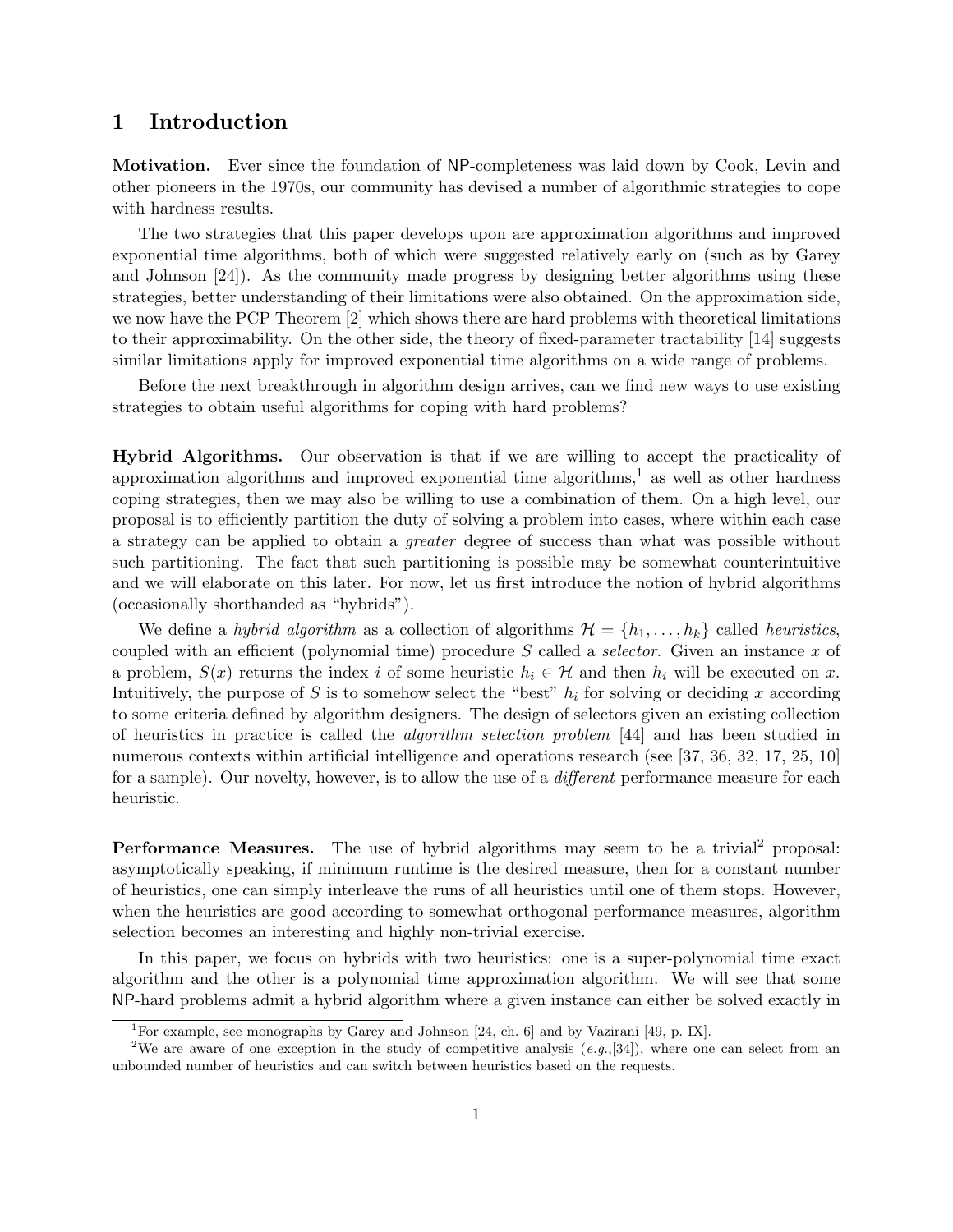"sub-exponential"  $(2^{o(n)})$  time, or be approximated in polynomial time but with an approximation ratio exceeding that of the known inapproximability of the problem, assuming  $P \neq NP$ .

# 1.1 Contributions

Existence of Good Hybrids. While it seems that restricting a heuristic to a special case would likely improve its performance, we feel that the ability to partition the problem space of some NP-hard problems by efficient selectors is somewhat surprising. First, for many problems, it appears that the special cases admitting an improved approximation and the cases with an improved exponential time solution typically have great overlap. Examples of this are myriad in the literature.<sup>3</sup> Moreover, the prevailing intuition seems to be that problem classes not approximable to within some constant (or worse) factor also do not admit a  $2^{o(n)}$  time exact algorithm, e.g. MAX-SNP [11, 33]. Hence the partitioning of an NP-hard problem seems, a priori, to be either unlikely or impossible. Furthermore, even if such partitioning is possible, the most naïve way of doing so could still require a selector capable of solving NP-hard problems, which would defeat its purpose. (See Remark 2.1 for a technical example.) Thus an efficient selector is in itself interesting.

**Maximum Constraint Satisfaction.** In MAX-Ek-LIN-p, the goal is to satisfy a maximum number of linear equations over  $\mathbb{Z}_p$  with exactly  $k \geq 3$  variables per equation, for some constant k. This problem has been widely studied in learning, cryptography, and complexity theory. For odd k and all fixed  $\varepsilon > 0$ , we present a hybrid algorithm for MAX-Ek-LIN-p that does exactly one of the followings, after a polynomial time test on an instance with n variables and  $m$  equations:

- produces an optimal solution in  $O(p^{\varepsilon n})$  time, or
- approximates the optimum in polynomial time, with a  $1/p + \varepsilon'$  performance ratio, for  $\varepsilon' =$  $O(\varepsilon n/m)$ .

Note that the case where  $m/n$  is a constant is in general hard to  $(1/p + \varepsilon)$ -approximate [27] cf. Section 2.2 The algorithm also generalizes to various hard-to-approximate constraint satisfaction problems cf. Section 3.

This result is counterintuitive in the following sense, for  $k > 2$ . If MAX-Ek-LIN-2 is in  $O(2^{\varepsilon n})$ time for all  $\varepsilon$ , it is not hard to show that many other hard problems are also solvable within that time. Similarly, MAX-Ek-LIN-p is not approximable within  $1/p + \varepsilon$  for any  $\varepsilon > 0$ , unless P NP [27]. Therefore neither of these two measures seem almost-everywhere achievable, but we can efficiently select exactly one of the measures on every instance.

Longest Path and Minimum Bandwidth. We also give hybrid algorithms for two long-studied optimization problems on undirected graphs: Longest Path and Minimum Bandwidth. Our algorithm for LONGEST PATH yields either:

- a longest path in  $O(m + n2^{\ell(n)}\ell(n)!)$  time, or
- an  $\ell(n)$  node path in linear time.

 ${}^{3}$ For one, PLANAR DOMINATING SET has a PTAS [3] and is fixed-parameter tractable [14], whereas DOMINATING SET is probably not  $(1 - \varepsilon)$  log n-approximable [18], and not fixed-parameter tractable unless W[2] = FPT [14].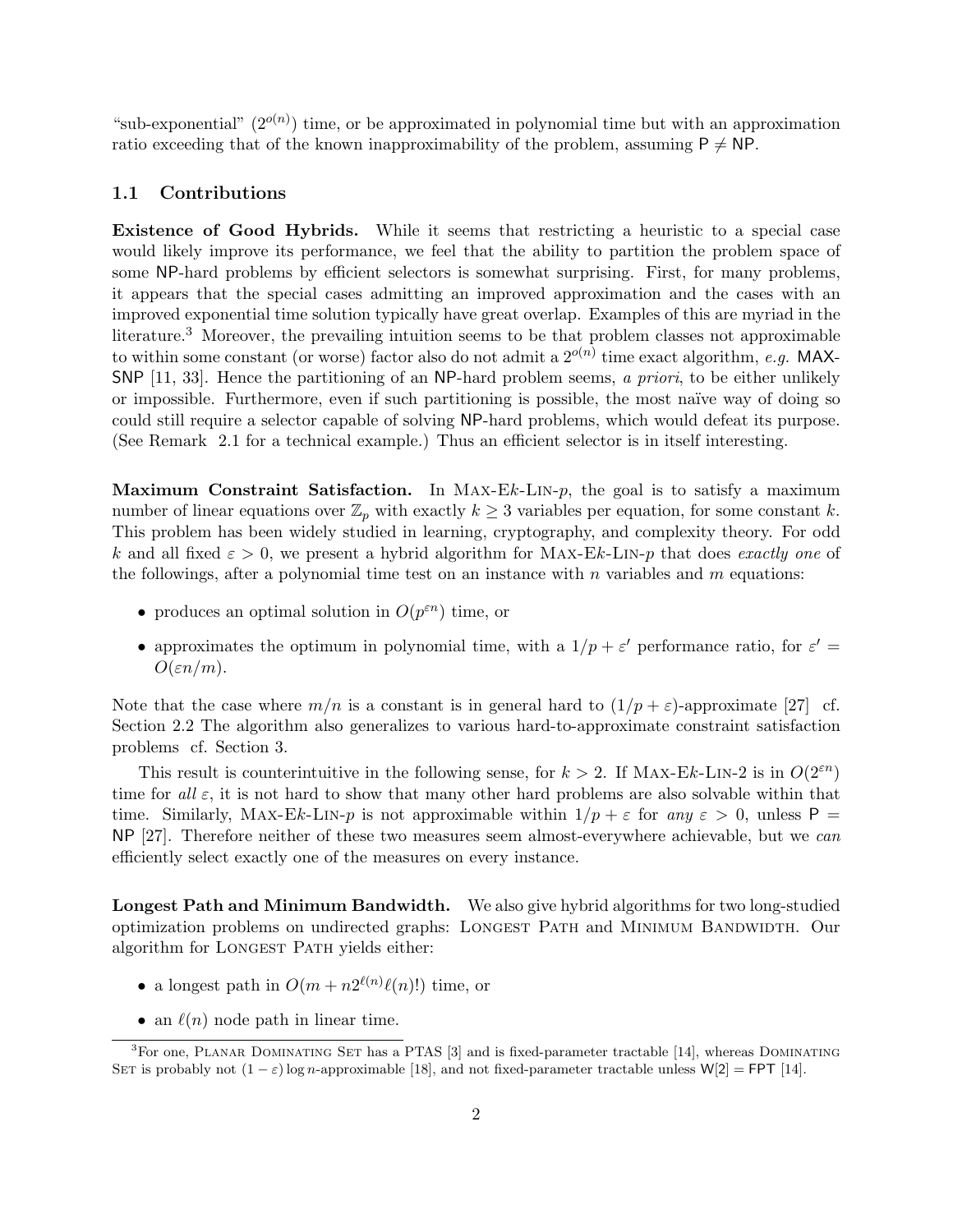To achieve this, we give a simple DFS algorithm that returns either a long path or a path decomposition of low width, for any graph. If we set  $\ell(n) = \frac{n}{\alpha(n) \log n}$  for any unbounded function α, the trade-off becomes  $\tilde{O}(2^{n/\alpha(n)})$  time or an  $O(\alpha(n) \log n)$ -approximation to LONGEST PATH. Note that the best exact algorithm known is a 40-year-old  $\tilde{O}(2^n)$  dynamic programming solution due to Bellman, also Held and Karp [4, 5, 28]. It is also known that LONGEST PATH cannot be  $O(2^{\log^{1-\varepsilon} n})$ -approximated unless NP is in quasi-polynomial time [35]. Hence we have substantially improved upon on both fronts by considering an exact vs. approximation trade-off.

We also show a weaker but still compelling trade-off for MINIMUM BANDWIDTH. A crucial component of our algorithm is an extension of Plotkin, Rao, and Smith's minor-separator theorem [43] that generalizes the original in several aspects. The algorithm yields either

- a layout achieving the exact minimum bandwidth in  $4^{n+o(n)}$  time, or
- a  $O((\log^{2.5} n)(\log \log n)(\log^2 \log \log n))$ -approximation in polynomial time.

Both cases outperform the best known corresponding worst-case algorithms, one taking  $\tilde{O}(10^n)$ runtime to solve exactly [19] and one providing an  $O(\log^3 n \sqrt{\log \log n})$  approximation in polynomial time [16]. Note that MINIMUM BANDWIDTH is hard for any fixed level of the fixed-parameter tractability hierarchy [8] (hence it is difficult to approximate to within some constant factor). Recent results further suggest that we are unlikely to have an algorithm that, given  $b$  and a graph, determines if it has bandwidth b in  $f(b)n^{o(b)}$  time for any reasonable function f [12]. Confronted with such intractability, we feel that the hybrid approach may be a more productive strategy for this problem. The techniques we use to obtain the trade-off here are somewhat interesting in themselves: we either look for a constant-degree expander as a minor—resulting in a good bandwidth lower bound and therefore approximation ratio, or we decompose the graph using small separators and solve the problem exactly.

Limitations of Hybrids. Finally, we have shown several limitations on hybrid algorithms of the exact vs. approximate variety based on natural hardness assumptions such as "SAT requires  $2^{\Omega(n)}$ time" and  $P \neq NP$ .

# 1.2 Discussions

Other Coping Strategies. In a recent survey on computational tractability by Downey, Fellows and Stege [15], other strategies such as parameterized complexity, average-case complexity, randomized algorithms and quantum algorithms are also described and contrasted. Although we have identified approximation algorithms and improved exponential time algorithms as a nice combination for the problems in this paper, more creative combinations could also be considered.

Other Related Topics. We also note that the theory of P-selective sets [46] is vaguely related to our notion of an efficient selector. A set  $S \subseteq \Sigma^*$  is P-selective if, for every pair  $(x, y)$ , there is a polynomial time algorithm  $A: \Sigma^* \times \Sigma^* \to \Sigma^*$  such that (a)  $A(x, y) \in \{x, y\}$  and (b)  $(x \in S$  or  $y \in L$ ) implies  $A(x, y) \in L$ . In our case we have one instance at a time and need only decide what algorithm to run, a potentially simpler choice. Some work has been devoted to (automatically) identifying cases for which certain approximation algorithms work well, with mostly negative results. For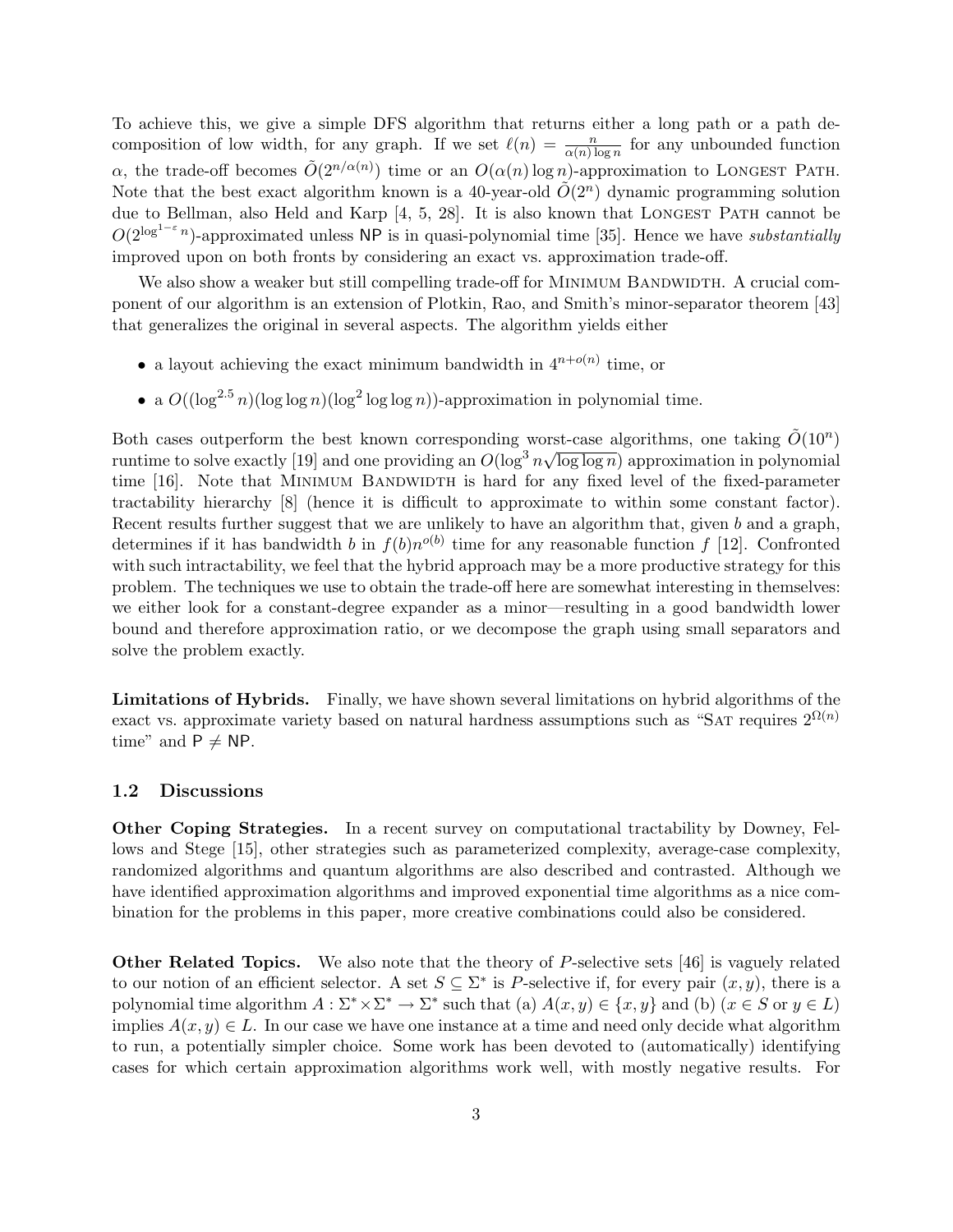example, Bodlaender et. al [9] showed that identifying graphs where the canonical greedy algorithm for maximum independent set yields a ratio  $r \geq 1$  is co-NP-hard, for any fixed r.

A Word of Caution. We note that our intention to use hybrids is to, in a sense, circumvent inapproximability results since collapses of some complexity classes seem unlikely. However, we also note that applying existing hybrids to new problems may become complicated.<sup>4</sup> Still we also believe that the study of hybrids may be fruitful for designing better worst-case approximation algorithms and/or improved exponential time algorithms, in that a good hybrid algorithm can expose the "difficult" cases for both strategies.

# 2 Hybrid Algorithms for Constraint Satisfaction Problems

In MAX-Ek-LIN-p, we are given a set of m linear equations each having k variables over n variables with values in  $\mathbb{Z}_p$ , and we wish to find a setting of the  $x_i$ 's whereby a maximum number of equations hold. It will be convenient to translate the set of equations into a set of *constraints* to be satisfied, in which case an equation  $(\sum_{j\in I} x_j \equiv b \mod p)$  becomes a constraint  $(\sum_{j\in I} x_j - b)$ . For a given constraint c, define vars(c) to be the set of variables appearing in c. An i-constraint is defined as a constraint with exactly i variables.

It is known that for all  $k \geq 3$  and primes p, MAX-Ek-LIN-p is  $(1/p)$ -approximable by choosing random assignments, and this is optimal unless  $P = NP$  [27]. We do not know of improved exponential time algorithms for Max-3-Lin-2, though some have been proposed for Max-3-Sat. Dantsin, Gavrilovich, Hirsch, and Konev [13] showed that MAX-3-SAT can be  $(7/8 + \varepsilon)$ -approximated in  $O(2^{8\epsilon m})$  time (later improved to be in terms of n by Hirsch [30]). Our proposal is of course much stronger, in that we only wish to commit to sub-exponential time for an exact solution. Moreover, it does not seem possible to convert their exponential time approximation algorithm into a hybrid algorithm of the nice form given below.

# 2.1 Counting the Fraction of Solutions to a 2-CNF

We begin our CSP algorithms with a warm-up example. It is not known if there is a polynomial time approximation with additive error  $1/2^{f(n)}$  for counting the fraction of 2-SAT solutions for any  $f(n) \in o(n)$ , though it is possible to do so in sub-exponential time (that is,  $2^{O(f(n))}$ ) [29]. A hybrid approach gives a quick partial result in this direction.

**Theorem 2.1** For any  $\varepsilon > 0$  and  $f(n) \in o(n)$ , there is a hybrid algorithm for the fraction of satisfying assignments of 2-SAT, that gives either the exact fraction in  $\tilde{O}(2^{sn})$  time, or counts within additive error at most  $1/2^{f(n)}$  in polynomial time.

**Proof.** Choose a maximal independent set M over the 2-CNF clauses (all clauses in M are disjoint). If  $|M| \leq \log_3(2)\varepsilon n$ , then try all  $3^{\log_3(2)\varepsilon n} = 2^{\varepsilon n}$  satisfying assignments of M for the exact fraction. Otherwise, at most a  $(3/4)^{\log_3(2)\varepsilon n}$  fraction of the assignments satisfy the formula. If

<sup>4</sup>One issue would be the composability of hybrid algorithms. A worst-case algorithm invoking a hybrid in this paper as a subroutine may end up having to deal with with "the worse of both worlds" as it must be prepared to accept an approximate solution or incur super-polynomial running time.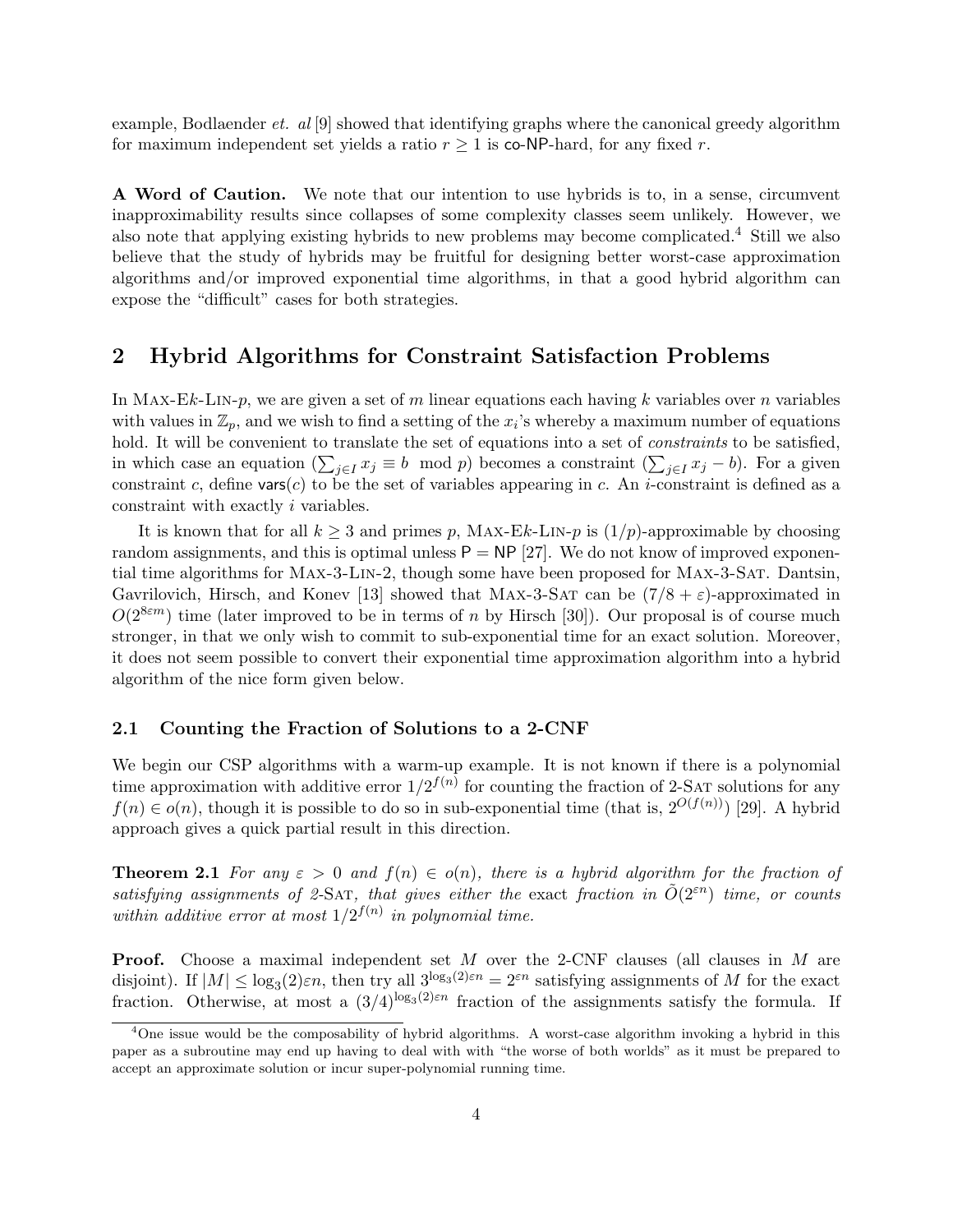$(3/4)^{\log_3(2)\varepsilon n} > 1/2^{f(n)}$ , then since  $f(n) = o(n)$ , n is bounded from above by a constant, and exact solution takes  $O(1)$  time. Otherwise, output  $(3/4)^{\log_3(2)\varepsilon n}$  as an approximate fraction within an additive error of  $1/2^{f(n)}$ . The contract of the contract of the contract of the contract of  $\Box$ 

## 2.2 Why Max-k-Lin-2 Probably Requires Exponential Time?

Before we give the Max-E3-Lin-2 algorithm, let us first (briefly) outline why it is unlikely for the problem to be exactly solvable in sub-exponential time. The Sparsification Lemma of Impagliazzo, Paturi, and Zane [33] implies the following.

**Theorem 2.2** If MAX-Ek-LIN-2 is in  $2^{\varepsilon n}$  time for all  $\varepsilon > 0$ , then  $(k + 1)$ -SAT on n variables, VERTEX COVER (CLIQUE, INDEPENDENT SET) on n vertices, and SET COVER on k-sets over a universe of size n are all solvable in  $2^{\varepsilon n}$  time.

In fact, the hypothesis can also be replaced with the assumption that MAX-EK-LIN-2 is in  $2^{\varepsilon m}$ time, as the reduction from  $(k+1)$ -SAT to MAX-Ek-LIN-2 only introduces  $O(km)$  equations, where m is the number of clauses in the  $k$ -SAT instance. Moreover, the following shows in yet another sense that the hard cases of approximation are the ones where  $m/n = O(1)$ . This is relevant to our cause, as the algorithm we will give works best on instances with this property.

**Lemma 2.1 (Folklore)** Suppose MAX-E3-LIN-2 can be solved exactly in time  $t(m)$ , where m is the number of equations. Then for all  $\varepsilon > 0$ , there is a randomized  $(1-\varepsilon)$ -approximation algorithm (with high success probability) for MAX-E3-LIN-2 running in  $O(poly(n) \cdot t(n/\varepsilon^2))$  time, where n is the number of variables.

**Proof.** See appendix. □

The proof of the above lemma is not dependent on the number of variables per equation or equations mod 2, and holds for *any* constraint satisfaction problem where one has  $m$  constraints and  $n$  variables. It is interesting that, while Impagliazzo, Paturi, and Zane have the same aim (reducing time bounds in terms of  $m$  to time bounds in terms of  $n$ ), their lemma preserves exact solution, but their proof is more complicated and does not work for *arbitrary* constraint satisfaction.

# 2.3 Algorithm for Max-E3-Lin-2

We now establish a hybrid algorithm for MAX-E3-LIN-2. Later on, we will extend this to MAX- $Ek-LIN-p$  for any odd k and prime p.

**Theorem 2.3** For all  $\varepsilon > 0$ , there is a polynomial time selector that, on all instances F of MAX-E3-Lin-2 with n variables and m equations, either

- runs an exact algorithm that returns an optimal solution to F in  $O(2^{\varepsilon n})$  time, or
- runs a polynomial time algorithm that returns a  $(\frac{1}{2} + \frac{\varepsilon n}{12n})$  $\frac{\varepsilon n}{12m}$ )-approximate solution.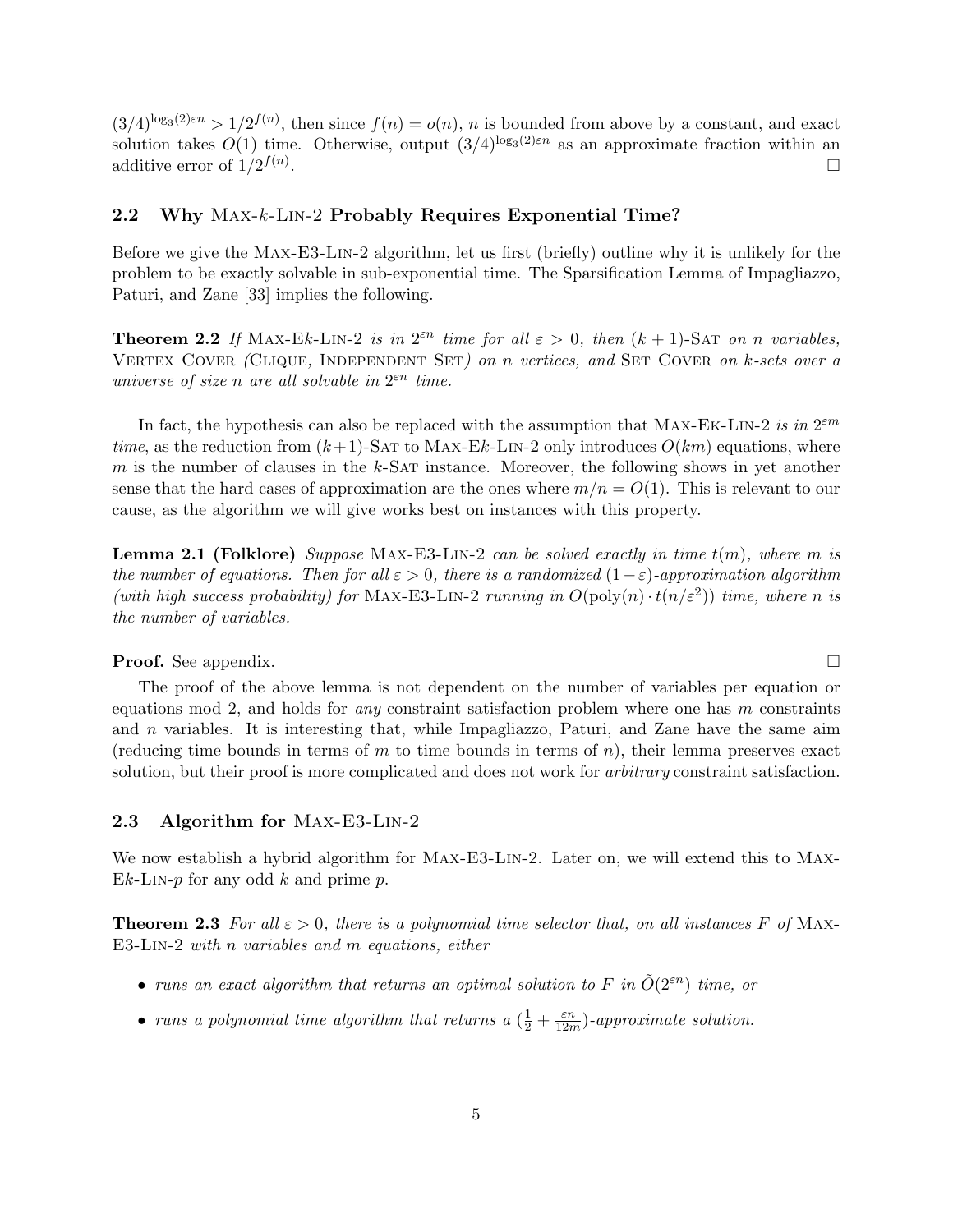**Remark 2.1** Note a naïve attempt at getting this trade-off requires an NP-hard selector. Namely, suppose one could estimate the fraction of equations satisfiable by the procedure. If the fraction is less than  $(1 - \varepsilon)m$ , then the randomized algorithm returning  $m/2$  is a good approximation. If the tess than  $(1 - \varepsilon)m$ , then the randomized algorithm returning  $m/2$  is a good approximation. If the<br>fraction is at least  $(1 - \varepsilon)m$ , then for all  $\tilde{O}(\binom{m}{\varepsilon m})$  sets S of at most  $\varepsilon m$  equations, attempt to satisfy all equations in  $F - S$ , which can be checked in polynomial time using Gaussian elimination.

**Proof of Theorem 2.3:** Let F denote a collection of k-constraints, where  $k = 3$  in this proof. (The definition below will also be used for general k.) The selector will search for an  $S \subseteq F$  of the following kind.

**Definition 2.1** Let  $S \subseteq F$ ,  $\beta \in (0,1]$ . S is a  $\beta$ -disjoint hitter of F iff

(Hitting) For all  $c \in F - S$ , at least  $k - 1$  variables of c appear in S.

(Disjointness) There exists  $D \subseteq S$  such that  $|D| \geq \beta |S|$ , and every  $c \in D$  has at least two variables not appearing in any  $c' \in D$  s.t.  $c' \neq c$ .

We say that a class of instances has explicit  $\beta$ -disjoint hitters if there is a polynomial time algorithm that, given an instance from the class, produces a  $\beta$ -disjoint hitter S and  $D \subseteq S$  such that D has the above disjointness property. The theorem immediately follows from two claims, which will be established in the next two sections.

Claim 1: If MAX-E3-LIN-2 has explicit  $\beta$ -disjoint hitters, then MAX-E3-LIN-2 admits a hybrid algorithm that either solves in  $\tilde{O}(2^{\varepsilon n})$  time or approximates with ratio  $\frac{1}{2} + \frac{\varepsilon \beta n}{6m}$  $\frac{\varepsilon \beta n}{6m}.$ 

Claim 2: Max-E3-Lin-2 has explicit 1/2-disjoint hitters.

Claim 2 is easier, so we prove it first. We conjecture that it can be substantially improved upon.

## 2.3.1 Proof of Claim 2

We greedily construct a  $1/2$ -disjoint hitter. Construe constraints as sets in the standard way, taking a constraint c as its variable set vars $(c)$ . (Note for linear equations mod 2, at most two constraints map to the same 3-set; in the event of such a collision, arbitrarily pick one of the constraints in the following.) First, greedily construct a maximal disjoint collection  $M$  of 3-sets from  $F$ . Now remove M from F. For each c remaining in F, remove every variable x in vars $(M) \cap \text{vars}(c)$  from c. The remaining is a (possibly multi-)set  $F'$  with at most two variables per set. Construct a maximal disjoint set N over the 2-sets of F'. Let  $N' \subseteq F$  be the original collection of 3-sets corresponding to the 2-sets in N. Set  $S = M \cup N'$  and D to be the larger of M and N'.

Clearly,  $|D| \geq |S|/2$ . The hitting property holds for S, by construction. The disjointness property holds, as either  $D = M$ , where the  $c \in M$  are disjoint, or  $D = N'$ , where each  $c \in N'$  has two variables not appearing in any other  $c' \in N'$ . This completes the proof of Claim 2.

# 2.3.2 Proof of Claim 1

First we give the overall proof idea. After removing degeneracies from the instance, the selector finds an explicit disjoint hitter S. Depending on  $|S|$ , the selector will decide whether to approximate or solve exactly. Intuitively,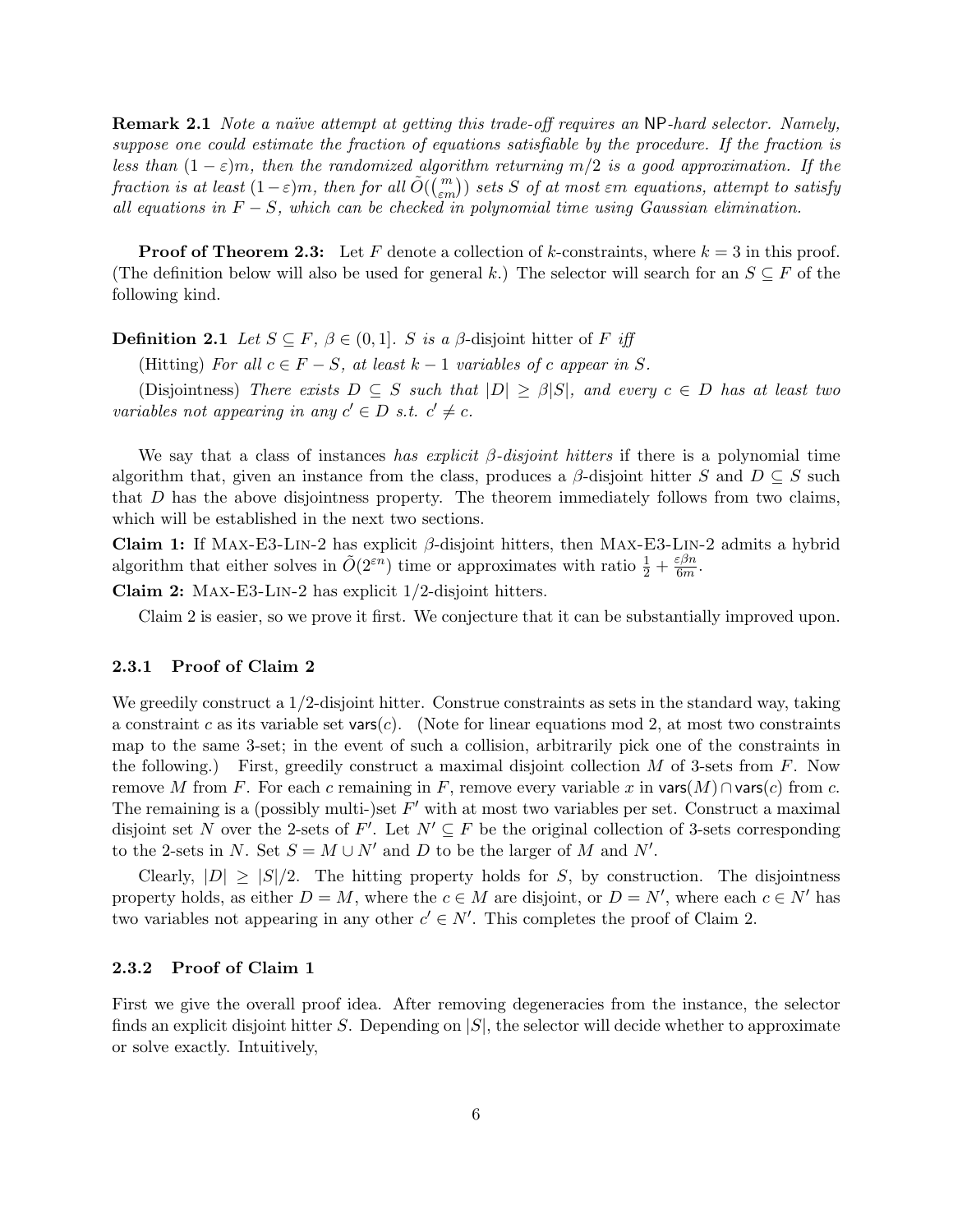- if S is large, its "disjointness" makes it possible to satisfy at least  $\frac{1}{2} + \frac{\beta \varepsilon n}{6m}$  $\frac{6\pi n}{6m}$  of the constraints in  $F$ , and
- if S is small, "hitting" ensures that any assignment to the variables in S reduces  $F$  to an instance that is exactly solvable in polynomial time.

We now detail the construction. The selector first removes some degeneracies from  $F$ , if they exist. Define a constraint  $c \in F$  to be *degenerate* if  $c' \in F$  where  $c' \equiv (c+1) \mod 2$ . Observe that the total number of degenerate constraints is even.

**Fact:** Let  $F_{deg}$  be the set of degenerate constraints. Then every variable assignment satisfies exactly  $|F_{deq}|/2$  constraints of  $F_{deq}$ .

This follows since every assignment satisfies either c or  $c + 1$ , but not both. W.l.o.g., we can remove all degenerate pairs of constraints from  $F$ , as exactly  $1/2$  of them are always satisfied. Then the selector finds a  $\beta$ -disjoint hitter S. If  $|S| \leq \varepsilon n/3$ , the selector returns "exact", otherwise it returns "approximate".

The exact algorithm takes  $S$  as above, and tries all possible assignments to variables appearing in S. By the hitting property, for any such variable assignment, the remaining constraint set is a Max-1-Lin-2 instance which can be solved exactly in linear time. This procedure takes  $\tilde{O}(8^{\varepsilon n/3}) = \tilde{O}(2^{\varepsilon n})$  time.

Now we describe the approximation algorithm. Let  $D \subseteq S$  have the disjointness property. The idea is to show that a randomized algorithm can simultaneously satisfy all constraints of D as well as half the optimal number of constraints satisfiable in the rest of  $F$ . Since it is only run if  $|D| \geq \beta |S| > \varepsilon \beta n/3$ , this yields a non-trivial improvement in approximation.

After removing degeneracies and obtaining the  $\beta$ -disjoint hitter S, the approximation runs a simple procedure Choose: for all  $c \in D$ , choose a satisfying assignment for c uniformly at random; then set each unassigned variable in  $F$  to 0 or 1 with equal probability.

We just remark here that the approximation algorithm (namely, the subroutine Choose) can be derandomized using conditional expectation. We will prove that it is at worst a  $(\frac{1}{2} + \frac{\varepsilon \beta n}{6m})$  $\frac{\varepsilon \beta n}{6m}$ )approximation on instances where the selector says "approximate". Let  $m^*$  be the maximum number of satisfiable constraints in F. Let  $m_{non-deg}$  and  $m_{deg}$  be the number of non-degenerate and degenerate  $c \in F$ , respectively. Let  $m_D = |D|$ . Note we have the inequalities

 $m_{non-deg} \geq m_D,$   $m_{non-deg} + m_{deg} = m,$  and  $m_{non-deg} + \frac{m_{deg}}{2} \geq m^*$ .

The following lemma implies that half of the non-degenerate remainder is satisfied, in expectation. Informally, it says that the distribution of assignments that Choose returns "looks random" to each constraint of  $F - D$ .

**Lemma 2.2** Suppose  $D$  has the disjointness property. Then for any non-degenerate 3-constraint  $c'' \in F - D$ , Choose satisfies  $c''$  with probability 1/2.

**Proof.** See Appendix. □

By Lemma 2.2, the expected number of constraints satisfied is therefore at least  $m_D + (m_{non-deg} - m_D)/2 + m_{deg}/2 = \frac{1}{2}(m_{deg} + m_{non-deg} + m_D) = \frac{1}{2}(m + m_D) \ge (\frac{1}{2} + \frac{\varepsilon \beta n}{6m})$  $\frac{\varepsilon \beta n}{6m})m^*.$ This completes the proof of Claim 1 and hence the theorem.  $\Box$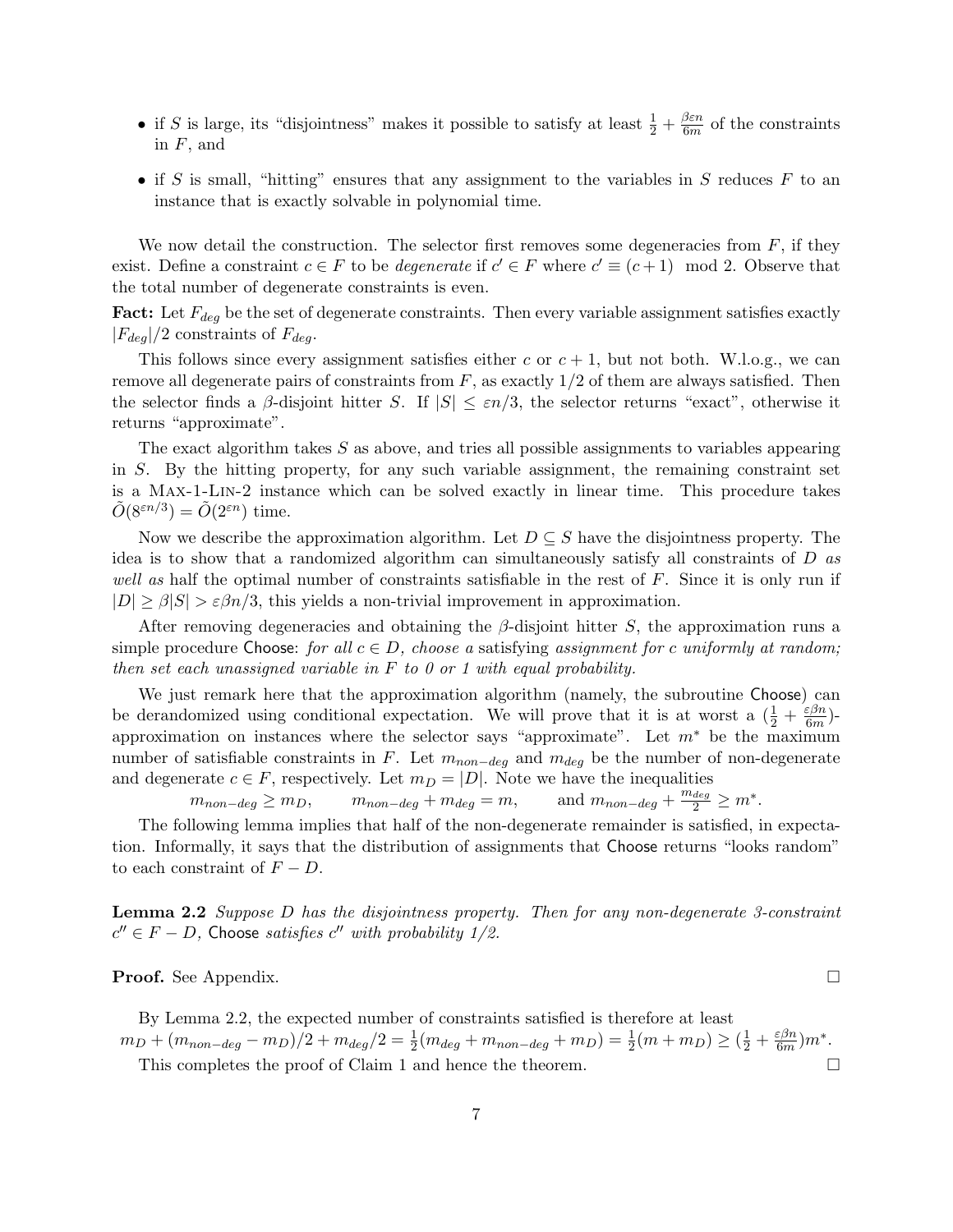# 2.4 A More General Case

Extending the algorithm to MAX-Ek-LIN-p for odd  $k \geq 3$  and prime p is relatively straightforward. First, observe the degeneracy notion here still means that at most one of the constraints among a group of at most  $p$  are satisfied by any assignment, and in our case, we satisfy at least one of them. The notion of correlated pairs is analogous.

The selector now picks a  $\frac{1}{k-1}$ -disjoint hitter on the instance. Namely, it chooses sets of constraints  $S_k$ ,  $S_{k-1}$ , ...,  $S_2$ . Each  $S_i$  is a maximal disjoint set of k-constraints, chosen after the variables of the sets  $S_k, \ldots, S_{i+1}$  were eliminated from consideration. (In the result for MAX-E3-LIN-2, we only chose an  $S_3$ , then an  $S_2$ .) If  $|\bigcup_{i=2}^k S_i| \leq \varepsilon n/k$ , then do an exact solution as before in time  $(p^k)^{\varepsilon n/k} = p^{\varepsilon n}$ . Otherwise, some  $S_i$  is of size at least  $\varepsilon n/(k(k-1))$ . Choose now selects a random satisfying assignment over all constraints in  $S_i$ , with independent random assignments for all variables appearing in multiple constraints of  $S_i$  and variables not in  $S_i$ . Now there are  $i \geq 2$  variables remaining in each equation of  $S_i$ , and a random satisfying assignment is chosen from them.

We claim that now every non-degenerate k-constraint c not in  $S_i$  is satisfied with probability  $1/p$ . Consider just the case  $i = 2$ ; the other cases follow similarly. If c contains no correlated pairs, then trivially it is satisfied with probability  $1/p$ . Otherwise, because k is odd, there is at least one variable x in c whose correlated counterpart (if there is one) does not appear in c; x is thus set 0-1 uniformly and independently from the  $k-1$  other variables of c and the claim follows. Therefore, we obtain:

**Theorem 2.4** Let  $k \geq 3$  be odd. For all  $\varepsilon > 0$ , there is an algorithm for MAX-k-LIN-p on n variables and m equations that either returns a  $\left(\frac{1}{p} + \frac{\varepsilon n}{p k (k-1)}\right)$  $\frac{\varepsilon n}{pk(k-1)m}$ )-approximate solution in polynomial time, or an exact solution in  $\tilde{O}(p^{\varepsilon n})$  time.

# 3 Optimization with Three-Variable Boolean Constraints

Let f be a Boolean function on k variables, and X be the set of all  $2n$  literals on n Boolean variables. An f-formula C is a collection of k-tuples from  $X^k$ . Each k-tuple c is called a constraint, and a constraint c is *satisfied* by an assignment to X if the assignment makes  $f(c)$  true. The MAX-Ek-f problem gives an f-formula, and the goal is to find a variable assignment that satisfies a maximum number of constraints.

We now define a general condition on constraint satisfaction problems for which we can prove the existence of good hybrid algorithms.

**Definition 3.1** Let C be an f-formula. C has overlap if two clauses in C have exactly the same variables.

For example, the CNF formula  $(x \vee y) \wedge (\overline{x} \vee y)$  has overlap, but  $(x \vee y) \wedge (\overline{x} \vee z)$  does not. It may appear at first that forbidding overlap is a severe restriction, and therefore the hybrid algorithm is not as surprising in this case. Nevertheless, one can show that approximating instances without overlap is still difficult. We focus on the case of Max-E3-Sat; in our opinion it is most convenient to formulate.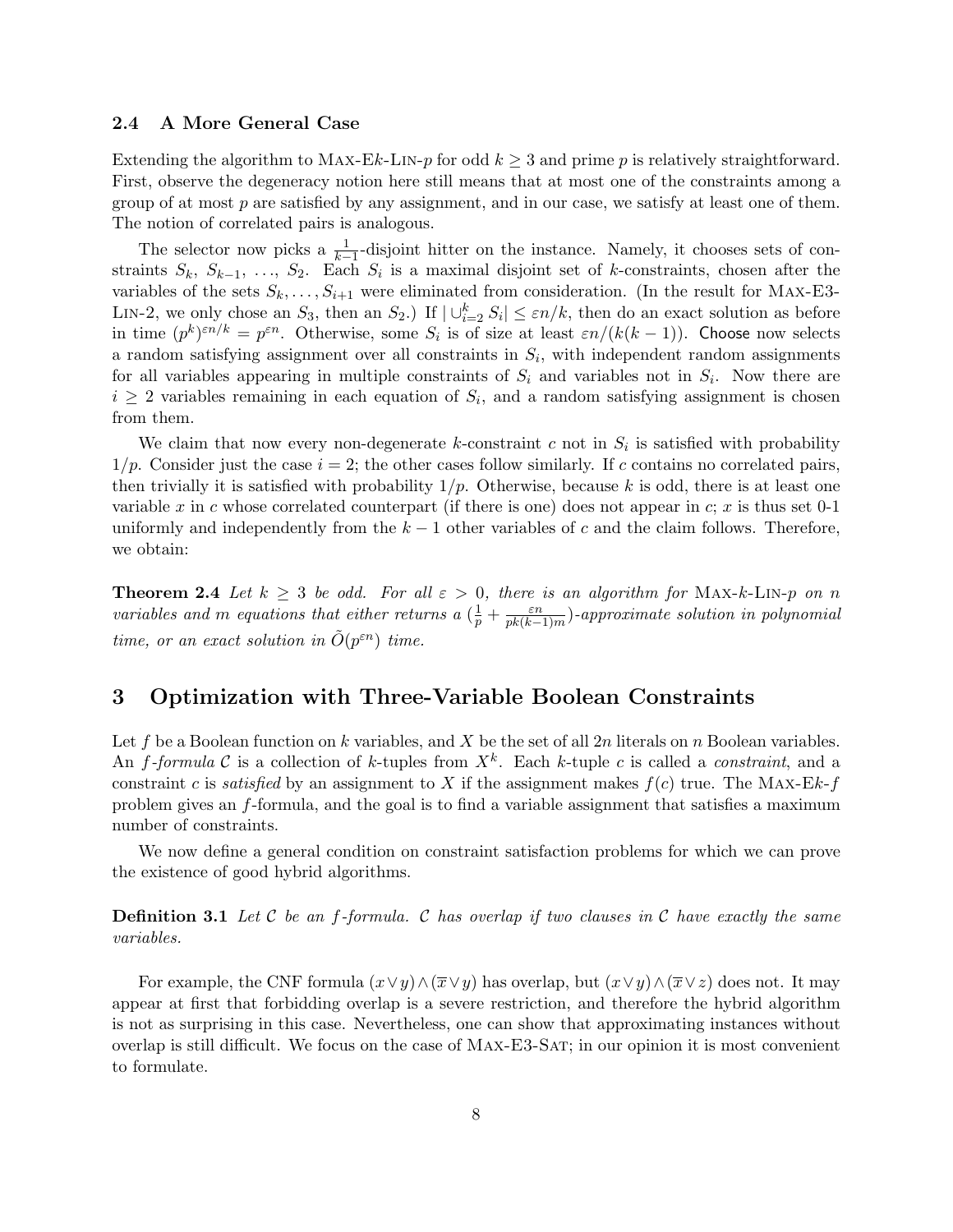**Theorem 3.1** If MAX-E3-SAT instances without overlap can be approximated within a  $7/8 + \epsilon$ factor in polynomial time, then  $RP = NP$ .

The proof uses two applications of a Chernoff bound and is deferred to the appendix.

In spite of the above inapproximability result, we can show that a large class of CSPs on three constraints admit hybrid algorithms, if instances are without overlap. Similar to [20], let t be the number of assignments satisfying the 3-variable Boolean function  $f$ , and  $b$  be the number of satisfying assignments for f with odd parity. Say f is biased if  $2b \neq t$ . Notice that OR, AND, MAJORITY, XOR, etc. are all biased. We give a general hybrid strategy for optimization problems defined with respect to some biased function f, with three variables per constraint and no overlap. The main tool employed is an easy-to-verify lemma.

**Lemma 3.1** Let x, y, z be Boolean variables, and  $\varepsilon \in [0, 1/4]$ . Consider the procedure that picks either equation  $x + y + z = 1$  with probability  $1 - \varepsilon$ , or equation  $x + y + z = 0$  with probability  $\varepsilon$ , then a random satisfying assignment for the equation picked. The resulting distribution is pairwise independent over  $\{x, y, z\}$ .

**Theorem 3.2** Let k be odd, and f be a k-variable biased Boolean function, with random assignment threshold  $\alpha$ , i.e., a random assignment satisfies f with probability  $\alpha$ . MAX-Ek-f instances on n variables and  $\Delta n$  non-overlapping constraints admit an algorithm that either solves in time  $2^{\varepsilon n}$  or approximates in polynomial time with ratio  $\alpha + \frac{\varepsilon}{pk(k-1)\Delta}$ .

**Proof.**(Sketch) Similar to the proof of Theorem 2.4, choose maximal disjoint sets  $S_k$ ,  $S_{k-1}$ , ...,  $S_2$ . If all of the sets are small, solve exactly, otherwise, let  $S_i$  be the large set. Let  $c \in S_i$  be a constraint on variables x, y, and z. Since c is biased, one of the equations  $x + y + z = 1$  or  $x + y + z = 0$  has the property that the number of its satisfying assignments that also satisfy c is strictly greater than the corresponding number for the other equation. Set  $\varepsilon > 0$  such that the following procedure satisfies at least  $1 - \varepsilon/2$  constraints in  $S_i$ : For each  $c \in S_i$ , let  $x, y$  and z be its variables. With probability  $\varepsilon$ , pick a random satisfying assignment of  $x + y + z = 0$ ; otherwise pick a random falsifying assignment. Such an  $\varepsilon > 0$  exists by Lemma 3.1. A similar analysis to Theorem 2.3 yields the result.  $\Box$ 

# 4 Hybrid Algorithms for Graph Problems

We now turn our attention to two well-studied NP-complete problems on graphs: LONGEST PATH and MINIMUM BANDWIDTH. In the hybrid algorithms for constraint satisfaction, a simple greedy procedure found a subset of constraints with certain properties. Within the domain of graph problems, we get more sophisticated approaches by exploiting properties of graph minors and graphs with bounded treewidth. The Longest Path algorithm will attempt to construct a long path, or it will build a path decomposition of small width, in which case a dynamic programming algorithm is applied. We present two MINIMUM BANDWIDTH algorithms. One is very simple and was suggested to us by Uriel Feige; the exact case solves in sub-exponential time but the approximation is only  $O(\log^3 n)$ . The second achieves a better approximation, and employs an generalization of Plotkin, Rao, and Smith's minor-separator theorem [43] that yields substantially smaller separators when the minor is sparse.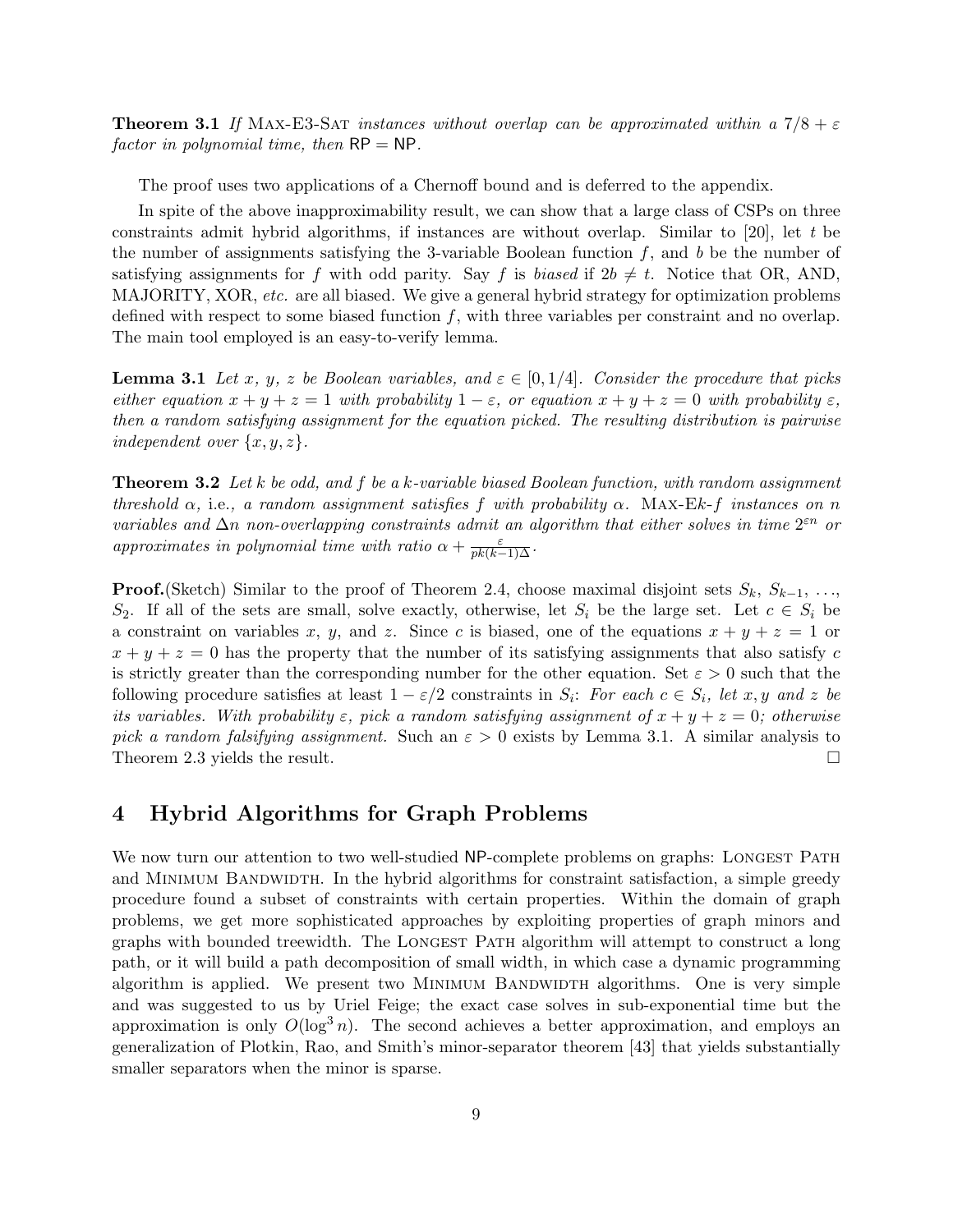# 4.1 Longest Path

The Longest Path problem has been notoriously difficult in terms of obtaining good approximation and good exact algorithms. For years it was not even known how to find a path of length  $O(\log n)$  (or determine none exists) in polynomial time, until Alon, Yuster, and Zwick [1] in 1994.  $O(\log n)$  (or determine none exists) in polynomial time, until Alon, Yuster, and Zwick [1] in 1994.<br>The best known result to date is Gabow's algorithm giving a path of length  $\exp(\sqrt{\log \ell/\log \log \ell})$  in a graph with longest path length  $\ell$  in polynomial time [23]. On the other hand, it is known that an exact  $2^{o(\ell)}$  algorithm for finding a path of length  $\ell$  would imply 3-SAT (hence many other NP-hard problems) is in  $2^{o(n)}$  time [11]. Lingas and Wahlen [38] recently claimed the following trade-off for LONGEST PATH.

**Theorem 4.1 (Lingas and Wahlen, Corollary 1)** Let G be an (undirected) graph on n vertices, and let  $1 \leq q \leq n$ . One can produce either a simple path in G of length not less than q in polynomial time, or a longest path of G in time  $2^{O(q\sqrt{n}\log^{2.5} n)}$ .

They use as subroutines a minor-separator algorithm of Plotkin, Rao, and Smith [43] and an algorithm of Gupta and Nishimura [26] for topological embeddings on graphs of small treewidth. We obtain a substantially better hybrid algorithm by a more direct approach.

**Theorem 4.2** Let  $\ell(n) \in o(n)$  be a proper (constructible) function of n. LONGEST PATH admits an algorithm that always produces either

- a longest path in  $O(m + n2^{\ell(n)}\ell(n)!)$  time, or
- an  $\ell(n)$  node path in linear time.

**Remark 4.1** For  $\ell(n) = o(\frac{n}{\log n})$  $\frac{n}{\log n}$ ), the exact algorithm of Theorem 4.2 takes  $2^{o(n)}$  time. In contrast, Lingas and Wahlen [38] only guarantee  $2^{o(n)}$  time in the exact solution when the polynomial time case finds an  $o(\frac{\sqrt{n}}{\ln n^{2.5}})$  $\frac{\sqrt{n}}{\log^{2.5} n}$ ) length path.

We begin with a simple algorithm that, in linear time, either finds an  $\ell$ -node path or builds a path decomposition of the graph, with width at most  $\ell$ .

**Lemma 4.1** Let  $\ell > 0$  be an integer. There is an  $O(m)$  time algorithm Path-Decomp that on a graph G either produces a path that is at least  $\ell$  nodes long, or produces a path decomposition of G with width at most  $\ell$ .

Path-Decomp starts by considering a DFS tree T of G rooted at an arbitrary vertex  $r$ . If the length of the longest path from r to a leaf of T is at least  $\ell$ , then return that path. If not, a path decomposition is built: for a leaf vertex v in T, define the bag  $W_v$  to be v along with its ancestors in T. Let  $v_1, \ldots, v_k$  be the order that leaf nodes appear in an in-order traversal of T. Note by DFS, all the neighbors of a vertex  $u$  are either ancestors or descendants of  $u$  in  $T$ . From this observation, it is easy to show that the collection  $\{W_v\}$  paired with  $P = \{(v_1, v_2), (v_2, v_3), \ldots, (v_{n-1}, v_n)\}\$ is a path decomposition of G. As the longest path in T is at most  $\ell$ , the width of each bag is at most  $\ell - 1$ .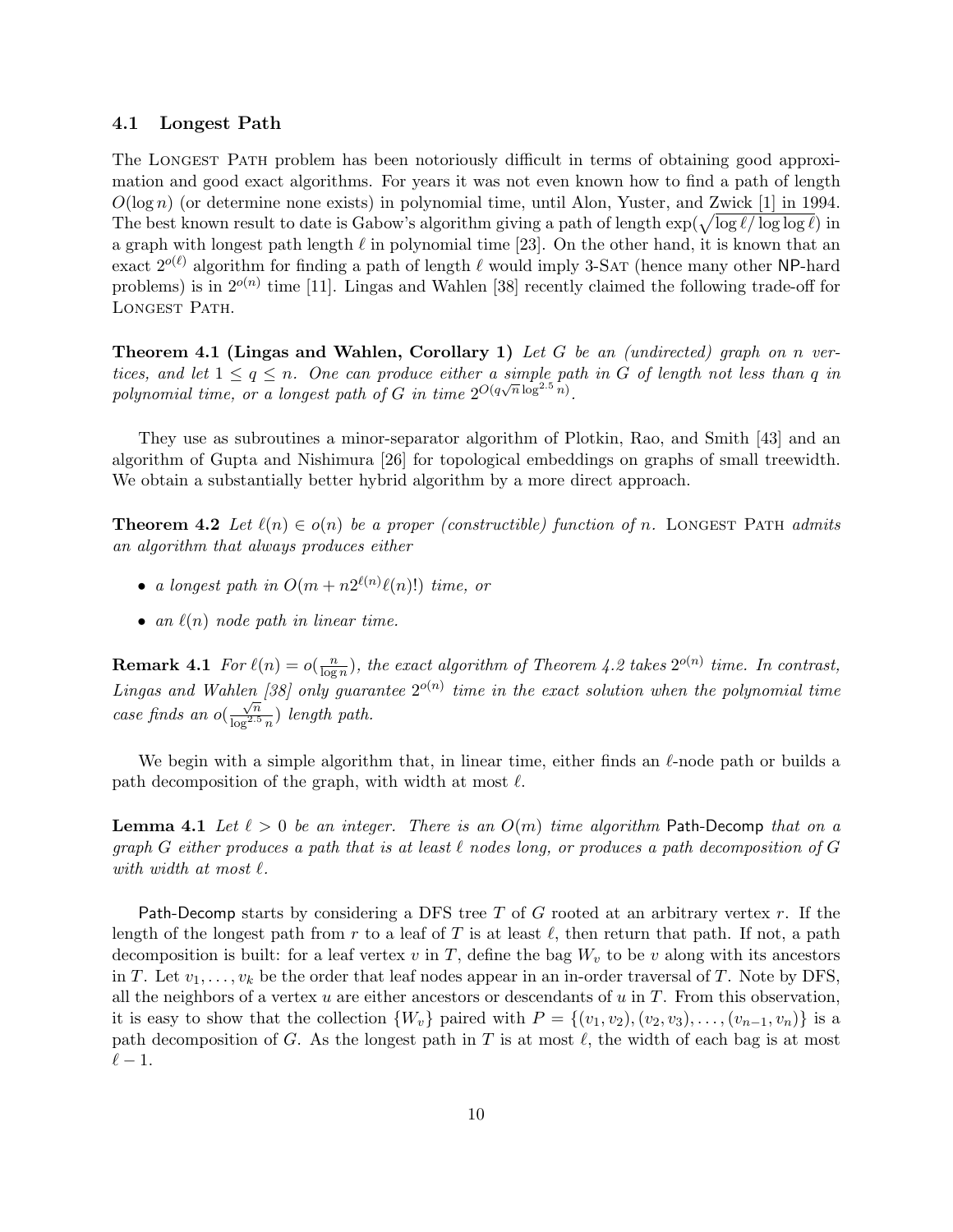#### 4.1.1 Hybrid Algorithm for Longest Path

We now prove Theorem 4.2. Let  $\ell(n)$  be a function of n. Given a graph G, we run Path-Decomp with  $\ell(n)$ ; if it returns an  $\ell(n)$  length path, then we are done; otherwise, it returns a path decomposition of width  $\leq \ell - 1$ . Bodlaender [7] claims the existence of  $O(2^{\ell} \ell! n)$  time algorithm for LONGEST PATH on graphs of treewidth at most  $\ell$ .

**Theorem 4.3 (Theorem 2.2, [7])** There exists an algorithm that uses  $O(2^k k!n)$  time and find the longest cycle (or longest path) in a given graph G that is given together with a tree decomposition of G with treewidth  $\leq k$ .

However, the "proof" of this result does not give an algorithm or even a hint of how to start one! So for completeness, we include a simple dynamic programming algorithm achieving  $O((2^{\ell} n \ell!)^3 \cdot \ell)$ time for graphs of pathwidth  $\ell$  in the Appendix.

It is quite possible that the exact case above can be further improved, as we obtained a path decomposition and not just a tree decomposition.

**Remark 4.2** A similar strategy yields an identical trade-off for LONGEST CYCLE. To sketch our idea, Path-Decomp is replaced with an algorithm of Fellows and Langston [21] that either produces a cycle of length  $\ell$  or tree decomposition of width at most  $\ell$ .

# 4.2 Minimum Bandwidth Algorithms

The minimum bandwidth problem is (in)famous in combinatorial optimization. Given an undirected graph  $G$ , we wish to embed its vertices onto a line such that the maximum stretch of any edge of G is minimized. Let  $[n] = \{1, \ldots, n\}$ . Formally, we are given  $G = ([n], E)$  for some natural number *n*, and are looking for  $\pi \in S_n$  such that

$$
\max_{\{i,j\}\in E}|\pi(i)-\pi(j)|
$$

is minimized. The best known exact algorithm for minimum bandwidth is by Feige and Kilian [19] and runs in  $\tilde{O}(10^n)$  time. The best known approximation algorithm is an  $O((\log^3 n)(\log^{1/2} \log n))$ approximation of Dunagan and Vempala [16]. Here we present two hybrid algorithms that improve on these in both of its cases. The first is very simple and was kindly suggested to us by Uriel Feige. It either solves in  $2^{n/\alpha(n)}$  or approximates with  $O((\log^3 n)\alpha(n))$  ratio, for any  $\alpha$ . The second algorithm is technically more involved in description and analysis. While its exact case uses  $4^{n+o(n)}$  time, its approximation case achieves an  $O((\log^{2.5} n)(\log \log n)(\log^2 \log \log n))$  ratio. Both algorithms crucially depend on an algorithm of Blum  $et$  al., which approximates the minimum algorithms crucially depend on an algorithm<br>bandwidth B to within a factor of  $\sqrt{\frac{n}{B}} \log n$ .

**Theorem 4.4 (Suggested to us by Uriel Feige)** Let  $\alpha(n)$  be an arbitrary constructible function. There exists an algorithm that on an n vertex graph G either

- approximates the minimum bandwidth within a factor of  $O(\alpha(n) \cdot \log^3 n)$ , or
- produces a linear arrangement of minimum bandwidth in time  $O(2^{\frac{n}{\alpha(n)}})$ .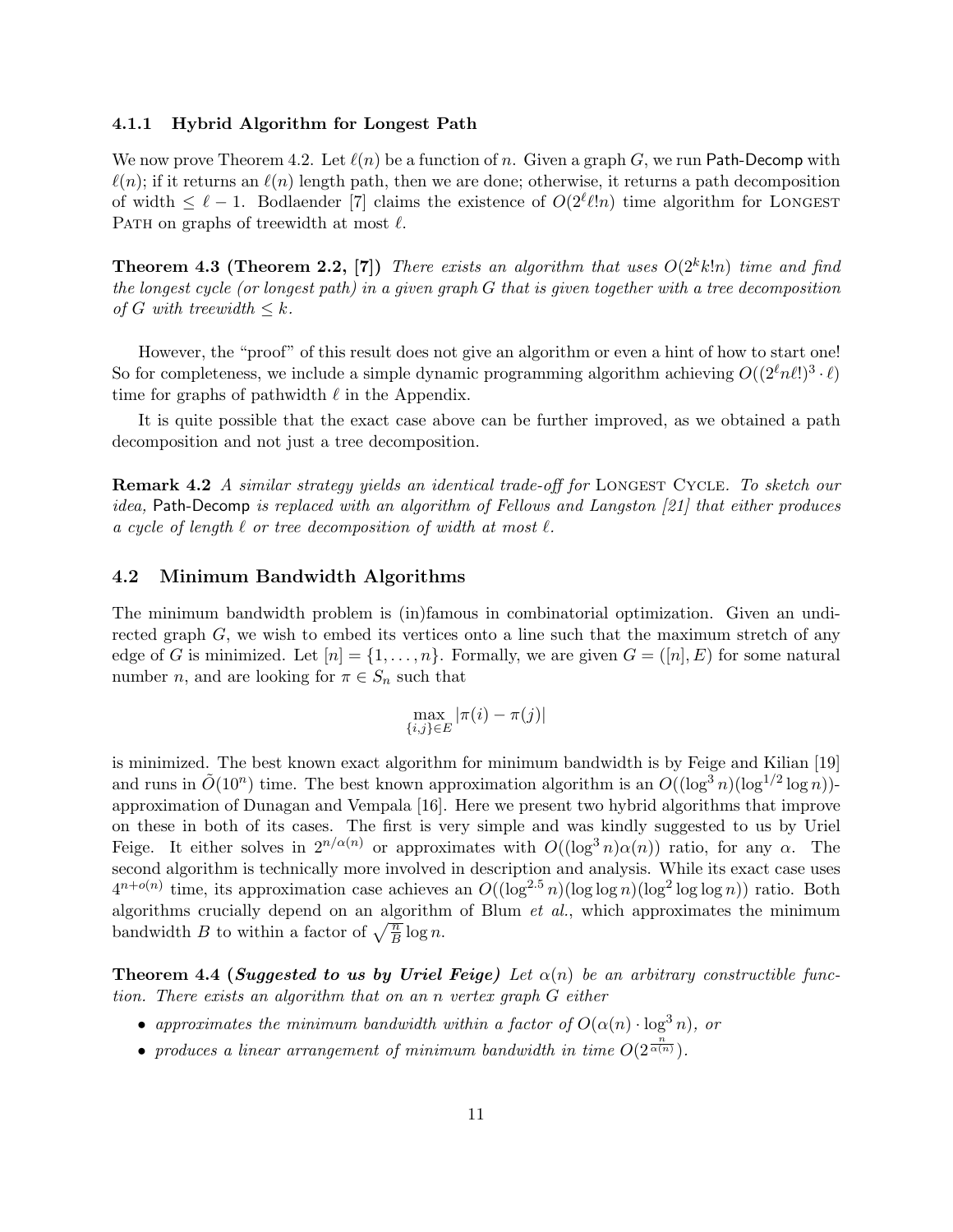**Proof.** Run the  $O(\sqrt{\frac{n}{R}})$  $\frac{\overline{n}}{B}$  log *n*) approximation algorithm of Blum *et al.* If it returns an arrangement of bandwidth  $w \geq \frac{n}{\alpha(n+1)}$  $\frac{n}{\alpha(n) \log n}$ , then we know it actually approximated the bandwidth within a factor of  $O(\frac{n}{w})$  $\frac{n}{w} \log^2 n$ , which is  $O(\alpha(n) \log^3 n)$ . On the other hand, if  $w < \frac{n}{\alpha(n) \cdot \log n}$ , then run an  $O(n^b)$ time algorithm of Monien and Sudborough [41] to find an arrangement of bandwidth at most b for increasing values of  $b$ . This finds an arrangement of minimum bandwidth in  $O($ the new steps, the steps is an arrangement of minimum bandwidth in  $O(\sum_{b=1}^{\frac{n}{\alpha(n)\log n}} n^b)$  steps, which is  $O(2^{\frac{n}{\alpha(n)}})$ .  $\overline{\alpha(n)}$ ).

**Theorem 4.5** Let  $\alpha(n) = \Omega((\log^2 \log n)(\log^4 \log \log n))$ . MINIMUM BANDWIDTH admits an algorithm that given an n-node graph G always produces, after a polynomial time test, either

- a linear arrangement achieving the minimum bandwidth in  $4^{n+o(n)}$  time, or
- $\bullet$  an  $O($  $\sqrt{\alpha(n)} \cdot \log^{2.5} n$ )-approximation in polynomial time.

The remainder of this section outlines the proof of this theorem. We will first strengthen the Plotkin-Rao-Smith minor-separator theorem by (a) guaranteeing a  $\frac{1}{2} - \frac{1}{2}$  $\frac{1}{2}$  separator and (b) yielding a much tighter minor-separator trade-off when the underlying source graph  $H$  is sparse.

## 4.2.1 A Generalization of Plotkin-Rao-Smith

A graph M is said to be an H-minor in a graph G if M is a subgraph of G and the vertices of M can be partitioned into  $|V(H)|$  subsets, a set  $S(v)$  for each vertex v of H, so that each  $S(v)$  induces a connected subgraph of M and if  $(u, v) \in E(H)$ , then there is an edge between  $S(u)$  and  $S(v)$ . The sets  $S(v)$  are called *supernodes*.

Plotkin, Rao and Smith [43] obtain the following result relating graph minors and separators.

**Theorem 4.6 ([43])** Given a graph G on n nodes, and a positive integer h, there is a polynomial time algorithm that will produce either a  $K_h$  minor of size  $O(h\sqrt{n \log n})$ , or will find a  $\frac{1}{3} - \frac{2}{3}$ which produce either a  $K_h$  minor of size  $O(n\sqrt{n}\log n)$ , or which find  $a_{\overline{3}} - \overline{3}$ separator of size  $O(h\sqrt{n \log n})$ .

A  $K_h$ -minor contains an H minor for any H with  $|V(H)| \leq h$ . However, for sparse graphs  $H$ , Theorem 4.6 gives a minor and separator size depending linearly on  $h$ . We extend the minorseparator result to yield a better minor vs. separator trade-off. Namely, the sizes of the minor and the separator are related to the number of *edges* in  $H$ . For sparse graphs this implies a *square root*, not linear, dependence on h.

**Theorem 4.7** Given two graphs G and H with  $|V(G)| = n$ ,  $|E(H)| = h$ , there is a polynomial time algorithm that will either produce an H-minor in G of size  $O(\sqrt{hn \log n})$ , or will find a  $\frac{1}{3} - \frac{2}{3}$ while the produce an  $\pi$ -mmor in G of size  $O(\sqrt{mn}\log n)$ , or while  $\pi \frac{1}{3} - \frac{1}{3}$ separator of size  $O(\sqrt{hn \log n})$ .

The separator in the above theorems cuts the graph into two parts so that neither of the two sides is of size more than 2/3 of the original graph. For many problems (including our case), a more balanced separation can be useful. We extend the minor/separator result to allow finding a  $rac{1}{2} - \frac{1}{2}$  $\frac{1}{2}$  separator for certain values of h, keeping the same trade-off.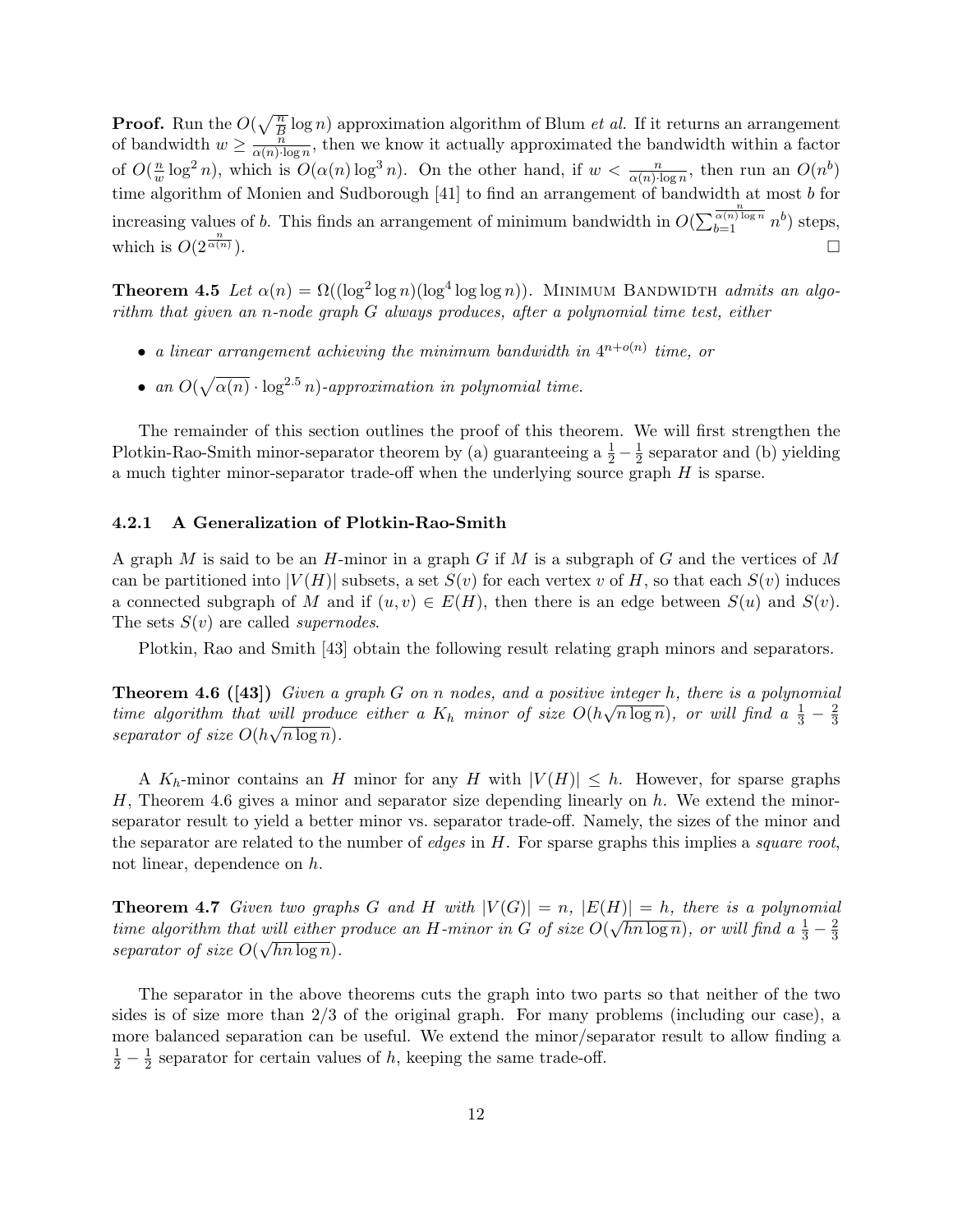**Theorem 4.8** Let G and H be graphs, with  $|V(G)| = n$ ,  $|E(H)| = h$ . If  $h = O(\frac{n}{(\log^3 n)(\log^2 \log n)(\log^4 \log \log n)})$ , there is a polynomial time algorithm, Minor-Or-Separator, that will either produce an H-minor in G of size  $O(\sqrt{hn \log n})$ , or will find  $a \frac{1}{2} - \frac{1}{2}$ √ ner produce an H-minor in G of size  $O(\sqrt{hn \log n})$ , or will find a  $\frac{1}{2} - \frac{1}{2}$  separator of G with size  $O(\sqrt{hn \log n})$ .

To prove the above results, we first show a lemma given in [43].

**Lemma 4.2** Let  $G = (V, E)$  be a graph with  $|V| = n, \ell \ge 1$  be an integer and  $A_1, \ldots, A_k$  be k nonempty subsets of  $V$ . Then either

- 1. there is a rooted subtree T of G of depth at most  $4\ell \log n$  such that for all  $i = 1, \ldots, k$ ,  $V(T) \cap A_i \neq \emptyset$ , or
- 2. there exists an  $S \subsetneq V$  such that  $|N(S) \cap (V S)| \leq \frac{|S|}{\ell}$  and  $0 < |S| \leq \frac{n}{2}$ .

**Proof of Lemma 4.2:** We prove this by providing a procedure to output either T or S.

Algorithm 1 FindTreeOrCluster(G,  $A_1, \ldots, A_k, \ell$ ) For some  $v \in V$ , let  $R \leftarrow \{\{v\}\}\$ Let  $R' \leftarrow R \cup N(R) \cup N(N(R))$ while  $R \neq V$  and  $(|R'| \geq |R|(1 + 1/\ell)$  or  $|V - R| \geq |V - R'|(1 + 1/\ell)$  do  $R \leftarrow R'$  $R' \leftarrow R \cup N(R) \cup N(N(R))$ end while if for all  $i = 1, \ldots, k$ , some  $v_i \in R \cap A_i$  then return a tree T of shortest paths from v to each  $v_i$ else  $S \leftarrow R \cup N(R)$ if  $|S| \leq |V - S|$  then return S else return  $V-S$ end if end if

The above procedure,  $\text{FindTreeOrCluster}(G)$ , picks a node and does BFS from it building up a set  $R$ . Every two BFS stages it checks whether  $R$  expanded or its complement shrunk a lot. The BFS stops if neither of these occurred. A tree is returned if at the last stage R intersects each of the sets  $A_i$  non-trivially. If a tree is not returned, then the smaller of R or its complement is returned as the set S.

Notice that if  $\mathsf{FindTreeOrCluster}(G)$  does not return a tree, then the set it returns must be nonempty. This is because, first by construction  $S \neq \emptyset$ , and second, if  $S = R \cup N(R) = V \neq R$ , then  $|V - (R \cup N(R) \cup N(N(R)))| = 0 \leq |V - R|$  and the while loop could not have stopped at R. Also, if  $R = V$ , then R touches all sets  $A_i$  and the algorithm would have returned a tree.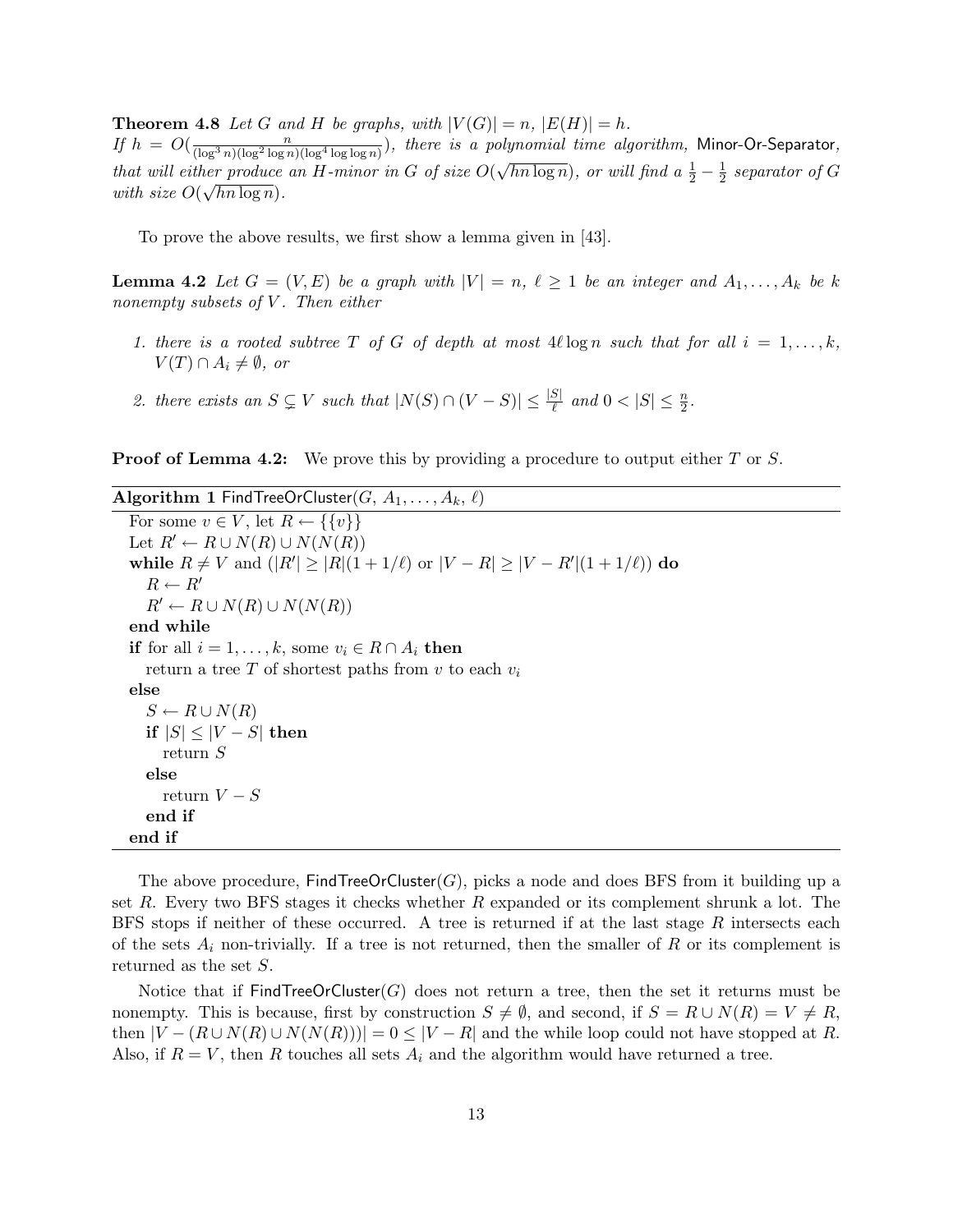If FindTreeOrCluster(G) returns a tree T, the tree must have depth at most  $4\ell \log n$ . To see this first note that the process of augmenting R either increases R or decreases  $V - R$  by a factor of  $1 + 1/\ell$  and so the loop has to terminate in at most  $2 \frac{\log n}{\log(1+1/\ell)} \leq 2\ell \log n$  iterations. Since each iteration increases the maximum distance from  $v$  by at most  $2$ , the depth of the tree cannot be more than  $4\ell \log n$ .

To show that  $|N(S) \cap (V - S)| \leq \frac{|S|}{\ell}$ , it suffices to show that for  $A = R \cup N(R)$ ,

$$
|N(A) \cap (V - A)| \le \frac{|A|}{\ell} \quad \text{and} \quad |N(V - A) \cap A| \le \frac{|V - A|}{\ell}.
$$

The termination condition ensures that

(1) 
$$
|R \cup N(R) \cup N(N(R))| \leq |R| (1 + \frac{1}{\ell}),
$$
 and

(2) 
$$
|V - R| \leq |V - (R \cup N(R) \cup N(N(R)))| (1 + \frac{1}{\ell}).
$$

It is easy to see that

$$
|R \cup N(R) \cup N(N(R))|
$$
 =  $|N(A) \cap (V - A)| + |A|$ , and  
 $|A \cap N(V - A)| \le |A| - |R|$ .

By inequality 1, we get

$$
|N(A) \cap (V - A)| \le |R| - |A| + \frac{|R|}{\ell} \le \frac{|A|}{\ell}
$$

.

.

By inequality 2, we get

$$
\frac{|V|}{\ell} + |R| \ge (1 + \frac{1}{\ell})(|N(A) \cap (V - A)| + |A|) \ge (1 + \frac{1}{\ell}) |A|, \text{and}
$$
  

$$
|A| - |R| \le \frac{|V| - |A|}{\ell}.
$$

Since  $A = R \cup N(R)$  and since no neighbors of  $V - A$  in A can be in R (otherwise  $V - A \cap A \neq \emptyset$ ),

$$
|N(V-A) \cap A| \le \frac{|V-A|}{\ell}
$$

We note why we need to do two rounds of BFS. Doing only one round would suffice for finding a minor or a set with the non-expanding property. However, with only one round we cannot guarantee that the set will be nonempty and of size at most half the graph.  $\Box$ 

Lemma 4.2 allows us to give an algorithm satisfying the requirements of Theorem 4.7. The proof is similar to the proof of Theorem 4.6.

#### Proof of Theorem 4.7:

Consider algorithm 2/3-Minor-Or-Separator given as Algorithm 2. Iteratively, it uses algorithm FindTreeOrCluster to build an H-minor, and a subset  $V_r$  of  $V(G)$  which has few outside neighbors not in the minor. In each iteration, it attempts to find in  $W = V(G) - M - V_r$  a tree supernode corresponding to a new node  $v$  of  $H$ , so that it intersects the neighborhood of each supernode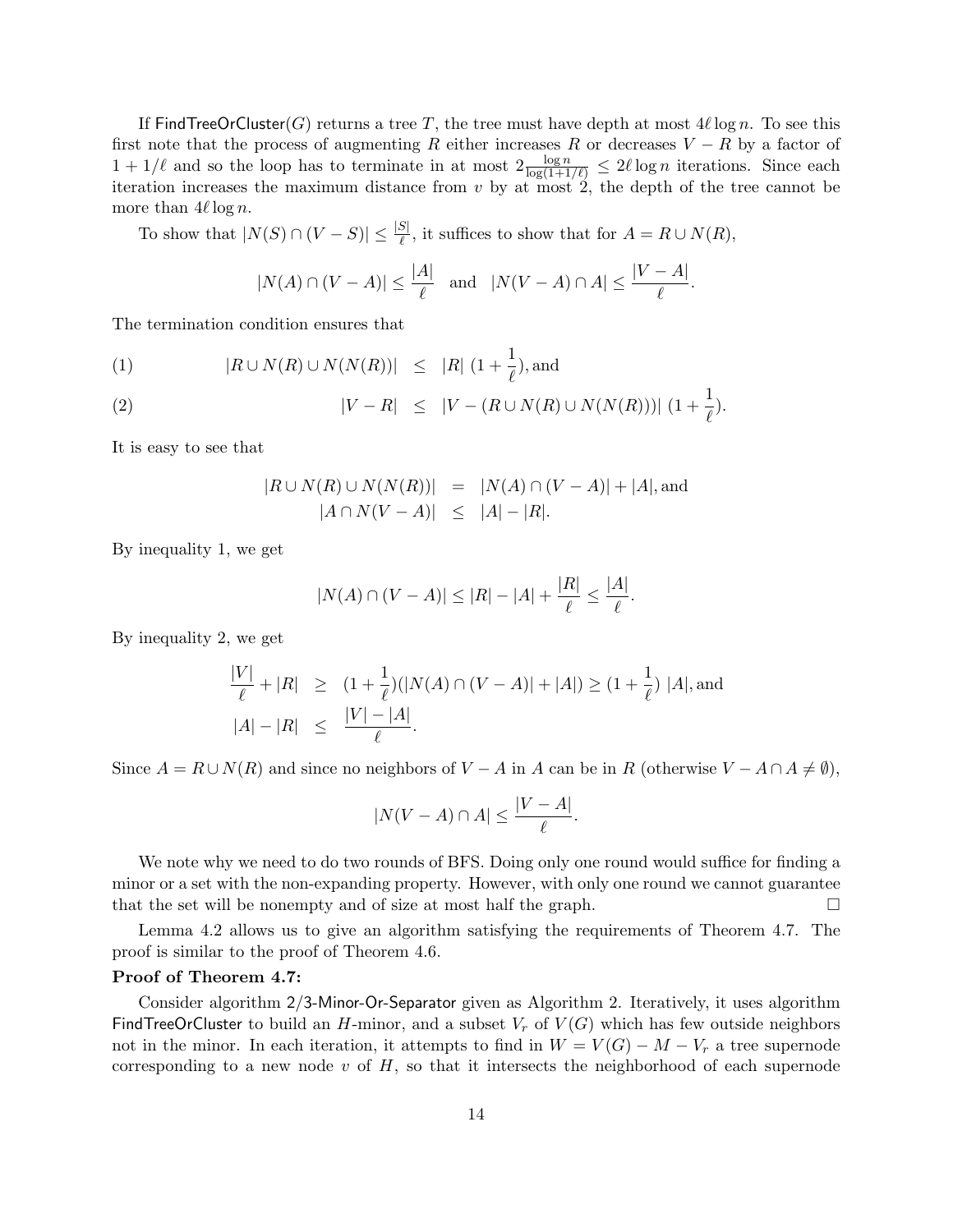corresponding to a neighbor of v already built. If FindTreeOrCluster does not return a tree but a set, 2/3-Minor-Or-Separator adds more nodes to  $V_r$ . The iterations terminate if either the minor M has been built, or W is of size at most  $\frac{2n}{3}$ .

If 2/3-Minor-Or-Separator outputs a separator  $S,$   $S$  separates  $V(G)$  into  $V_r$  and  $W-N(V_r).$  Due to the termination condition,  $|W - N(V_r)| \leq |W| \leq \frac{2n}{3}$  and  $|V_r| \leq |V - W'| + \frac{|W'|}{2} = |V| - \frac{|W'|}{2} \leq$  $n-\frac{n}{3}=\frac{2n}{3}$  $\frac{2n}{3}$ , where W' is W before the final iteration. Due to Lemma 4.2, if a subset of W is moved to  $V_r$ , then it has at most  $\frac{|V_r|}{\ell}$  neighbors in W. If a subset of M is moved to  $V_r$ , then it has no neighbors in W. Hence in the end  $|(N(V_r) - V_r)| \leq \frac{|V_r|}{\ell} \leq \frac{2n}{3\ell}$  $\frac{2n}{3\ell}$  .

Let  $H[v_1, \ldots, v_k]$  denote the subgraph of H induced by  $v_1, \ldots, v_k \in V(H)$ . At the beginning of each while loop iteration, M can be partitioned into k supernodes  $A_1, \ldots, A_k$  and one can associate each  $A_i$  with a distinct vertex  $v_i$  in H so that for every  $(v_i, v_j) \in E_H$ , there is an edge from a node in  $A_i$  to a node in  $A_j$  in G. That is, M corresponds to a  $H' = H[v_1, \ldots, v_k]$  minor in G. To see this, notice that this holds at the very beginning of the while loop by construction. Suppose it holds at the  $k^{\text{th}}$  iteration. If during the  $(k+1)^{\text{st}}$  iteration a tree T is added to M, then it was associated with some vertex  $w$  in  $H$  that was not covered by  $M$  yet, and by construction and by lemma 4.2, M continues to obey the minor condition. If a supernode  $A_i$  was removed because its neighborhood in W was empty, the remaining graph is a  $H'' = H[v_1, \ldots, v_{i-1}, v_{i+1}, \ldots, v_k]$ -minor of G.

Furthermore, we claim that  $|M| \leq 8\ell |E(H')| \log n$ . To see this, notice that once a supernode is added, its size is never changed unless it is removed. At the time of the addition of a supernode, its size is bounded by  $4\ell$  deg<sub>H</sub>(u) log n, by construction through algorithm FindTreeOrCluster. Once the minor is completed, its size is

$$
|M| \le 4\ell \log n \sum_{u \in H} deg_H(u) = 8\ell h \log n.
$$

Therefore, the final size of the separator is at most  $\frac{2n}{3\ell} + 8\ell h \log n$ .

To obtain a  $\frac{1}{2} - \frac{1}{2}$  $\frac{1}{2}$  separator version of Theorem 4.7, we use ideas from the Lipton and Tarjan separator theorem on planar graphs [39]. The approach is very similar—we use the  $\frac{1}{3} - \frac{2}{3}$  $\frac{2}{3}$  separator version of the theorem with diminishing values for  $\ell$  on the larger partition at each stage.

 $\Box$ 

# Proof of Theorem 4.8:

We are given graphs G and H with  $|V(G)| = n$  and  $|E(H)| = h$ . We define a sequence of sets  $A_i^1, A_i^2, R_i, S_i$  so that for each *i*:

- 1.  $A_i^1, A_i^2, R_i, S_i$  partition V.
- 2. There are no edges between  $A_i^1, A_i^2$  and  $R_i$ .

3. 
$$
|A_i^1| \leq |A_i^2| \leq |A_i^1 \cup R_i \cup S_i|
$$
.

4. 
$$
|R_i| \leq \frac{2|R_{i-1}|}{3}
$$
.

Intuitively,  $S_i$  will be the separator we are building up,  $A_i^1$  will be the smaller partition and  $A_i^2$  will be the larger partition.  $R_i$  will consist of the subgraph we will invoke recursion on.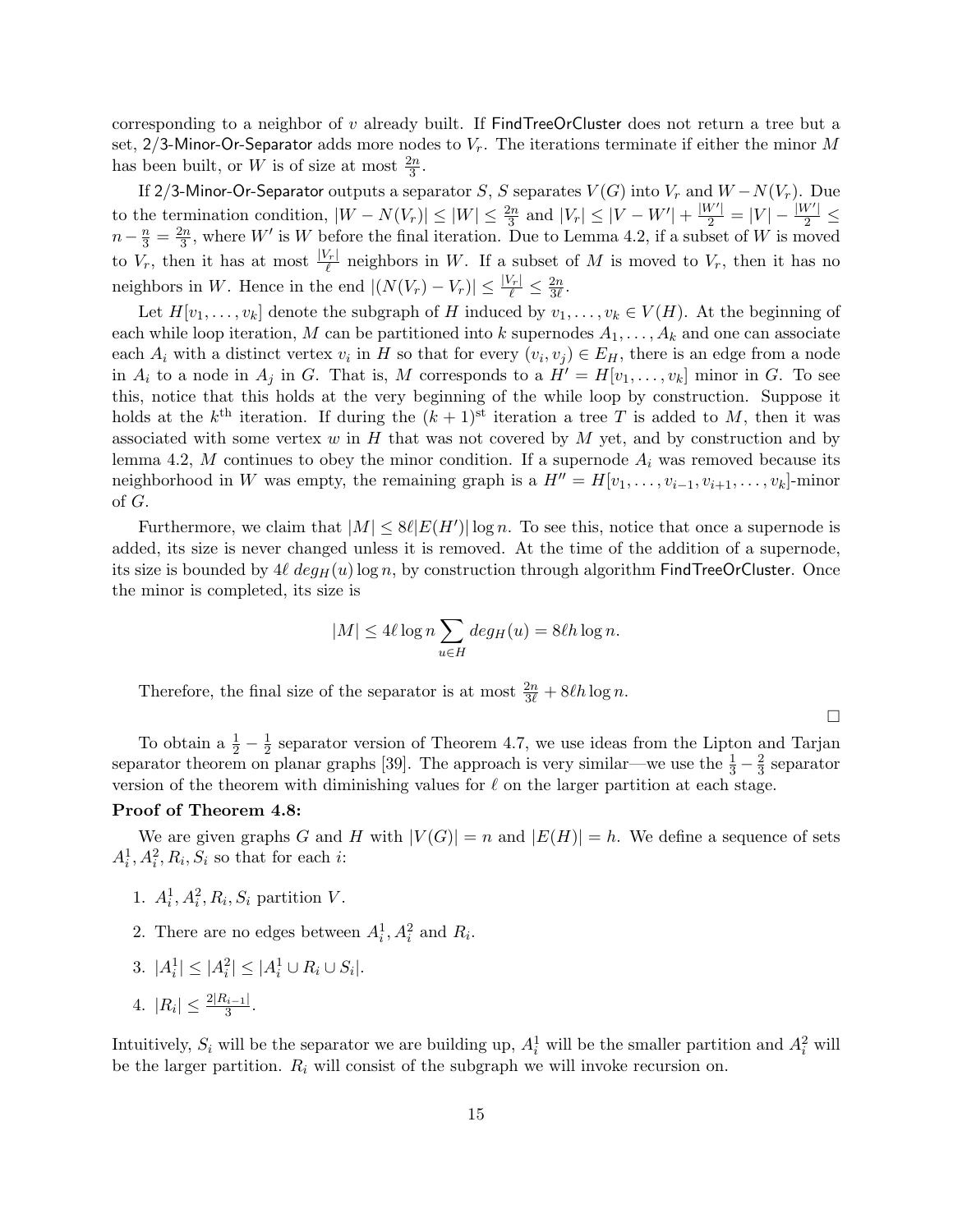# Algorithm  $2: 2/3$ -Minor-Or-Separator(G, H,  $\ell$ )

Let  $M \leftarrow \{v\}$  for some  $v \in V$ Associate  $v$  with some  $u$  in  $H$  $k \leftarrow 1$  {k is the number of supernodes in M} Let  $V_r \leftarrow \emptyset$ Let  $W \leftarrow V - V_r - M$ while  $|W|\geq \frac{2n}{3}$  do  $\{M \text{ here is a } H' \text{ minor of } G \text{ for an induced subgraph } H' \text{ of } H \text{ with supernodes } A_1, \ldots, A_k\}$ corresponding to vertices  $v_1, \ldots, v_k$  in  $H'$ .} if M has  $|V_H|$  supernodes then return  $\cal M$ end if for all  $j = 1, \ldots, k$  do if  $N_W(A_i) = \emptyset$  but  $N_{H-H'}(v_i) \neq \emptyset$  then  $V_r \leftarrow V_r \cup V(A_i)$  $M \leftarrow M - V(A_i)$ end if end for Find the new value of k and relabel the supernodes the vertices in  $H$  covered from 1 to k. {This also means that  $H'$  gets smaller.} Pick a vertex  $w \in V_H - V(H')$ Let  $A_{i_1}, \ldots, A_{i_d}$  be the supernodes in M corresponding to the neighbors of w in  $H'$ For each  $j = 1, \ldots, d$  let  $B_{i_j} = N_W(A_{i_j})$  $\operatorname{Run}$  FindTreeOrCluster $(W,\,B_{i_1},\ldots,B_{i_d},\ell)$  to either get a tree  $T$  or a set  $S$ if  $T$  was returned then  $M \leftarrow M \cup V(T)$  $A_{k+1} \leftarrow V(T)$  {now M has  $k+1$  supernodes}  $W \leftarrow W - V(T)$ else if  $S$  was returned then  $V_r \leftarrow V_r \cup S$  $W \leftarrow W - S$ end if end while return separator  $M \cup (N(V_r) - V_r)$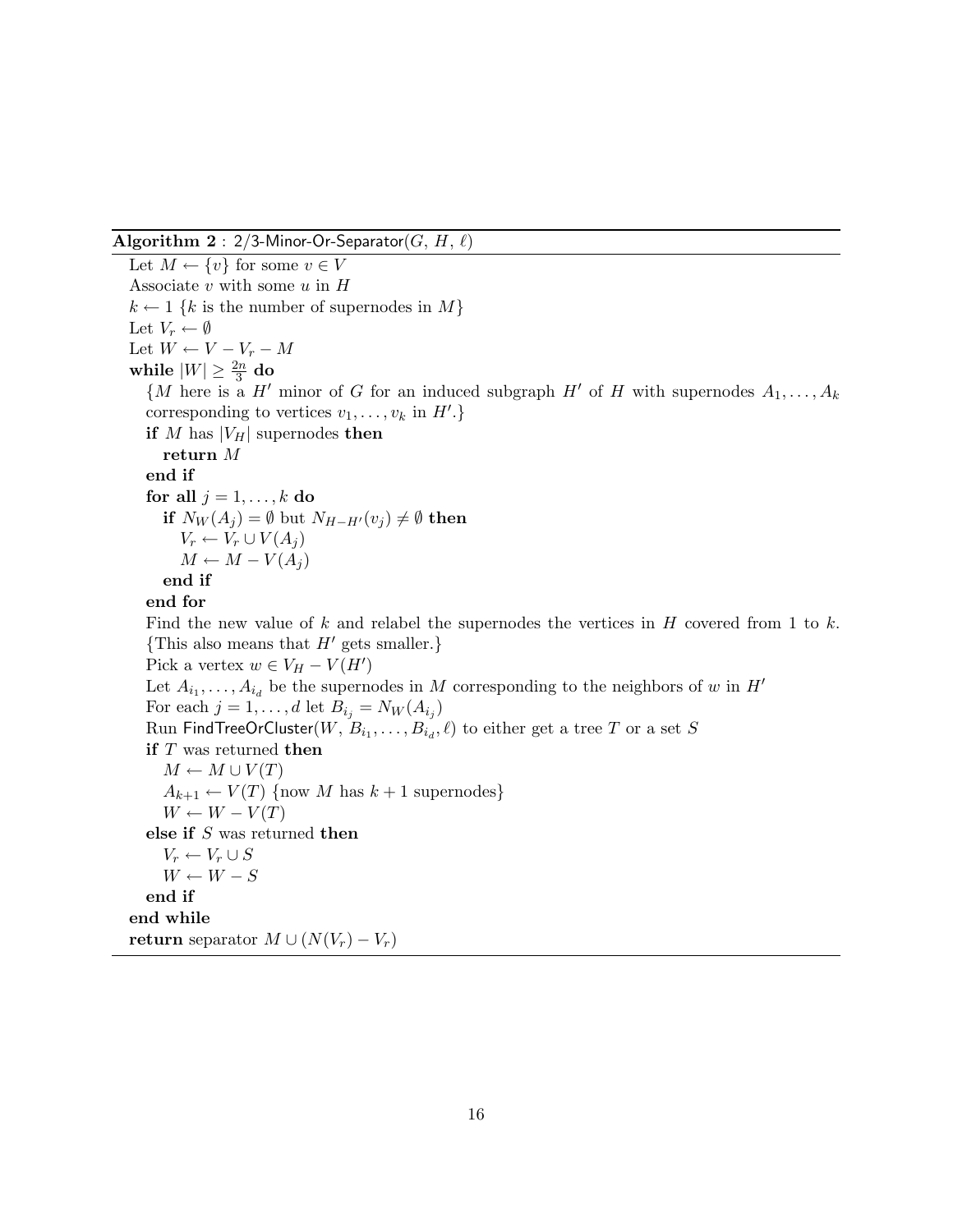Let  $A_0^1 = A_0^2 = S_0 = \emptyset$ , and  $R_0 = V$ . This clearly satisfies all the four conditions above.

Consider  $A_{i-1}^1, A_{i-1}^2, B_{i-1}, S_{i-1}$  and assume they satisfy the conditions. We will show how to construct  $A_i^1, A_i^2, R_i, S_i$  from these while keeping the conditions satisfied.

Let  $G_i$  be the subgraph of G induced by  $R_{i-1}$ . For  $\ell_i = p_i \ell$ , run 2/3-Minor-Or-Separator( $G_i$ , H,  $\ell_i$ ) to obtain either an H-minor of  $G_i$  of size at most  $O(h p_i \ell \log((\frac{2}{3})^i n)) = O(h \ell \log n)$ , or a separator of  $G_i$  of size  $\overline{a}$  $\mathbf{r}$ 

$$
O\bigg(\frac{(\frac{2}{3})^i n}{p_i \ell} + h(p_i \ell) \log\left(\left(\frac{2}{3}\right)^i n\right)\bigg).
$$

Suppose a separator S was found. Then let  $B_1$  and  $B_2$  be the smaller and larger partitions respectively. Furthermore, let  $A_i^1$  and  $A_i^2$  be the smaller and larger of  $B_1 \cup A_{i-1}^1$  and  $A_{i-1}^2$ . Also, let  $R_i = B_2$  and  $S_i = S_{i-1} \cup S$ .

Observe that if the four conditions hold for  $i-1$ , they hold for i by construction. We continue this process until  $R_k = \emptyset$ . In the end, by these conditions we get a partition of V,  $(A_k^1, A_k^2, S_k)$  with no edges between  $A_k^1$  and  $A_k^2$  with  $|A_k^1| \leq |A_k^2| \leq \frac{n}{2}$ .

In order to be able to run 2/3-Minor-Or-Separator, we need  $\ell_i \geq 1$  for all i. There can be at most  $\log_{\frac{3}{2}} n$  stages of the algorithm since at each stage i the size of  $G_i$  is divided by at least  $\frac{3}{2}$ . Hence we must have  $\ell \ge \max_{i \in [0, \lceil \log_{\frac{3}{2}} n \rceil]} \frac{1}{p_i}$  $\frac{1}{p_i}.$ 

Now let's see how large the separator can be:

 $\log$ 

$$
\sum_{i=0}^{\log_{3/2} n} \left[ \frac{n(\frac{2}{3})^i}{p_i \ell} + p_i \ell h \log(n(\frac{2}{3})^i) \right] \le \frac{n}{\ell} \sum_{i=0}^{\log_{3/2} n} \frac{(\frac{2}{3})^i}{p_i} + h \ell \log n \sum_{i=0}^{\log_{3/2} n} p_i
$$
  

$$
\le c_1 \frac{n}{\ell} + c_2 h \ell \log n \le \max(c_1, c_2) \left[ \frac{n}{\ell} + h \ell \log n \right]
$$

Therefore we either find an H-minor of size  $O(h\ell \log n)$ , or we get a  $\frac{1}{2} - \frac{1}{2}$  $\frac{1}{2}$  separator of size  $O(n/\ell +$  $h\ell\log n$ ).

For our purposes,  $p_i = \frac{1}{(i+3)\log(i+3)(\log\log(i+3))^2}$  suffices. To show that  $\sum_{i=0}^{\infty} p_i$  converges, we recall Gamma and Delta encoding of integers. Given an integer n, its Gamma encoding is  $\log_2 n$ zero bits followed by the binary encoding of n. The Delta encoding of  $n$  is the Gamma encoding of  $\log_2 n$  + 1 followed by the binary encoding of n with the most significant bit excluded. We can continue doing this for one more level, to get a Phi encoding of n as the Delta encoding of  $\log_2 n$  +1 followed by the binary encoding of  $n$  with the most significant bit excluded. The length of a Gamma encoding is at most  $1+2\log n$ . The length of a Delta encoding is at most  $1+2\log \log n + \log n$ , and the length of a Phi encoding is at most  $1+2\log\log\log n+\log\log n+\log n$ . By the Kraft-McMillan inequality, we get

$$
1 \ge \sum_{i=3}^{\infty} 2^{-(1+2\log\log\log n + \log\log n + \log n)} = \sum_{i=3}^{\infty} \frac{1}{2n \log n (\log\log n)^2}.
$$

Therefore,  $\sum_{i=0}^{\infty} p_i \leq 2$ .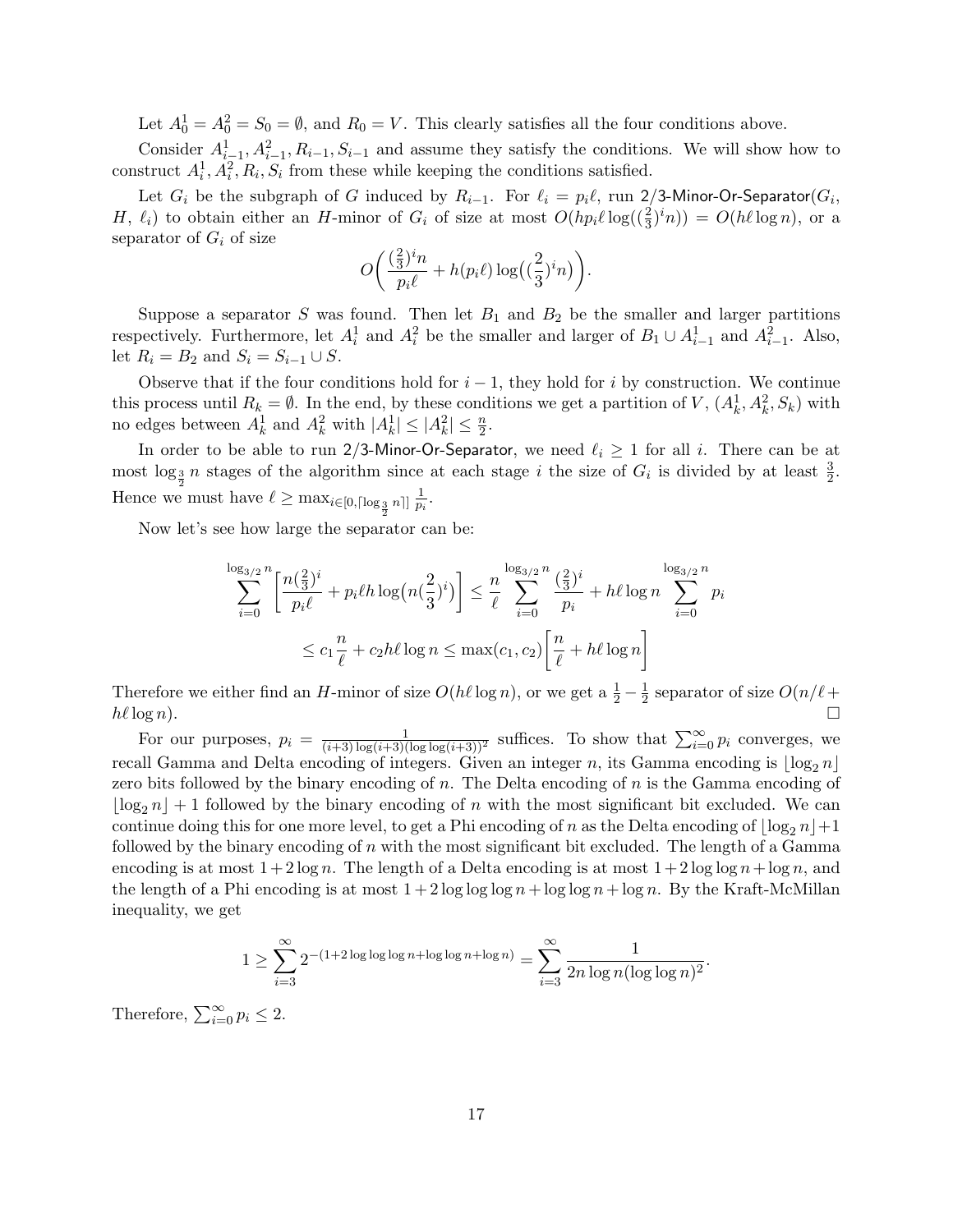Furthermore, notice that we can bound  $\sum_{i=0}^{\infty}$  ( $\frac{2}{3}$ )  $(\frac{2}{3})^i \frac{1}{p_i}$  $\frac{1}{p_i}$  by the integral

$$
\int_2^{\infty} (\frac{2}{3})^x x \log x (\log \log x)^2 dx \le C \int_0^{\infty} (\frac{2}{3})^x x^2
$$

for some constant C. This can be further bounded by the product rule to yield a bound of  $C\frac{2}{(\ln\frac{3}{2})^3}$ .

Since both sums involving  $p_i$  are bounded, we conclude the proof of Theorem 4.8.

#### 4.2.2 The Bandwidth Algorithm

Our bandwidth algorithm works by finding a *constant-degree expander* of size  $\Omega(\frac{n}{\alpha(n)\log^3 n})$  as a minor or decomposing the graph by repeatedly finding small separators. If such a minor is found, one can show a good lower bound on the bandwidth of the overall graph, and use the Blum et al. approximation to obtain a  $O(\log^{2.5} n \log \log n (\log \log \log n)^2)$  ratio. If no such minor is found, then the resulting graph decomposition allows us to exactly solve the problem faster.

#### 4.2.3 Selection and The Approximation Case

Using the Minor-Or-Separator algorithm, we search for a constant degree expander minor in  $G$ . If the minor is not found, then we have a small separator and a collection of these will constitute a graph decomposition.

# Definition 4.1 Let  $\varepsilon \in (0,1)$ .

G is an  $\varepsilon$ -expander if for all  $S \subseteq V$  with  $|S| \leq |V|/2$ ,  $|S \cup N(S)| \geq (1+\varepsilon)|S|$ .

G is d-regular if all nodes of G have degree d.

**Lemma 4.3** If G has an H-minor where H is an  $\varepsilon$ -expander on h nodes, then G has bandwidth  $\Omega(h)$ .

### Proof.

Let M be the H–minor of G. We show that M has bandwidth  $\Omega(h)$ . Suppose M has k nodes and h supernodes. Consider any linear arrangement of the nodes of M. Let  $h_{LHS}$  (and  $h_{RHS}$ ) be the number of supernodes completely contained among the first (and last)  $k/2$  nodes in the arrangement. Let  $h_S = h - h_{LHS} - h_{RHS}$ ; *i.e.*, the number of supernodes having a node in both the first and second half of the arrangement.

First, we claim if  $h_S \geq \varepsilon \cdot h$  for some  $\varepsilon > 0$ , then the bandwidth is at least  $\varepsilon \cdot h$ . Each supernode is disjoint from other supernodes and is connected, so the arrangement has  $\varepsilon \cdot h$  nodes in the first half that connect to distinct nodes in the second half. Any arrangement with this property has bandwidth at least  $\varepsilon \cdot h$ .

If  $h_{LHS} < h/3$  or  $h_{RHS} < h/3$  then  $h_S > 2h/3$ , so the bandwidth is  $\Omega(h)$  in this case.

If  $h_{LHS} \geq h/3$ , then the supernodes contained in the first half have at least  $\varepsilon h/3$  supernodes as neighbors, by the expansion condition. Hence, either at least half of these neighbors are in the second half, or at least half of these neighbors are supernodes with vertices in both halves. Thus either  $h_S \geq \varepsilon h/6$ , in which case the bandwidth of M is at least  $\varepsilon \cdot h/6$ , or there are  $\varepsilon h/6$  edges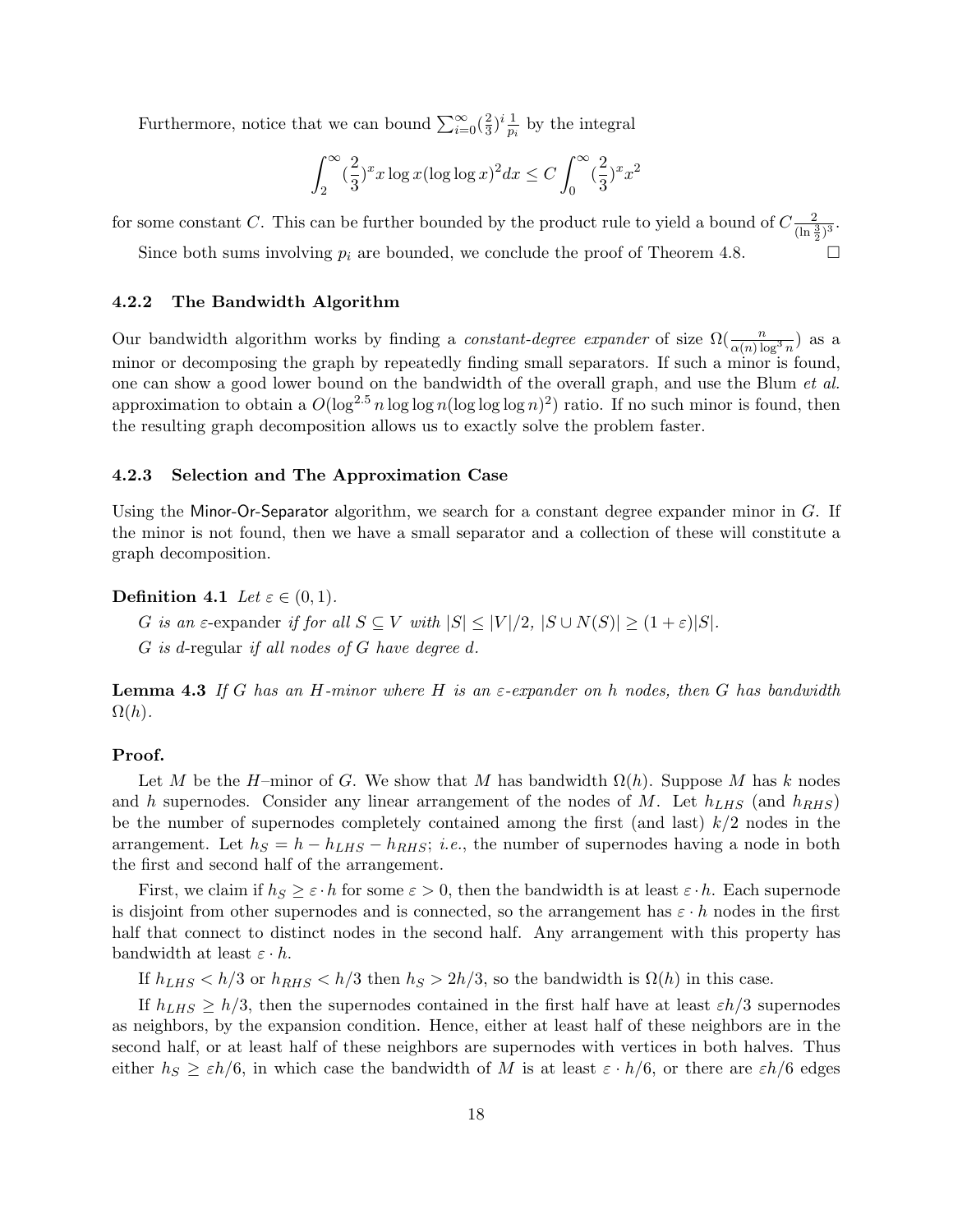crossing from nodes in the first half to distinct nodes in the second half. So again the bandwidth is at least  $\Omega(h)$ .

Let *n* be the number of vertices in G, and H be an  $\Theta(\frac{n}{\alpha(n)\log^3 n})$ -node, 5-regular,  $(2 -$ √ 3)/4 expander, for  $\alpha(n) = \Omega((\log^2 \log n)(\log^4 \log \log n))$ . We will try to find an H-minor of G. An expander with such parameters can be efficiently constructed, cf. Gabber and Galil [22], and so the Minor-Or-Separator algorithm can be employed to search for an  $H$ -minor. If such a minor is found, we conclude a good lower bound on the bandwidth of G.

Corollary 4.1 If Minor-Or-Separator returns an H-minor of G, then G has bandwidth  $\Omega(\frac{n}{\alpha(n)\log^3 n})$ .

Recall Blum *et al.* guarantees an  $O($ p m et al. guarantees an  $O(\sqrt{n/B \log n})$ -approximation. Thus in the above case, it is at least an  $O(\sqrt{\alpha(n)} \cdot \log^{1.5} n \cdot \log n) = O(\sqrt{\alpha(n)} \log^{2.5} n)$  approximation.

#### 4.2.4 The Exact Case

If the desired minor is not found, then Minor-Or-Separator returns a  $O(\frac{n}{\sigma(n)\log\log n})$  $\frac{n}{\gamma(n) \cdot \log \log n \cdot \log n}$  node separator, for  $\gamma(n) = \Omega(\log^2 \log \log n)$ . Suppose we decompose the graph by repeatedly finding a node separator of size  $O(\frac{n}{\gamma(n)\log n})$  $\frac{n}{\gamma(n) \cdot \log \log n \cdot \log n}$ , removing it, and invoking recursion separately on the two (disconnected) parts of the graph until the size of the subgraph under consideration becomes n  $\frac{n}{\gamma(n) \cdot \log \log n \cdot \log n}$ . In this way, we build a tree T where each tree node corresponds to a separator of the graph. Given this graph decomposition, MINIMUM BANDWIDTH can be solved in  $4^{n+o(n)}$  time. Our recursive algorithm will build up a *partial linear arrangement*  $\phi$  of the nodes on the line, along with a set C of *layout constraints* for the remaining nodes in the current subtree of T. (Initially, these two are empty.)

Suppose there are at most s nodes in each tree node.

#### Bandwidth $(T, C, \phi)$ :

Let r be the root of T and let  $S_r$  be the separator of r. Let  $T_L$  and  $T_R$  be the left and right subtrees of  $T$ . Let  $t$  be the number of nodes of  $G$  appearing in the tree nodes of  $T$ .

If T is a single node, try all  $2^{O(s \log s)}$  ways to extend  $\phi$  to the nodes of T under constraints C and return the one with smallest bandwidth.

Try all  $O(t^s)$  extensions of  $\phi$  to  $S_r$  (call it  $\phi'$ ) that obey C, and all  $O(2^{t-s})$  ways to give  $\alpha$  constraints (call them  $C'$ ) specifying which (currently) unassigned indices of the linear arrangement should contain nodes of  $T_L$ , and which contain nodes of  $T_R$ . Let  $C'' = C \cup C'$ .

Obtain  $\phi_L =$  Bandwidth $(T_L, C', \phi')$  and  $\phi_R =$  Bandwidth $(T_R, C', \phi')$ . Return a  $\phi''$  yielding the minimum bandwidth over all  $\phi'$  and  $C''$ , where

$$
\phi''(v) = \begin{cases} \phi_L(v) & \text{for} \quad v \in T_L, \\ \phi_R(v) & \text{for} \quad v \in T_R, \\ \phi'(v) & \text{for} \quad v \in S_r. \end{cases}
$$

Claim 1: The above algorithm returns the minimum bandwidth of G.

**Proof.** By induction on *n*.

**Claim 2:** The above algorithm runs in time  $4^{n+o(n)}$ .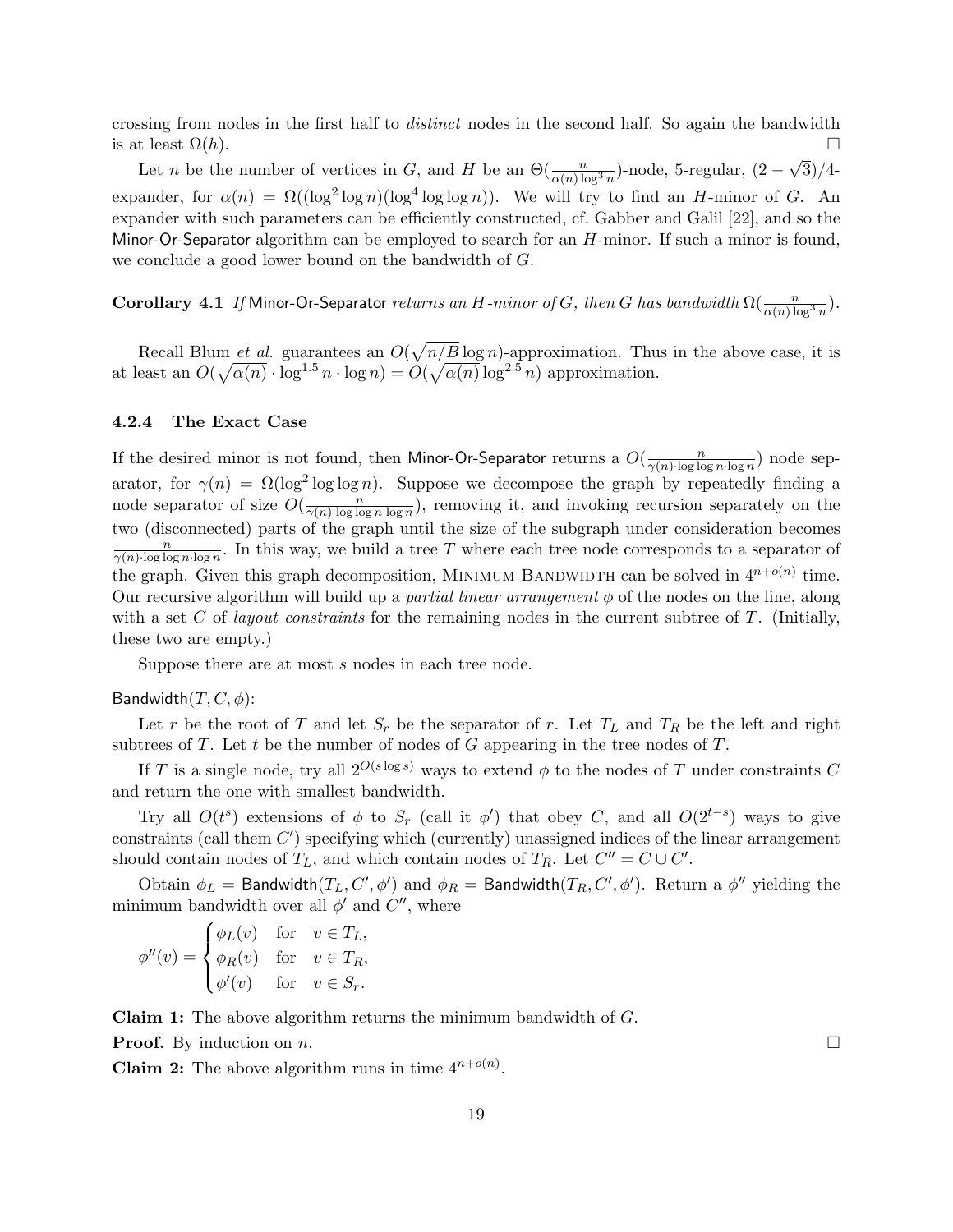Proof. Modulo polynomial factors, we have the following recurrence for the runtime:

 $T(n) \leq 2^{n-s} \cdot n^s \cdot 2T(n/2) + 1, \quad T(s) \leq 2^{O(s \log s)}$ .

One can easily check by induction that  $T(n) = 4^n \cdot n^{s \log(n/s)}$  works for any s such that s <  $\epsilon \frac{n}{\log n \cdot \log n}$  $\frac{n}{\log n \cdot \log(n/s)}$  for all  $\varepsilon > 0$ . As  $\gamma(n)$  is unbounded, we have  $s = o(\frac{n}{\log n \cdot \log(n/s)})$  $\frac{n}{\log n \cdot \log \log n}$  which suffices.  $\Box$ 

# 5 Solving Quantified Boolean Formulas (QBF)

We do not intend hybrid algorithms to be restricted solely to exact vs. approximate trade-offs, but this pair of measures has certainly helped us develop our ideas. We now briefly turn to another pair more motivated by complexity theoretic interests than practical considerations. In terms of quantified Boolean formulas, the notion of approximation is a little less coherent. Rather than pitting efficient approximation versus exact solution, our aim is to show that each QBF is solvable in either  $faster\text{-}than\text{-}2^n$  time, or in alternating linear time with a relatively small number of alternations. (For background on alternation, cf. [42].)

Let EQBF be the set of true quantified Boolean formulas in prefix-normal form over arbitrary propositional predicates, satisfying the following regularity condition on quantification:

• If the formula has n variables and has a alternations, then every quantifier block contains exactly  $n/a$  variables, except for the last block which contains (n mod a) variables.

#### Proposition 5.1 EQBF is PSPACE-complete.

We will show that for all  $\varepsilon > 0$ , every instance of EQBF can be solved either in essentally  $O(2^{(1-\varepsilon/2)n})$  expected worst-case time, or in alternating linear time with few  $(\varepsilon n)$  alternations. The test deciding which case happens simply checks the number of alternations. Below,  $ZPTIME[t]$ is the class of decision problems solvable in worst-case *expected* time t, and  $\Sigma_k - \text{TIME}[t]$  is the class solvable by alternating TMs using at most  $k$  alternations, starting in an existential state.

# **Theorem 5.1** For all  $\varepsilon > 0$ ,

EQBF for n-variable instances is in ZPTIME $[2^{(1-\varepsilon/2+O(1/2^{1/\varepsilon}))n}] \oplus_P \Sigma_{\varepsilon n}$ -TIME $[n^{O(1)}]$ .

Note that no better algorithm than the trivial  $2^n$  one is currently known for EQBF, or any interesting variant of it. Similarly, it not known (or believed) that one can quickly reduce a QBF F on an arbitrary predicate down to an  $F'$  where the number of alternations in  $F'$  is a small fraction of the number of alternations in  $F$ . However, one can neatly partition EQBF into "lower alternation" cases and "faster runtime" cases. The construction not only holds for constant  $\varepsilon > 0$ but also for any decreasing function f with values in the interval  $(0, 1]$ , so e.g. one gets either  $2^{n-n/\log n}$  expected time or  $(n/\log n)$ -alternating linear time for EQBF (these particular values are interesting, as the best known randomized algorithm for CNF satisfiability has such runtime [45]). Theorem 5.1 holds due to a generalization of probabilistic game-tree search [47]. We defer the algorithm and proof to the appendix.

**Theorem 5.2** EQBF with  $k$  alternations are solvable in expected  $O$  $(2^k+1)$ 2  $\sqrt{\frac{n}{2k}}$  $\mathbf{r}$ worst-case time.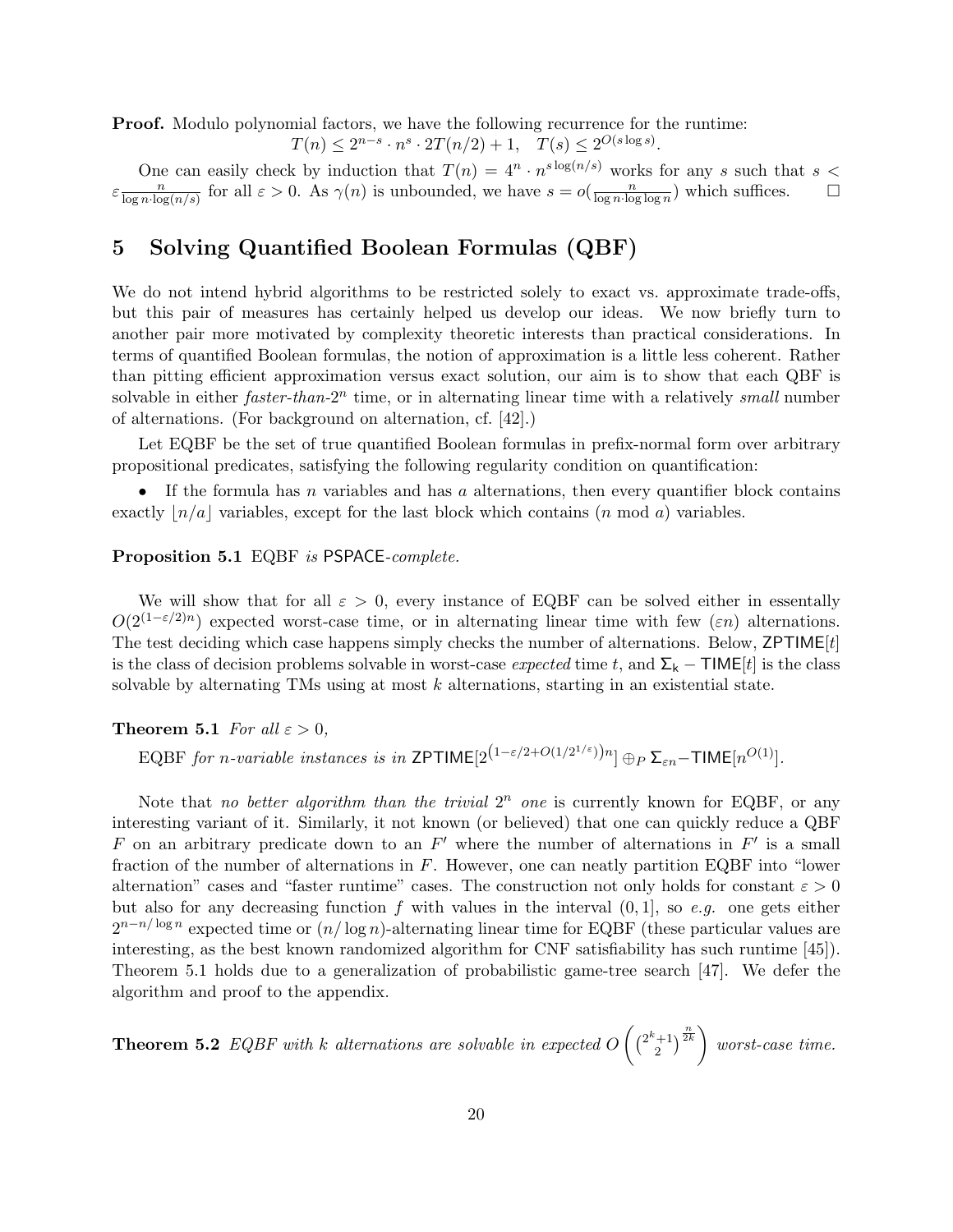**Remark 5.1** For  $k = 1$ , one obtains  $\begin{pmatrix} 3 \\ 2 \end{pmatrix}$ 2  $\big)^{n/2} = 3^{n/2}$  runtime. Observe  $\big(\frac{2^k+1}{2}\big)$ 2  $\big)^{\frac{1}{2k}}$  increases as k increases. Therefore, the fewer the alternations in the formula, the greater the runtime bound.

**Proof of Theorem 5.1:** (Sketch) Initially, our algorithm  $\beta$  chooses two uniform random permutations of  $[2^k]$ . Call the two sequences  $u_1, \ldots, u_{2^k}$  and  $e_1, \ldots, e_{2^k}$ . Suppose the first variable  $x_1$ is universal (the case where  $x_1$  is existential is analogous). The k bits  $u_1$  are substituted for the k variables in the quantifier block containing  $x_i$ , then  $e_1$  is substituted for the k variables in the subsequent existential block. Then

(\*)  $\beta$  is recursively called on the remaining formula.

• If the call returns false,  $e_2$  is substituted instead of  $e_1$ , and  $\beta$  is called again as in (\*). If that fails,  $e_3$  is substituted for  $e_2$  and  $\beta$  is called,  $etc.$ , until either (1) an  $e_i$  is found that yields true, or  $(2) e_{2^k}$  failed.

– If (1), the next k values for the universal variables  $(u_2)$  are substituted for  $u_1$ , a new random permutation  $e_1, \ldots, e_{2^k}$  is chosen,  $e_1$  is substituted for the existential block following the universal block of  $x_i$ , and  $\beta$  is recursively called as in  $(*)$ .

– If  $(2)$ ,  $\beta$  concludes the formula is false.

• If the call returns true and  $u_i$  is the current set of k values for the universal variables, then  $u_{i+1}$  is substituted in place of  $u_i$ , a new random permutation  $e_1, \ldots, e_{2^k}$  is chosen,  $e_1$  is substituted for the existentials, and the process restarts from  $(*)$ . If  $i = 2<sup>k</sup>$ ,  $\beta$  concludes the formula is true. This concludes the description of B.

Observe  $\beta$  is a backtrack algorithm simply making randomized assignment choices in a certain manner, thus it always returns the correct answer. It remains to show its expected runtime is the claimed quantity. Clearly, two quantifier blocks are assigned before each recursive call, so the recursion depth is  $n/(2k)$ .

Suppose the formula given to  $\beta$  is false. Then  $\beta$  guesses a k-bit v for the universal variables (such that every setting of the existential variables yields false) with probability  $1/2^k$ . (That is,  $u_1 = v$  with probability  $1/2^k$ .) If this fails,  $u_2 = v$  with probability  $1/2^k$ , and so on. Every time a "wrong"  $u_i$  is chosen,  $\mathcal{B}$  must consider all  $2^k$  settings of the existential variables. One may derive that the expected number of recursive calls at any point (of the recursion tree) is at most  $\sum_{i=1}^{2^k} i =$  $e^{i(n+1)}$ 2  $\tilde{\mathcal{L}}$ , since

$$
2^{k} \cdot \left(\frac{1}{2^{k}} + 2 \cdot \frac{2^{k} - 1}{2^{k}} \frac{1}{2^{k} - 1} + 3 \cdot \frac{2^{k} - 1}{2^{k}} \frac{2^{k} - 2}{2^{k} - 1} \frac{1}{2^{k} - 2} + \cdots + 2^{k} \cdot \frac{2^{k} - 1}{2^{k}} \frac{2^{k} - 2}{2^{k} - 1} \cdots \frac{1}{2}\right)
$$

$$
= 2^{k} \cdot \left(\frac{1}{2^{k}} + \frac{2}{2^{k}} + \frac{3}{2^{k}} + \cdots + \frac{2^{k}}{2^{k}}\right) = \sum_{i=1}^{2^{k}} i = \binom{2^{k} + 1}{2}.
$$

Similarly, if the formula is true, all  $u_i$  settings are considered. For each one, the guessed  $e_1$  is the correct existential setting with probability  $1/2^k$ ; if this fails,  $e_2$  is the correct one with probability  $1/2^k$ , etc. The expected number of recursive calls is therefore represented by the same expression above.  $\Box$ 

By letting  $\varepsilon = \frac{1}{k}$  $\frac{1}{k}$ , the above runtime bound for EQBF with greater than  $\varepsilon n$  alternations is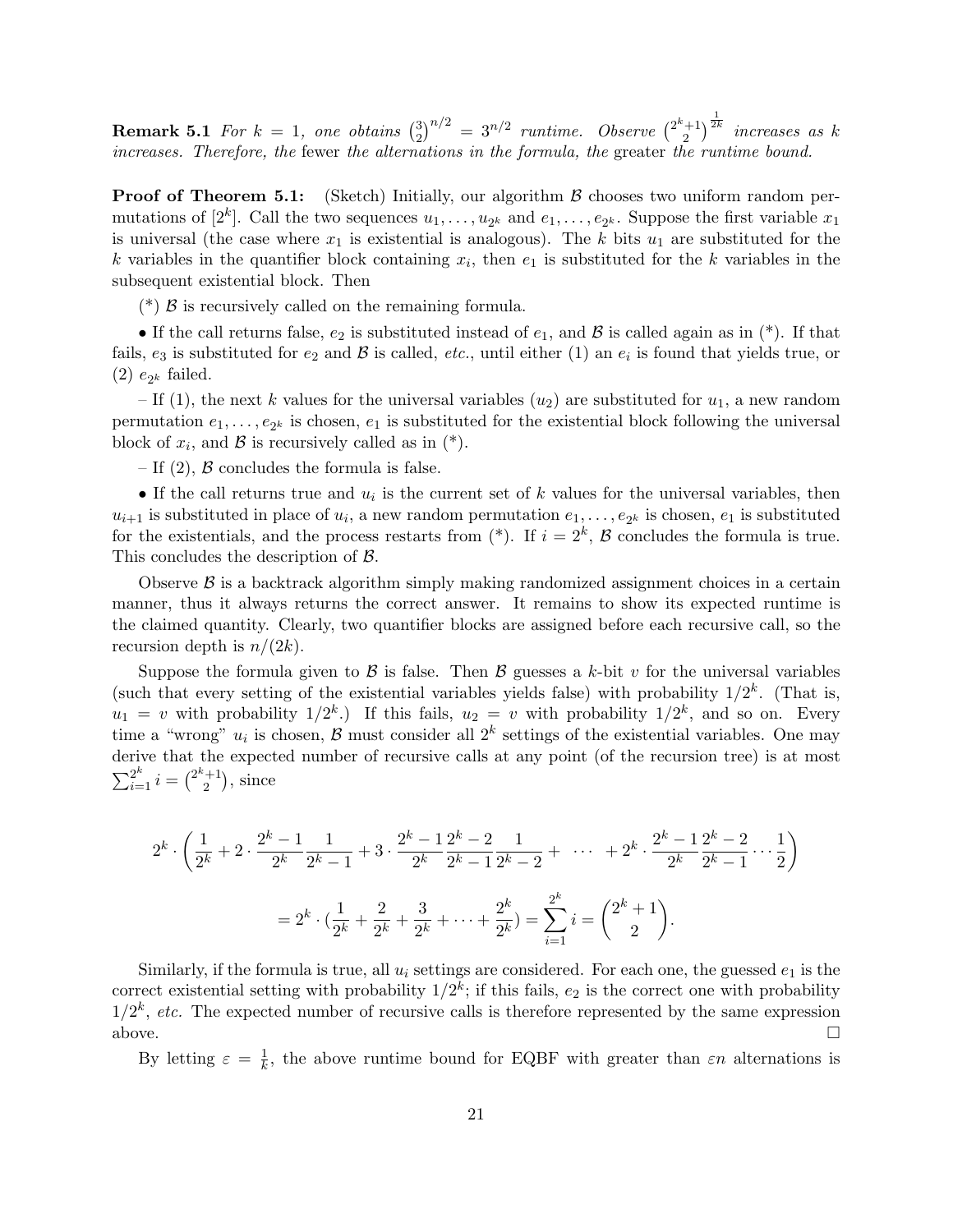at most  $\binom{2^{1/\varepsilon}+1}{2}$ 2  $\int_{0}^{\frac{\varepsilon n}{2}} = (2^{1/\varepsilon} + 1)^{\varepsilon n/2} 2^{\frac{n}{2} - \frac{\varepsilon n}{2}} \leq 2^{n/2(1 + \frac{\varepsilon}{2^{1/\varepsilon}})} 2^{n/2} 2^{-\frac{\varepsilon n}{2}} = 2^{n-1 - \frac{\varepsilon}{2} + O(\frac{\varepsilon}{2^{1/\varepsilon}})}$  $\frac{\varepsilon}{2^{1/\varepsilon}}$ , where the inequality holds by a small lemma:

**Lemma 5.1** For all  $\varepsilon \in (0,1]$ ,  $(2^{1/\varepsilon}+1)^{\varepsilon n/2} \leq 2^{n/2(1+\frac{\varepsilon}{2^{1/\varepsilon}})}$ .

Proof.  $\frac{(2^{1/\varepsilon}+1)^{\varepsilon n/2}}{2^{n/2}}=(\frac{2^{1/\varepsilon}+1}{2^{1/\varepsilon}})$  $\frac{2^{1/\varepsilon}+1}{2^{1/\varepsilon}}$   $\varepsilon^{n/2} = (1 + \frac{1}{2^{1/\varepsilon}}) \varepsilon^{n/2}$ , thus  $(2^{1/\varepsilon} + 1) \varepsilon^{n/2} = 2^{n/2} (1 + \frac{1}{2^{1/\varepsilon}}) \varepsilon^{n/2}$ . By the well-known inequality  $\log_2(1+x) \leq x, 2^{n/2}(1+\frac{1}{2^{1/\varepsilon}})^{\varepsilon n/2} = 2^{n/2}2^{\log_2 1+\frac{1}{2^{1/\varepsilon}}-\varepsilon n/2} \leq 2^{n/2}2^{\varepsilon n/2^{1+1/\varepsilon}}$  $2^{n/2(1+\frac{\varepsilon}{2^{1/\varepsilon}})}$ . The contract of the contract of the contract of the contract of the contract of  $\Box$ 

# 6 Some Limitations of Hybrid Algorithms

Several dimensions are available for exploring the possibility of hybrid algorithms. One can inquire about the complexity of the two classes required given a polynomial time selector, or one can consider hardness in terms of the complexity of the algorithm selector. The former kind we call "class-based hardness", and the latter kind we call "selector-based hardness". Here, we focus on algorithms of the exact/approximate variety.

It will be useful for us to define a natural complexity class involving both approximation complexity and time complexity.

**Definition 6.1** An optimization problem  $\Pi$  is in the class APX-TIME $[r(n), t(n)]$  if there is an algorithm A that always returns a feasible solution y to  $\Pi$  in time  $t(n)$ , and the approximation ratio of A is  $r(n)$ .

We also define a *polynomial select* of two complexity classes, as a formal version of algorithm selection.

**Definition 6.2** Let C and D be complexity classes. A problem  $\Pi$  is in  $C \oplus_P D$  if there is a polynomial time function f from instances of  $\Pi$  to  $\{0,1\}$  such that  $\{x \in \Pi : f(x) = 0\} \in \mathcal{C}$ ,  $\{x \in \Pi : f(x) = 0\}$  $1 \} \in \mathcal{D}$ .

Just as  $C \cap D$  denotes the "intersection of C and D", we propose to call  $C \oplus_P D$  the pselection of C and D. To illustrate, Theorem 2.3 says MAX-E3-LIN-2  $\in \bigcap_{\varepsilon>0}$ (TIME $[2^{\varepsilon n}] \oplus_p$  APX-TIME $[\frac{1}{2}+\frac{\varepsilon n}{6m}$  $\frac{\varepsilon n}{6m}, n$ , where TIME  $[t(n)]$  is the class of optimization problems solvable in  $t(n)$  time. (Unless otherwise stated, t always denotes a time constructible function.) The definition of  $p$ selection is intended to be a complexity-theoretic classification of problems solvable by hybrid algorithms. We may put forth the following simple proposition connecting p-selection and hybrid algorithms, stated informally for the purposes of exposition.

**Informal Proposition.** Let  $(\{h_1, \ldots, h_k\}, S)$  be a hybrid algorithm for  $\Pi$ , and let  $C_1, \ldots, C_k$  be complexity classes. Define  $L_i := \{x \in \Pi : S(x) = i\}$ . If for all  $i = 1, ..., k$  it holds that  $L_i \in \mathcal{C}_i$  and  $h_i$  solves  $L_i$  within the resources of  $\mathcal{C}_i$  (i.e.  $h_i$  is a "witness" to  $L_i \in \mathcal{C}_i$ ), then  $\Pi \in (\mathcal{C}_1 \oplus_P (\mathcal{C}_2 \oplus_P \cdots (\mathcal{C}_{k-1} \oplus_P \mathcal{C}_k)))$ 

In terms of class-based hardness, we unfortunately have little to say at the moment (that has not already been said in some other way). It would be nice to have reasonable conditions that imply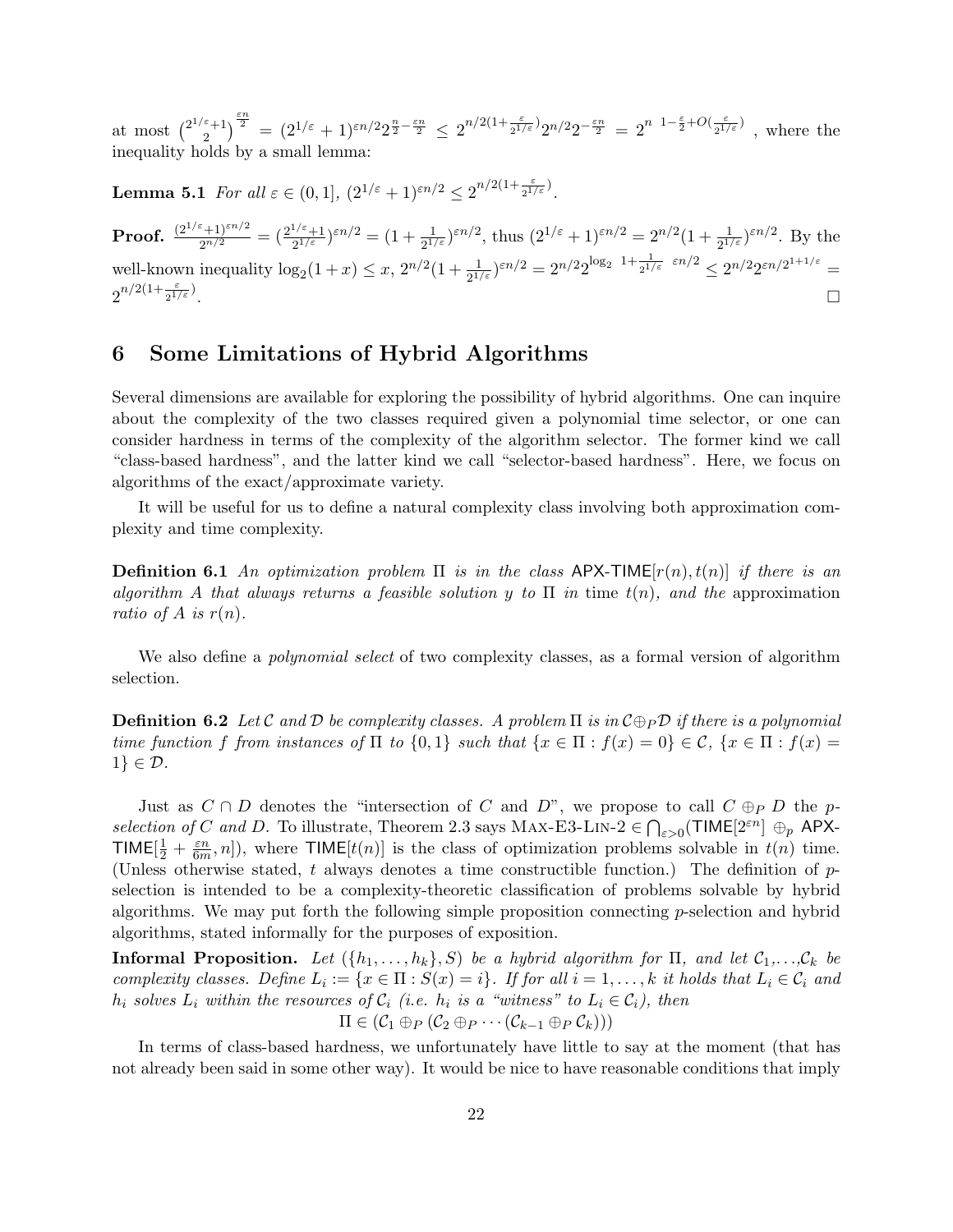something like MAX-SNP  $\subseteq$  SUBEXP  $\oplus_P$  PTAS is unlikely; *i.e.* one cannot efficiently select between  $(1+\varepsilon)$ -approximation or sub-exponential exact solution. Let the Exponential Time Hypothesis for SAT, a.k.a. ETH for SAT be the assumption that SAT on inputs of size L requires  $2^{\delta L}$  time for some  $\delta > 0$ , almost everywhere.

**Proposition 6.1** ETH for SAT *implies* MAX-Ek-LIN-2 *is* not *in* APX-TIME[1/2 +  $\varepsilon$ ,  $2^{n^{o(1)}}$ ], for some  $\varepsilon > 0$ .

**Proof.** Follows from Håstad's well-known inapproximability results [27]. There, a reduction from solving SAT on *n* variables to approximating MAX-Ek-LIN-2 on  $n^{O(f(\varepsilon))}$  variables within  $1/2 + \varepsilon$ is given (for some large function  $f$ ).

Corollary 6.1 ETH for SAT *implies that* MAX-Ek-LIN-2 *is* not *in* APX-TIME[1/2 +  $\varepsilon$ ,  $n^{O(1)}$ ]  $\oplus$   $p$ TIME $[2^{n^{o(1)}}]$ , for some  $\varepsilon > 0$ .

Thus we cannot improve the MAX-Ek-LIN-2 algorithm significantly (from exact time  $2^{\varepsilon n}$  to  $2^{n^{o(1)}}$ ), assuming the exponential-time hypothesis. Note the same results extend to MAX-Ek-SAT without overlap, MAX-Ek-AND without overlap, etc., with appropriate substitutions for the fraction  $1/2$  in the above.

The MAX-E3-LIN-2 algorithm immediately implies that a "linear" many-one sub-exponential time reduction from SAT to MAX-E3-LIN-2  $(1/2 + \varepsilon)$ -approximation in fact does not exist, if ETH for Sat holds. Contrast this with the following facts:

- 1. there is a many-one *polynomial time* reduction from SAT to MAX-E3-LIN-2  $(1/2 + \varepsilon)$ -approximation (but the reduction blows up the number of clauses by a large polynomial, whereas we assume only a linear increase), and
- 2. there is a sub-exponential time  $Turing$  reduction from k-SAT to MAX-3-LIN-2 (but the Turing reduction needs  $2^{\varepsilon n}$  oracle calls).

This result may have some relevance to the question of whether linear length PCPs with perfect completeness exist, as PCPs of linear length along with the ETH for Sat would imply for some constant c that c-approximating MAX-SAT requires  $2^{\Omega(n)}$  time [6]. (Of course, here it is important to note that our result only holds for Sat where the number of clauses is linearly related to the number of variables, so we have not shown completely that some consequence of 'perfect' linear length PCPs indeed holds.)

**Theorem 6.1** For all  $k' \geq 3$ , ETH for SAT implies that for all constants  $c > 1$  and  $\Delta > 1$ , any many-one reduction from SAT on  $m = \Delta n$  clauses and n variables to MAX-E3-LIN-2 (1/2 +  $\varepsilon$ )approximation on (at most) cm clauses and (at most) cn variables requires  $2^{\varepsilon m}$  time for some  $\varepsilon > 0$ .

**Proof.** If such a reduction existed running in time  $2^{\varepsilon m}$  for all  $\varepsilon > 0$ , then choose  $\varepsilon < \min\{\frac{\delta}{6}\}$  $\frac{\delta}{6}, \frac{c \cdot \delta}{6\Delta} \},$ where  $\delta$  is such that SAT-solving requires  $O(2^{\delta n})$  steps. Reduce a given SAT formula into a MAX-E3-LIN-2 instance, and letting  $\varepsilon' = 6\varepsilon$ , run the selector from Theorem 2.3 using  $\varepsilon'$ . If it says "exact", then solving the SAT instance takes less than  $2^{\varepsilon' n} < 2^{\delta n}$  time. If it says "approximate", then the approximation algorithm gives a fast solution within  $1/2 + \varepsilon'/6 = 1/2 + \varepsilon$  of the optimum, which is enough to decide the SAT instance by assumption.  $\Box$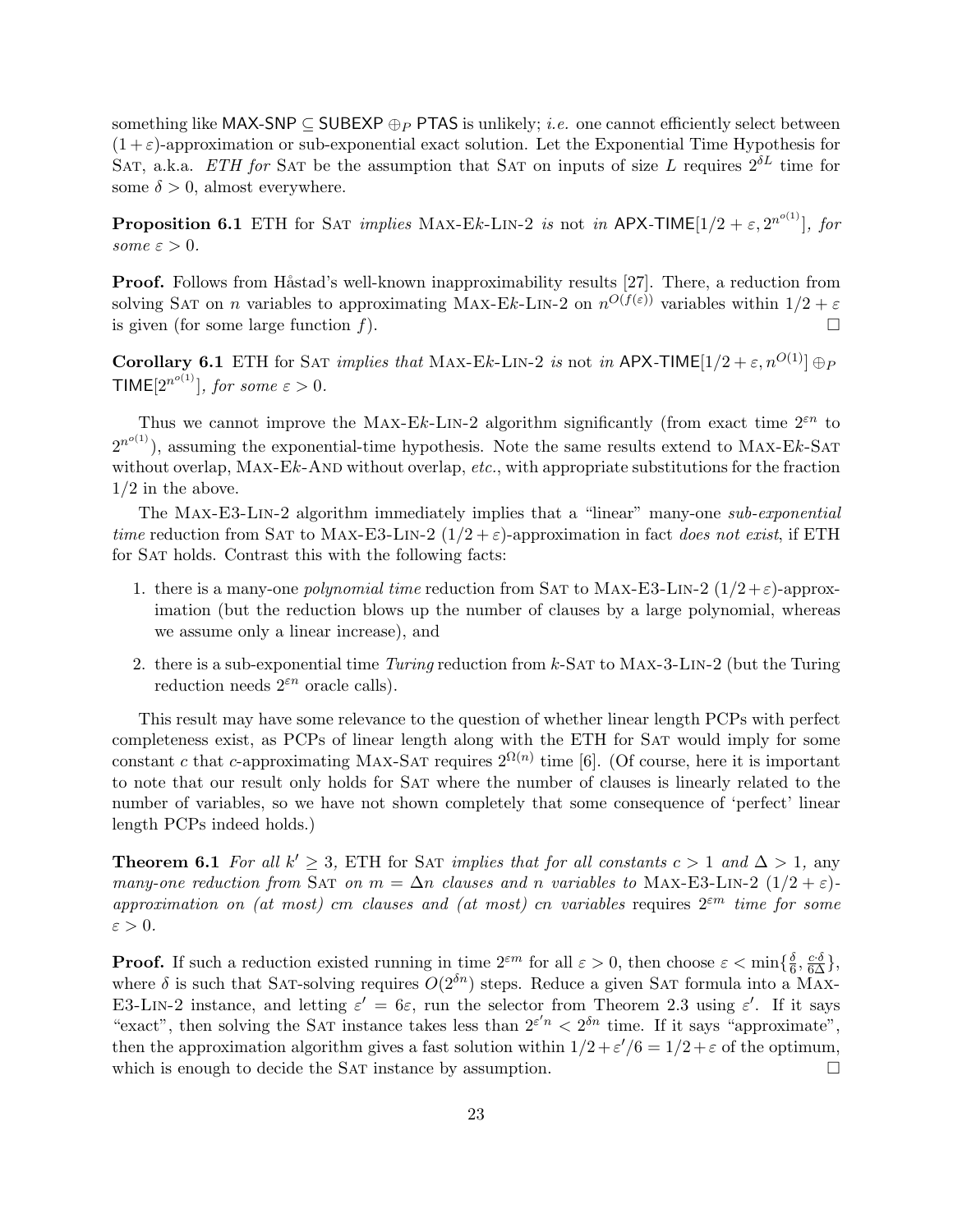# 6.1 Selector-Based Hardness

We can also show some simple requirements on the complexity of selectors for certain hard problems under certain measures. Intuitively, our objective here is to prove that in the exact/approximation case, an efficient selector cannot be heavily biased toward one type of solution over the other. We have a couple of results along these lines, using the following assumption.

**Assumption 1** Π is a MAX-SNP-complete problem in TIME[t<sub>1</sub>]  $\oplus$  APX – TIME[ $\alpha + \varepsilon$ , t<sub>2</sub>] for some time constructible  $t_1$  and  $t_2$ , where  $\alpha$  is an inapproximability ratio for  $\Pi$ . (That is,  $\Pi \notin$  $APX - TIME[\alpha + \varepsilon, n^{O(1)}]$  unless  $P = NP$ .) Define  $A \subseteq \Pi$  to be the subset of instances  $(\alpha + \varepsilon)$ approximated in  $t_2$ , and  $\mathcal{E} \subseteq \Pi$  be the set solved exactly in  $t_1$  (so  $\{\mathcal{A}, \mathcal{E}\}\$ is a partition of  $\Pi$ ).

Let  $m \in \mathbb{N}$ , and  $\Pi_m$  be the class of instances on inputs of size m, where size is measured by the number of constraints. We say that a set  $S \subseteq \Pi$  is  $f(m)$ -sparse if  $|S \cap \Pi_m| \leq f(m)$  and  $f(m)$ -dense if  $|S \cap \Pi_m| \ge f(m)$ . Assuming the *p*-dimension of NP is greater than zero (a working conjecture with numerous plausible consequences [40]) and the exact solution runs in only  $2^{n^{o(1)}}$  time, there must be a dense set of instances being approximated.

**Theorem 6.2** Given Assumption 1, if  $t_1 \in 2^{n^{o(1)}}$  then A is  $2^{n^{\delta}}$ -dense for some  $\delta > 0$ , unless  $dim_p(NP) = 0.$  (cf. [40] for definition).

**Proof.** (Sketch) The following is proved in Hitchcock [31]: If  $dim_p(NP) > 0$ , then for all  $\varepsilon > 0$  there exists a  $\delta, \delta' > 0$  such that any  $2^{n\delta}$ -time approximation algorithm for MAX-3-SAT has performance ratio less than  $7/8 + \varepsilon$  on a  $2^{n^{\delta'}}$ -dense set of satisfiable instances. One can, in a straightforward way, adapt his proof to any  $\Pi$  in MAX-SNP, where if  $\alpha$  is the inapproximability ratio for  $\Pi$ , then  $\alpha$  takes the place of 7/8 in the above.  $\Box$ 

Also, if a selector only employs exact solution on a sufficiently sparse set, then we can effectively remove the selector entirely.

**Definition 6.3**  $\Pi$  admits arbitrarily large constraints of constant size iff there exists a  $K \geq 1$  such that for all  $k > K$  and instances x of  $\Pi$ , adding a constraint c on k variables to x still results in an instance of Π.

**Theorem 6.3** Given Assumption 1, if  $\Pi$  admits arbitrarily large constraints of constant size,  $\mathcal{E}$  is  $m^{O(1)}$ -sparse, and  $t_2 \in O(n^{O(1)})$ , then  $P = NP$ .

**Proof.** We will approximate  $\Pi$  within the ratio  $\alpha + \varepsilon$ . Let  $S_{\varepsilon}$  be the selector and let  $A_{\varepsilon}$  be the approximation algorithm existing due to Assumption 1. For any  $x \in \Pi$ , if  $S_{\varepsilon}(x)$  says to exactly solve, we will local search for an approximately good solution. Suppose  $\mathcal E$  is  $m^k$ -sparse. Construe  $x \in \Pi$  (recall  $\Pi$  is MAX-SNP-complete) as a set of *constraints*, and the optimization problem is to satisfy a maximum number. Let  $S_{k+1}$  be the collection of all  $(k+1)$ -sets of constraints not in x, over the variables of x. For all k-sets  $y \subseteq x$ , and  $y' \in \mathbf{S}_{k+1}$ , consider  $x' = (x - y) \cup y'$ . Observe that x' is still an instance of  $\Pi$  since it admits arbitrarily large constraints of constant size. Since  $\mathcal E$  is sparse, there must be an y and y' such that  $S_{\varepsilon}(x')$  says to approximate. Suppose the optimal value for x is  $m^*$ , and thus it is at least  $(m^* - k)$  on  $x\Delta y'$ , where  $\Delta$  denotes the symmetric difference. But notice  $7/8(m^* - k) + \varepsilon(m^* - k)$  clauses are satisfied, *i.e.*,  $(7/8 + \varepsilon)m^* - O(1)$  clauses, so P =  $NP.$ 

In general, if  $\mathcal E$  is  $m^{f(m)}$ -sparse then  $\Pi$  is in APX-TIME $[m^{f(m)} + t_2, \alpha + \varepsilon - \frac{f(m)}{m}]$  $\frac{(m)}{m}$ .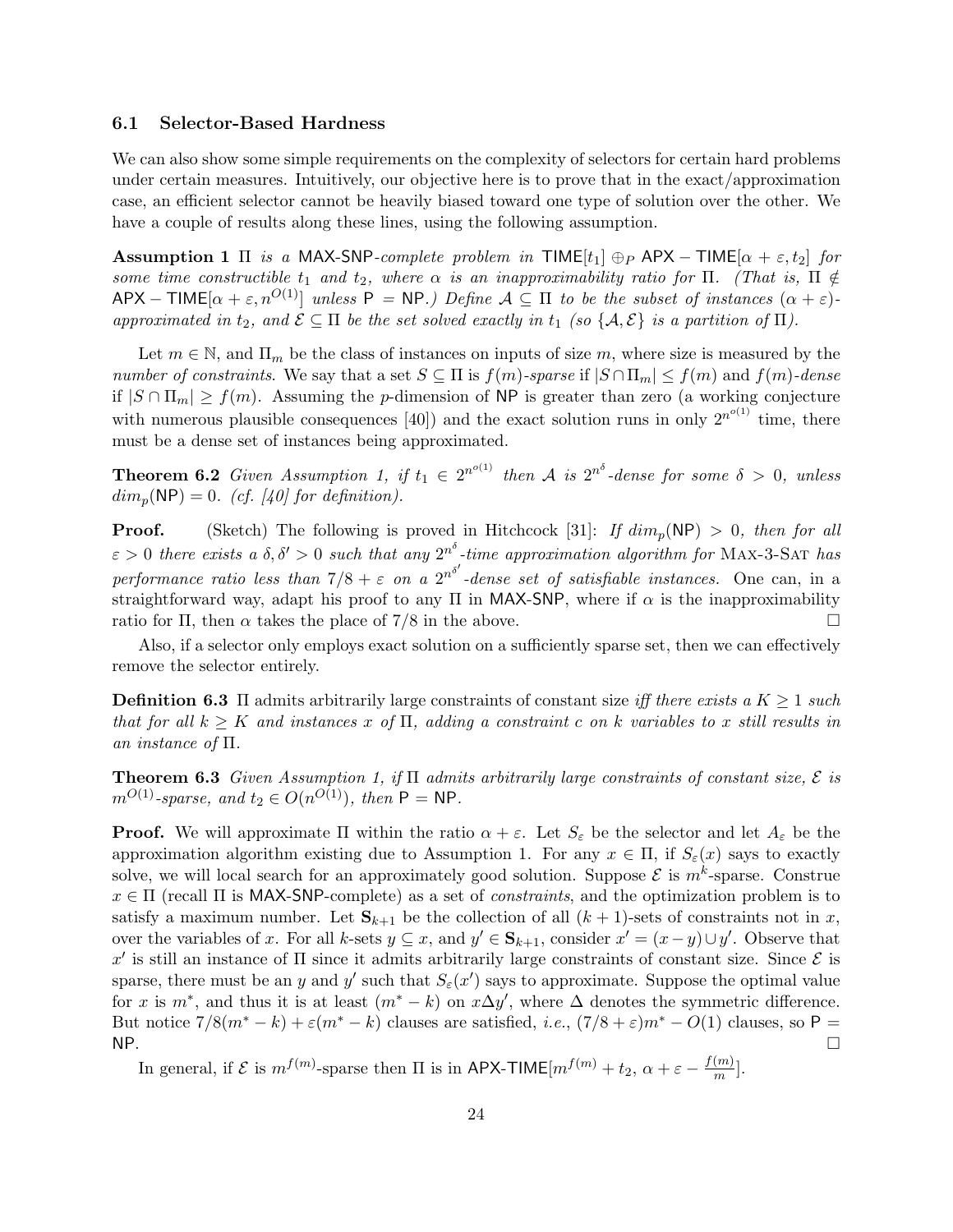# 7 Conclusion

Many areas within Theory today are in a sense *characterized* by the different methodologies and measures that researchers use to analyze and attack hard problems. Much work in average case analysis, approximation algorithms, improved exponential algorithms, and fixed-parameter algorithms are all different responses to the same stimuli: the ubiquity of seemingly intractable problems in the world. Hybrid algorithms offer a means to unify ideas and strategies from these different areas, while gaining a greater understanding of how these measures relate. To reflect our poor intuitions concerning these relationships, our study has revealed several counterintuitive results, some of which are not only theoretically interesting but also practically so. Obviously many directions exist for further work; here are some that we consider promising.

- Prove some more structural properties of the p-selection operator. Can interesting characterizations of common complexity classes be found using this kind of operator? It seems likely, given our preliminary findings.
- Find hybrid algorithms for other well-studied problems in constraint satisfaction, e.g. MAX-3-Sat. This task has resisted our efforts for some time, although we have found that often even the simplest hybrid algorithms can be surprisingly elusive. This is due in no small part to the fact that we are simply not accustomed to thinking of "trading off" in this way.
- Find more interesting graph problems for which a minor-or-separator theorem or a path-ortreewidth theorem leads to a hybrid algorithm, or apply our tools to get improved worst-case algorithms. Many existing graph algorithms work assuming the absence of certain minors; diametrically, it is an intriguing question as to what problems are better solved in the presence of a large minor.
- Prove hardness results—*i.e.*, that particularly strong exact vs. approximate hybrid algorithms are impossible for some NP-hard problems, assuming they cannot be solved in sub-exponential time. It might be productive to focus on problems that are very hard to approximate, such as Independent Set. It seems unlikely, for example, that Independent Set admits a hybrid algorithm taking either  $2^{\varepsilon n}$  time or efficient  $(1 + \varepsilon)$ -approximation. However, proving this (under some nice assumption) or its negation has been more daunting than we first thought.

# Acknowledgements

This paper greatly benefited from the input of many individuals. Special thanks go to the second author's adviser Manuel Blum for constant encouragement, insights, and enthusiasm over this work. Uriel Feige's suggestions on the minimum bandwidth problem are highly appreciated. The authors also thank anonymous reviewers for helpful comments.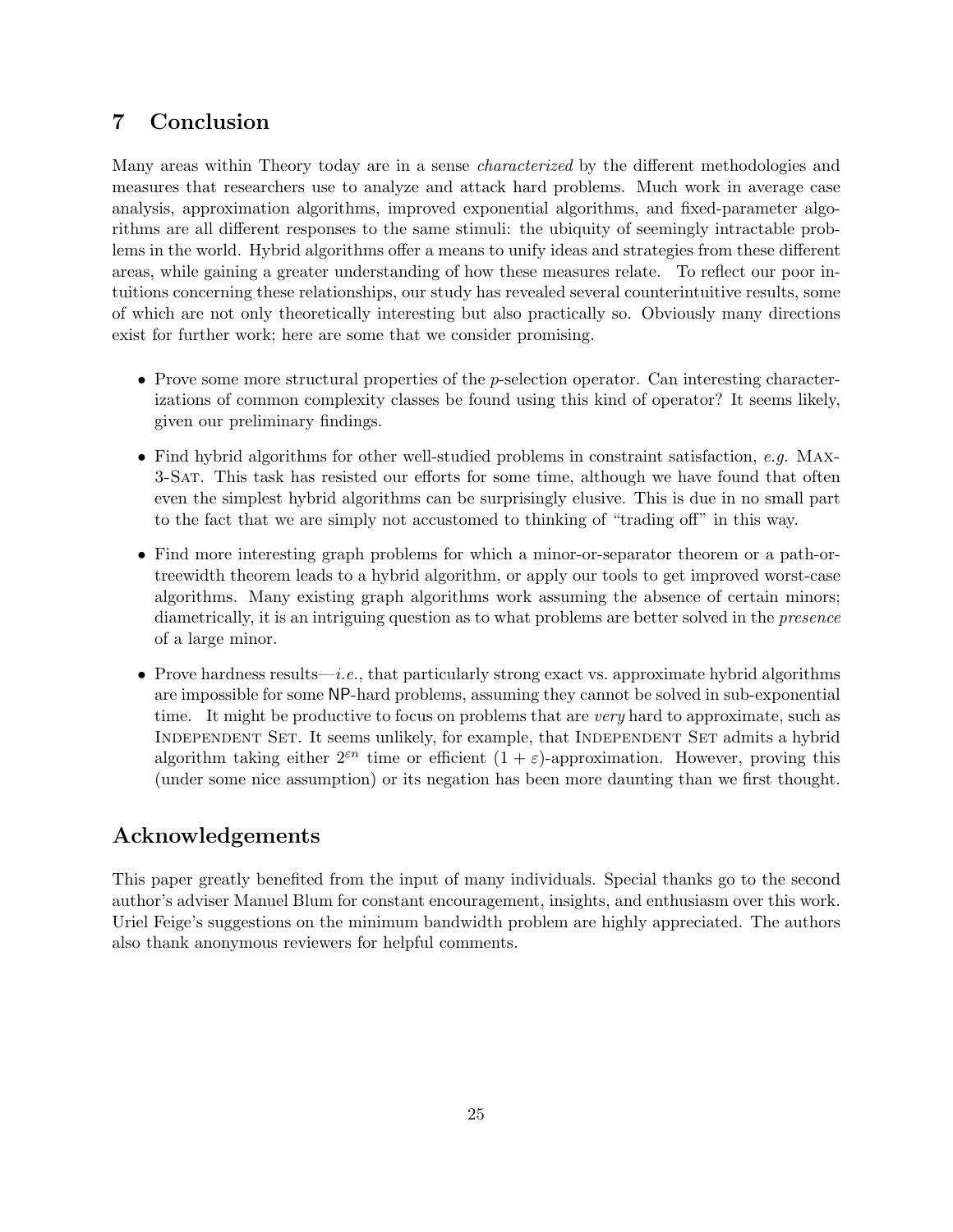# References

- [1] N. Alon, R. Yuster, and U. Zwick. Color-coding. Journal of the ACM, 42(4):844–856, 1995.
- [2] S. Arora, C. Lund, R. Motwani, M. Sudan, and M. Szegedy. Proof verification and the hardness of approximation problems. Journal of the ACM, 45(3):501–555, 1998.
- [3] B. S. Baker. Approximation algorithms for NP-complete problems on planar graphs. Journal of the ACM, 41(1):153–180, 1994.
- [4] R. Bellman. Combinatorial processes and dynamic programming. Combinatorial Analysis, American Mathematical Society, pages 217–249, 1960.
- [5] R. Bellman. Dynamic programming treatment of the travelling salesman problem. Journal of the ACM, 9(1):61–63, 1962.
- [6] E. Ben-Sasson, O. Goldreich, P. Harsha, M. Sudan, and S. P. Vadhan. Robust PCPs of proximity, shorter PCPs and applications to coding. In Symposium on Theory of Computing, pages 1–10, 2004.
- [7] H. L. Bodlaender. On linear time minor tests with depth-first search. Journal of Algorithms, 14(1):1–23, 1993.
- [8] H. L. Bodlaender, M. R. Fellows, and M. T. Hallett. Beyond NP-completeness for problems of bounded width: Hardness for the W hierarchy. In Symposium on Theory of Computing, pages 449–458, 1994.
- [9] H. L. Bodlaender, D. M. Thilikos, and K. Yamazaki. It is hard to know when greedy is good for finding independent sets. Information Processing Letters, 61(2):101–111, 1997.
- [10] C. E. Brodley. Addressing the selective superiority problem: Automatic algorithm / model class selection. In International Conference on Machine Learning, pages 17–24, 1993.
- [11] L. Cai and D. W. Juedes. On the existence of subexponential parameterized algorithms. Journal of Computer and System Sciences, 67(4):789–807, 2003.
- [12] J. Chen, X. Huang, I. A. Kanj, and G. Xia. Linear FPT reductions and computational lower bounds. In Symposium on Theory of Computing, pages 212–221, 2004.
- [13] E. Dantsin, M. Gavrilovich, E. A. Hirsch, and B. Konev. Max Sat approximation beyond the limits of polynomial-time approximation. Annuals of Pure and Applied Logic, 113(1–3):81–94, 2001.
- [14] R. G. Downey and M. R. Fellows. Parameterized Complexity. Springer, 1999.
- [15] R. G. Downey, M. R. Fellows, and U. Stege. Computational tractability: The view from mars. Bulletin of the EATCS, 69:73–97, 1999.
- [16] J. Dunagan and S. Vempala. On Euclidean embeddings and bandwidth minimization. In RANDOM-APPROX, pages 229–240, 2001.
- [17] W. R. Dyksen and C. R. Gritter. Scientific computing and the algorithm selection problem. Expert Systems for Scientific Computing, pages 19–31, 1992.
- [18] U. Feige. A threshold of ln n for approximating set cover. Journal of the ACM, 45(4):634–652, 1998.
- [19] U. Feige. Coping with the NP-hardness of the graph bandwidth problem. In Scandinavian Workshop on Algorithm Theory, pages 10–19, 2000.
- [20] U. Feige. Relations between average case complexity and approximation complexity. In Symposium on Theory of Computing, pages 534–543, 2002.
- [21] M. R. Fellows and M. A. Langston. On search, decision, and the efficiency of polynomial-time algorithms. Journal of Computer and System Sciences, 49(3):769–779, 1994.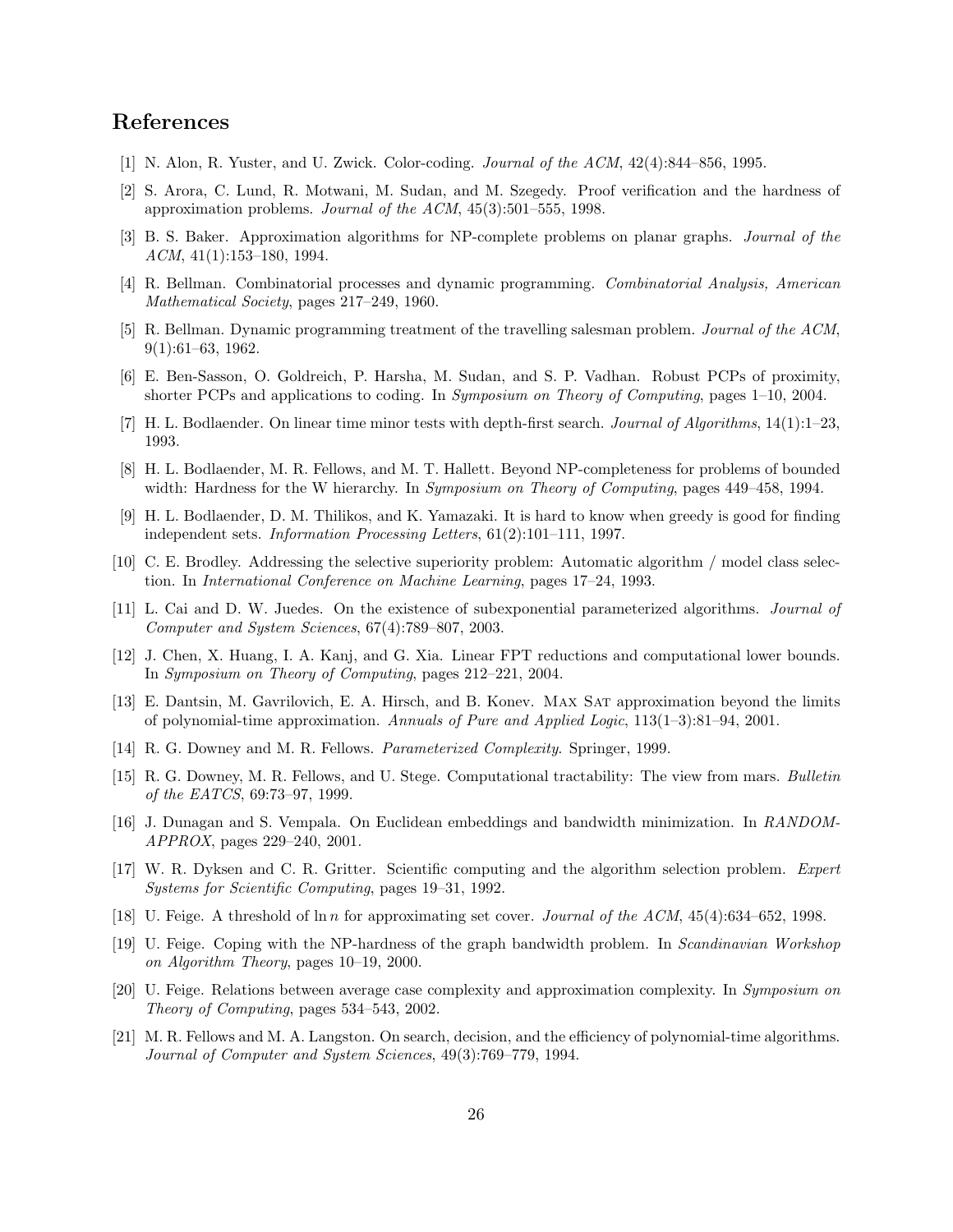- [22] O. Gabber and Z. Galil. Explicit constructions of linear-sized superconcentrators. Journal of Computer and System Sciences, 22(3):407–420, 1981.
- [23] H. N. Gabow. Finding paths and cycles of superpolylogarithmic length. In Symposium on Theory of Computing, pages 407–416, 2004.
- [24] M. R. Garey and D. S. Johnson. Computers and Intractability. Freeman, 1979.
- [25] C. P. Gomes and B. Selman. Algorithm portfolios. Artificial Intelligence, 126(1–2):43–62, 2001.
- [26] A. Gupta and N. Nishimura. Sequential and parallel algorithms for embedding problems on classes of partial k-trees. In Scandinavian Workshop on Algorithm Theory, pages 172–182, 1994.
- [27] J. Håstad. Some optimal inapproximability results. *Journal of the ACM*,  $48(4)$ :798–859, 2001.
- [28] M. Held and R. M. Karp. A dynamic programming approach to sequencing problems. Journal of the Society of Industrial and Applied Mathematics, 10:196–210, 1962.
- [29] E. A. Hirsch. A fast deterministic algorithm for formulas that have many satisfying assignments. Logic Journal of the IGPL, 6(1):59–71, 1998.
- [30] E. A. Hirsch. Worst-case study of local search for Max-k-Sat. Discrete Applied Mathematics, 130(2):173–184, 2003.
- [31] J. M. Hitchcock. MAX3SAT is exponentially hard to approximate if NP has positive dimension. Theoretical Computer Science, 289(1):861–869, 2002.
- [32] E. Horvitz, Y. Ruan, C. P. Gomes, H. A. Kautz, B. Selman, and D. M. Chickering. A bayesian approach to tackling hard computational problems. In Uncertainty in Artificial Intelligence, pages 235–244, 2001.
- [33] R. Impagliazzo, R. Paturi, and F. Zane. Which problems have strongly exponential complexity? Journal of Computer and System Sciences, 63(4):512–530, 2001.
- [34] M.-Y. Kao, Y. Ma, M. Sipser, and Y. L. Yin. Optimal constructions of hybrid algorithms. Journal of Algorithms, 29(1):142–164, 1998.
- [35] D. R. Karger, R. Motwani, and G. D. S. Ramkumar. On approximating the longest path in a graph. Algorithmica, 18(1):82–98, 1997.
- [36] M. G. Lagoudakis and M. L. Littman. Algorithm selection using reinforcement learning. In International Conference on Machine Learning, pages 511–518, 2000.
- [37] K. Leyton-Brown, E. Nudelman, G. Andrew, J. McFadden, and Y. Shoham. Boosting as a metaphor for algorithm design. In Principles and Practice of Constraint Programming, pages 899–903, 2003.
- [38] A. Lingas and M. Wahlen. On approximation of the maximum clique minor containment problem and some subgraph homeomorphism problems. Electronic Colloquium on Computational Complexity, 11(039), 2004.
- [39] R. J. Lipton and R. E. Tarjan. A separator theorem for planar graphs. SIAM Journal on Applied Mathematics, 36(2):177–189, 1979.
- [40] J. H. Lutz and E. Mayordomo. Twelve problems in resource-bounded measure. Bulletin of the EATCS, 68:64–80, 1999.
- [41] B. Monien and I. H. Sudborough. Bandwidth problems in graphs. In Allerton Conference on Communication, Control, and Computing, pages 650–659, 1980.
- [42] C. Papadimitriou. Computational Complexity. Addison-Wesley, 1994.
- [43] S. A. Plotkin, S. Rao, and W. D. Smith. Shallow excluded minors and improved graph decompositions. In Symposium on Discrete Algorithms, pages 462–470, 1994.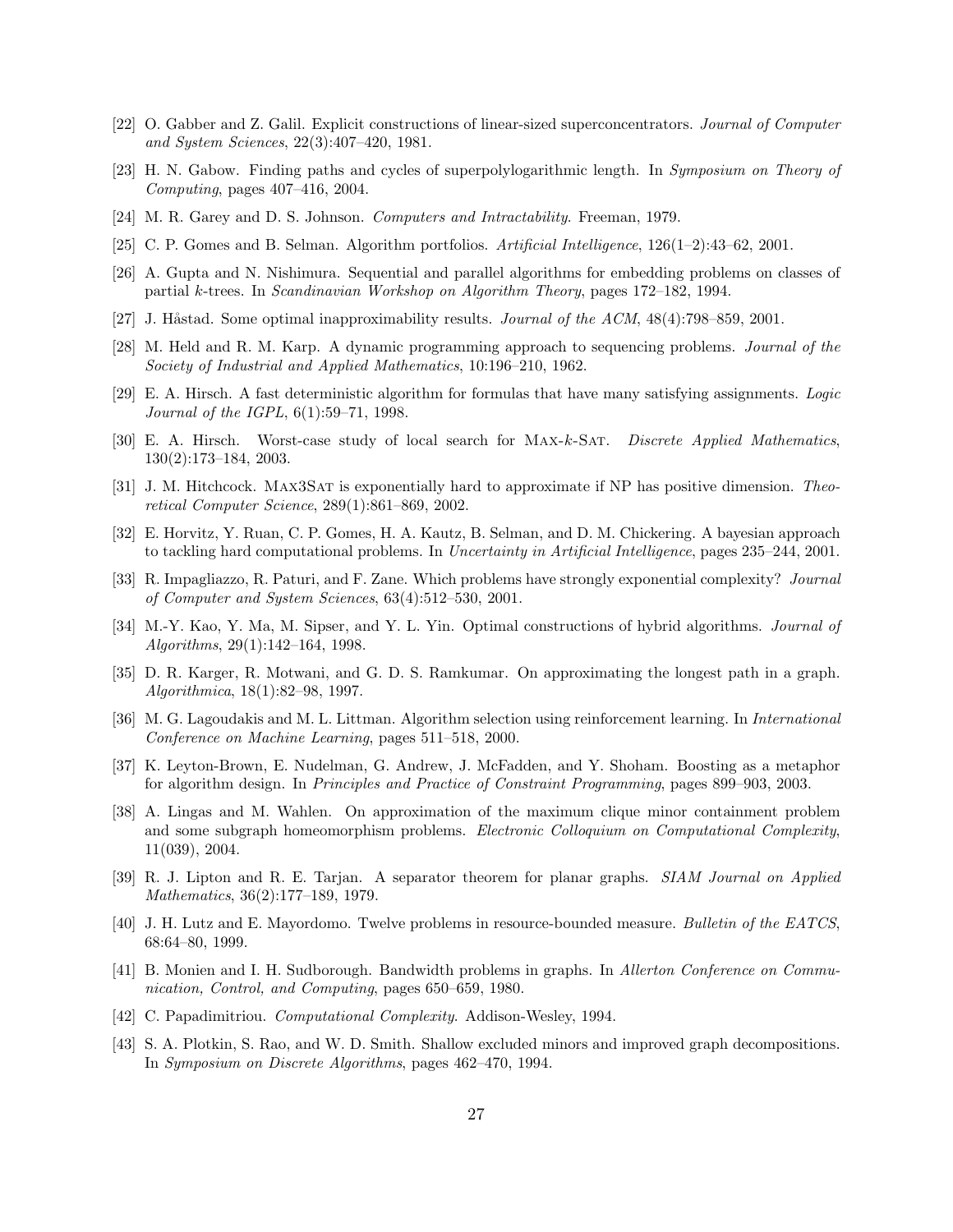- [44] J. R. Rice. The algorithm selection problem. Advances in Computers, 15:65–118, 1976.
- [45] R. Schuler. An algorithm for the satisfiability problem of formulas in conjunctive normal form. Journal of Algorithms, 2003, accepted.
- [46] A. L. Selman. P-selective sets, tally languages, and the behavior of polynomial time reducibilities on NP. Mathematical Systems Theory, 13:55–65, 1979.
- [47] M. Snir. Lower bounds on probabilistic linear decision trees. Theoretical Computer Science, 38:69–82, 1985.
- [48] L. Trevisan. Non-approximability results for optimization problems on bounded degree instances. In Symposium on Theory of Computing, pages 453–461, 2001.
- [49] V. V. Vazirani. Approximation Algorithms. Springer, 2001.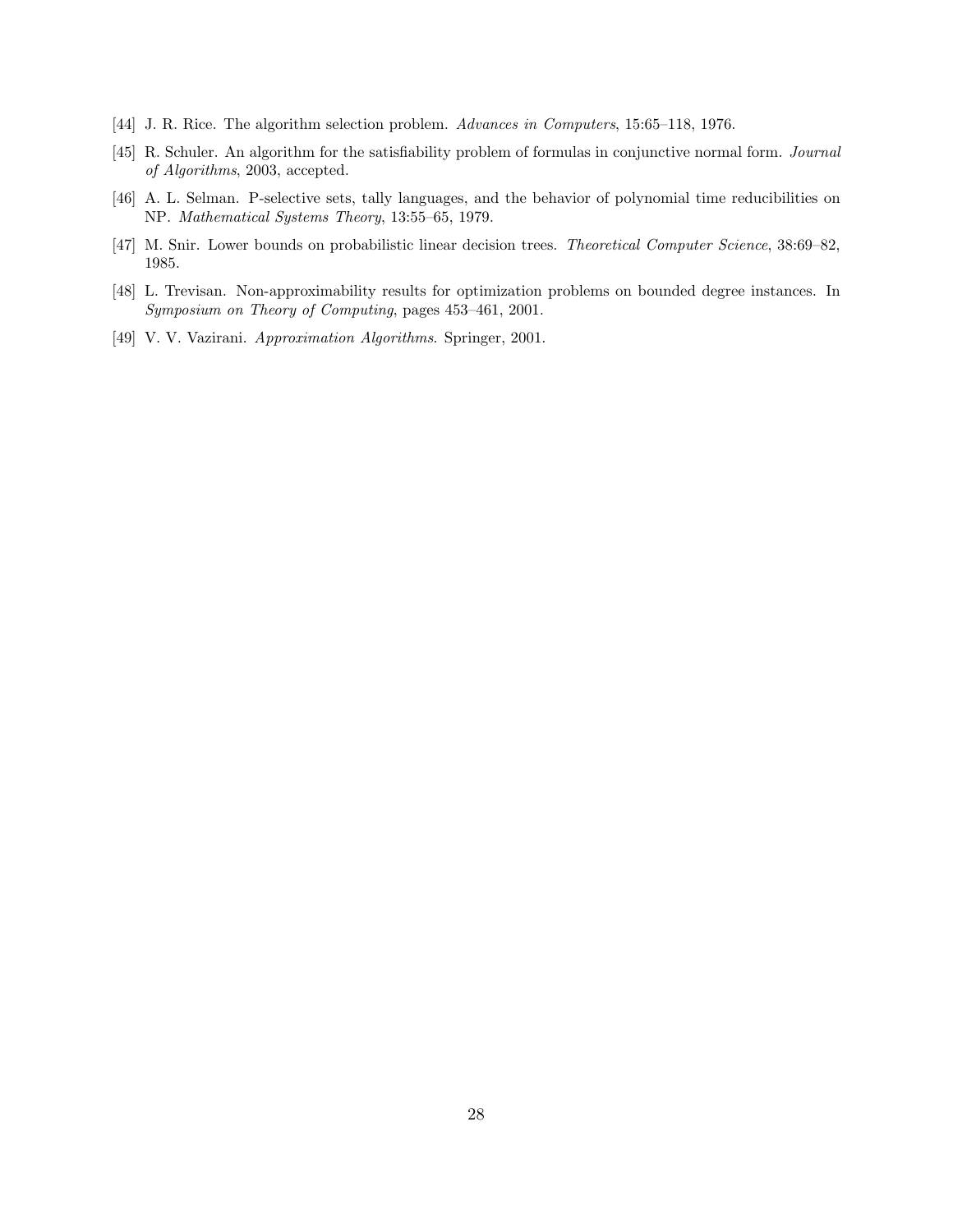# A Proofs

Some of the proofs have been omitted from the main paper. For completeness, we present them here.

## A.1 Proof of Lemma 2.2

Recall we are proving:

**Lemma A.1** Suppose D has the disjointness property. Then for any non-degenerate 3-constraint  $c'' \in F - D$ , Choose satisfies  $c''$  with probability 1/2.

Consider the following (equivalent) algorithm. Set each variable not appearing in any constraint of D randomly. For each 3-constraint  $c \in D$ , suppose c is  $x + y + z = K$  in the following, with x and y being two variables not appearing in any other  $c' \in D$ . We say that x and y form a correlated pair. Choose a random assignment for z (if one has not already been chosen), then randomly choose one of the two possible assignments to  $x$  and  $y$  that satisfy  $c$ .

Clearly, two correlated pairs obtained from two different constraints in  $D$  are disjoint. Thus if  $\{x, y\}$  is a correlated pair, then for any variable  $v \neq y$  and  $v \neq x$ ,  $Pr[x = v] = 1/2$ . Moreover, for any variable  $v \neq z$ ,  $v \neq x$ ,  $v \neq y$ , the assignment to v is independent of the assignment to x and y.

Now suppose  $c'' \in F - D$ . The lemma is certainly true if there is no correlated pair of variables in  $c''$ , as all other variable assignments are independent. As the correlated pairs are disjoint, the 3-constraint  $c''$  contains at most one correlated pair  $\{x, y\}$  from some  $c \in D$ . (Note the other variable of  $c''$  may be in some correlated pair, just not one with x or y.) Since  $c''$  is non-degenerate, the other variable (say, v) of  $c''$  is assigned independently of x and y (c does not contain v), hence  $Pr[c'' = 1] = 1/2$  and the lemma holds.

## A.2 Algorithm for LONGEST PATH Assuming Bounded Pathwidth At Most  $\ell$

As explicit references for the problem were lacking, here we sketch a simple  $O((2^{\ell} \cdot \ell! \cdot n)^3 \ell)$  algorithm for finding the longest path of a graph, given a path decomposition of width at most  $\ell$ .

Let  $\{W_i\}$  with  $i \in [n']$  for some  $n' \leq n$  denote the bags of a path decomposition. We will use dynamic programming and start building subproblems from one endpoint of the path  $(W_1)$ , with the "final" subproblems appearing at the other endpoint  $(W_{n'})$ .

First we fix two endpoints u and v of G upfront, as the endpoints of the path. (Hence the following will be run  $O(n^2)$  times.) Along the way, in the subproblems we will implicitly only permit a single edge to connect to  $u$  and  $v$ .

The subproblems are represented by: an integer  $i \in [n']$ , and a collection C of pairs  $(u_i, v_i)$ where  $u_i, v_i \in W_i$ . We will build up a function f whereby  $f(C, i)$  is the maximum length of a path collection over  $W_1 \cup \cdots \cup W_i$  where the endpoints of each path are precisely the  $(u_i, v_i) \in C$ .

For  $i = 1$ , we enumerate all ways to choose a subset S of  $W_1$  (the endpoints) along with a permutation  $\pi$  of  $\ell$  nodes. It is easy to see that S and  $\pi$  specify a path collection, and that every possible path collection gets specified by at least one such S and  $\pi$ . This step takes  $O(2^{\ell}\ell!\ell)$  time and produces  $f(C, 1)$  for all possible C.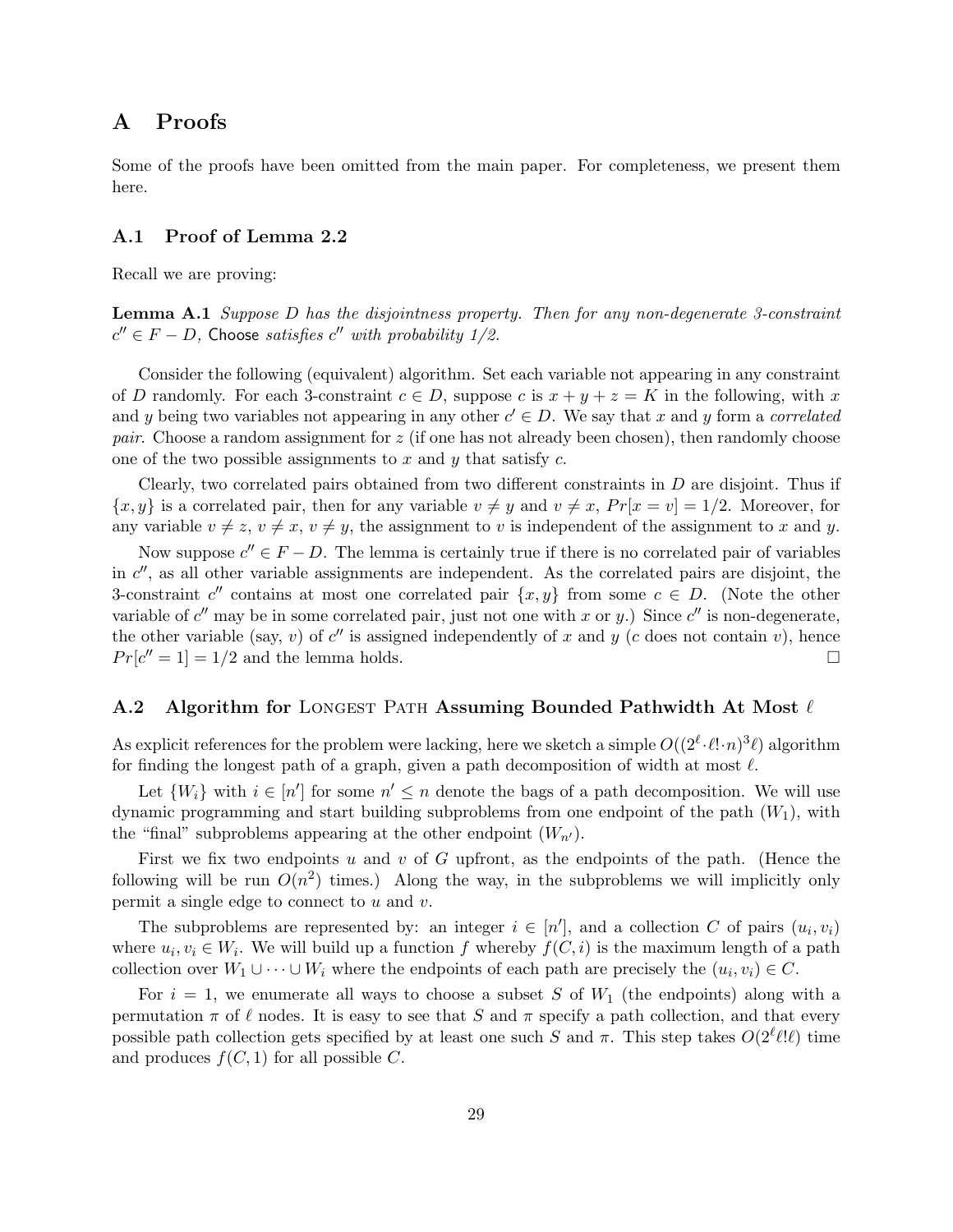Now suppose we know  $f(C, i)$  for all C and i, and we want to determine  $f(C', i + 1)$  for some collection of pairs  $C' = \{(u_j, v_j)\}\)$  drawn from  $W_{i+1}$ . To obtain this, we consider all possible orderings  $\pi$  of vertices from  $W_{i+1}$ , subsets S of  $W_{i+1}$ , subsets T of  $W_i$  with cardinality  $|S|$ , and orderings of T. Over those orderings such that the *i*th vertex of  $S$  has an edge to the *i*th vertex of T, we determine

 $f(C', i + 1) = \max\{\text{length of paths in } W_{i+1} \text{ induced by ordering } \pi \text{ with } S \text{ and } C' \text{ as endpoints}\}\$  $+ f(C_T, i)$ ,

where  $C_T$  is the collection of pairs corresponding to the ordering of T; *i.e.*, for  $T = (t_1, t_2, \ldots, t_{\ell'})$ , it is the set of  $(t_j, t_{j+1})$  where j is odd.

At each path node i, there are at most  $2^{\ell} \ell!$  subproblems to save in a table. For each, there are  $(2^{\ell}\ell!)^2$  possible orderings and sets to be considered in the max, it takes  $O(\ell)$  time to verify one.

Therefore, the algorithm takes at most  $O((2^{\ell}\ell!)^3\ell n^3)$  time, where the extra  $n^2$  comes from enumerating all possible pairs of nodes.

## A.3 Proof of Lemma 2.1

We will employ the following Chernoff bound in our argument.

**Fact 1** Let  $X_1, \ldots, X_n$  be independent Boolean-valued random variables, with  $Pr[X_i = 1] = p$ . Then for  $\varepsilon \in (0, 1/4)$ ,  $Pr[\sum_i X_i \ge (p + \varepsilon)n] \le e^{-2\varepsilon^2 n}$ .

We will give an algorithm A that, on instance F, runs in  $t(n/\varepsilon^2)$  time and returns  $f \in [0,1]$ that is within  $\varepsilon$  of the maximum fraction of equations satisfiable in F. Querying A via substitution of variables for values in  $F$  allows one to produce an assignment satisfying this fraction with  $O(\text{poly}(n))$  calls to A.

Given an instance  $F$ ,  $\mathcal A$  chooses a random sample  $S$  (independent and uniform) of equations in F, with  $|S| = n/\varepsilon^2$ , and runs the exact algorithm on S. Let  $a \in \{0,1\}^n$  be an assignment to F, and suppose a satisfies a fraction  $f_a$  of equations in F. The probability that a satisfies more than  $f_a + \varepsilon$ equations in S is, by Fact 1, at most  $e^{-2\varepsilon^2(n/\varepsilon^2)} = e^{-2n}$ ; by symmetry, less than  $f_a - \varepsilon$  equations in S are satisfied with this probability. A union bound over all  $2^n$  assignments shows that S has a maximum satisfiable fraction of clauses within  $\varepsilon$  of the optimum for F with probability at least  $1 - 1/c^n$  for some  $c > 1$ .

## A.4 Proof of Theorem 3.1

**Proof.** Fix  $\varepsilon > 0$ . Let F be a E3-CNF formula on n variables  $x_1, \ldots, x_n$ , with m clauses. For all  $i = 1, \ldots, n$ , a literal on the variable  $x_i$  will be denoted by the variable  $l_i \in \{x_i, \overline{x_i}\}\.$  Put  $c = (n^2m)/9$  and  $L = n^{2/3}$ . We will randomly build a new formula F' with  $L \cdot n = n^{5/3}$  variables and c clauses, such that:  $F'$  has no clauses sharing exactly the same three variables, if  $F$  is satisfiable then F' is satisfiable, and if no more than  $(7/8 + \varepsilon)m$  clauses of F can be satisfied at once, then no more than  $(7/8 + \varepsilon)c$  clauses of F' can be satisfied.

Our reduction bears resemblance to inapproximability results of Trevisan [48]. For each variable  $x_i$  in F, we have L variables  $x_i^1, x_i^2, \ldots, x_i^l$  in a formula F''. For each clause  $\{l_i \vee l_j \vee l_k\}$  in F, add